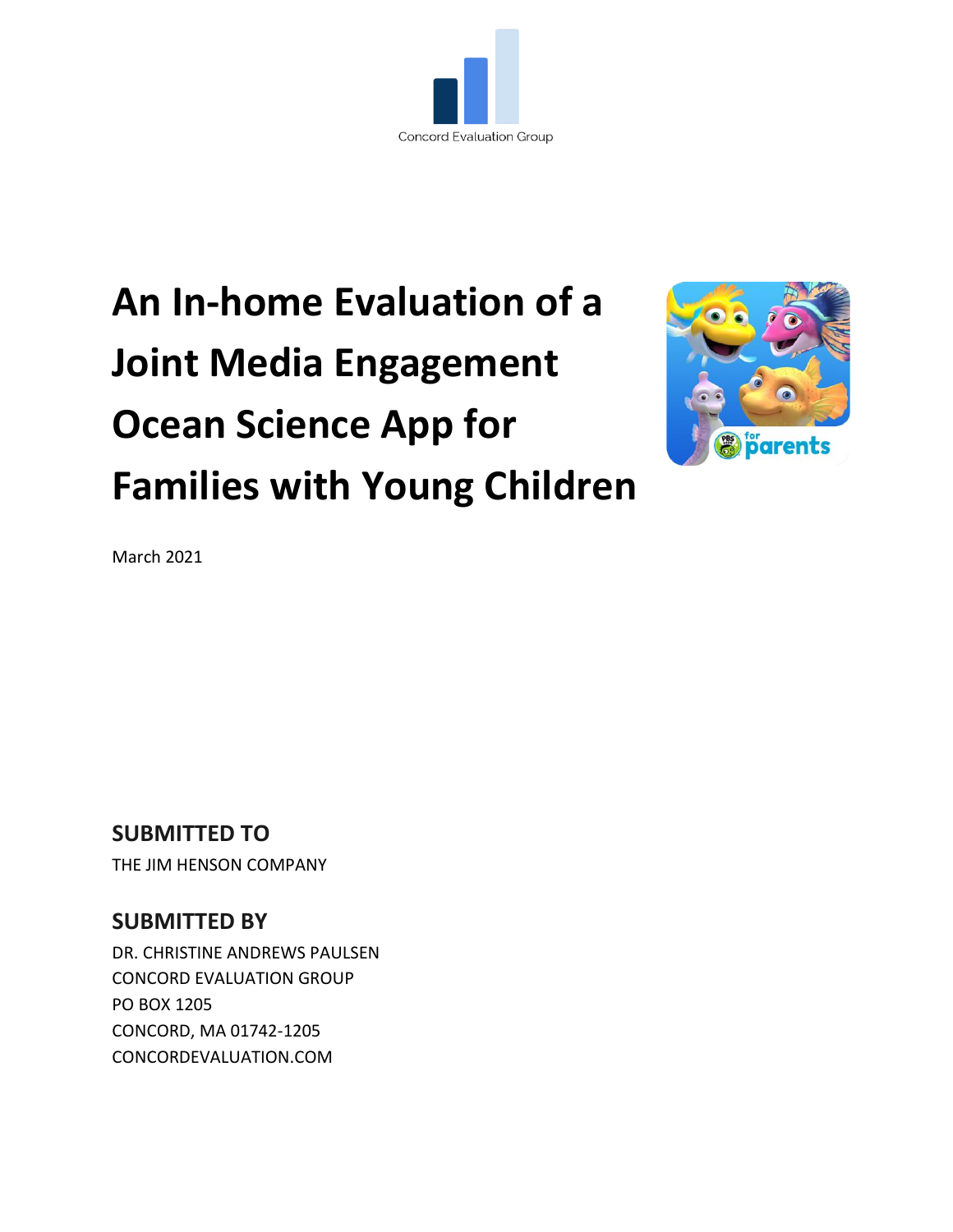#### *Suggested Citation*

Paulsen, C.A., Carroll, S. & Carroll, E. (2021). *An In-home Evaluation of a Joint Media Engagement Ocean Science App for Families with Young Children*. Concord, MA: Concord Evaluation Group.

#### *For questions about the evaluation study, please contact:*

Dr. Christine Andrews Paulsen President Concord Evaluation Group [Christine@ConcordEvaluation.com](mailto:Christine@ConcordEvaluation.com) (978) 369-3519

#### *For questions about the project, please contact:*

Stephanie Wise Director, Digital & Interactive Media The Jim Henson Company swise@henson.com (323) 802-1518

#### **About Concord Evaluation Group (CEG)**

CEG is a woman-owned, small business in the Boston area.

We use a variety of evaluation research methods to assess the impact of educational programs and media.

Our mission is to use our evaluation expertise to help improve learning outcomes and enhance the quality of life, especially for underserved communities.

CEG works with a range of audiences--from preschoolers through adults--within the US and abroad.

Find us online at http://concordevaluation.com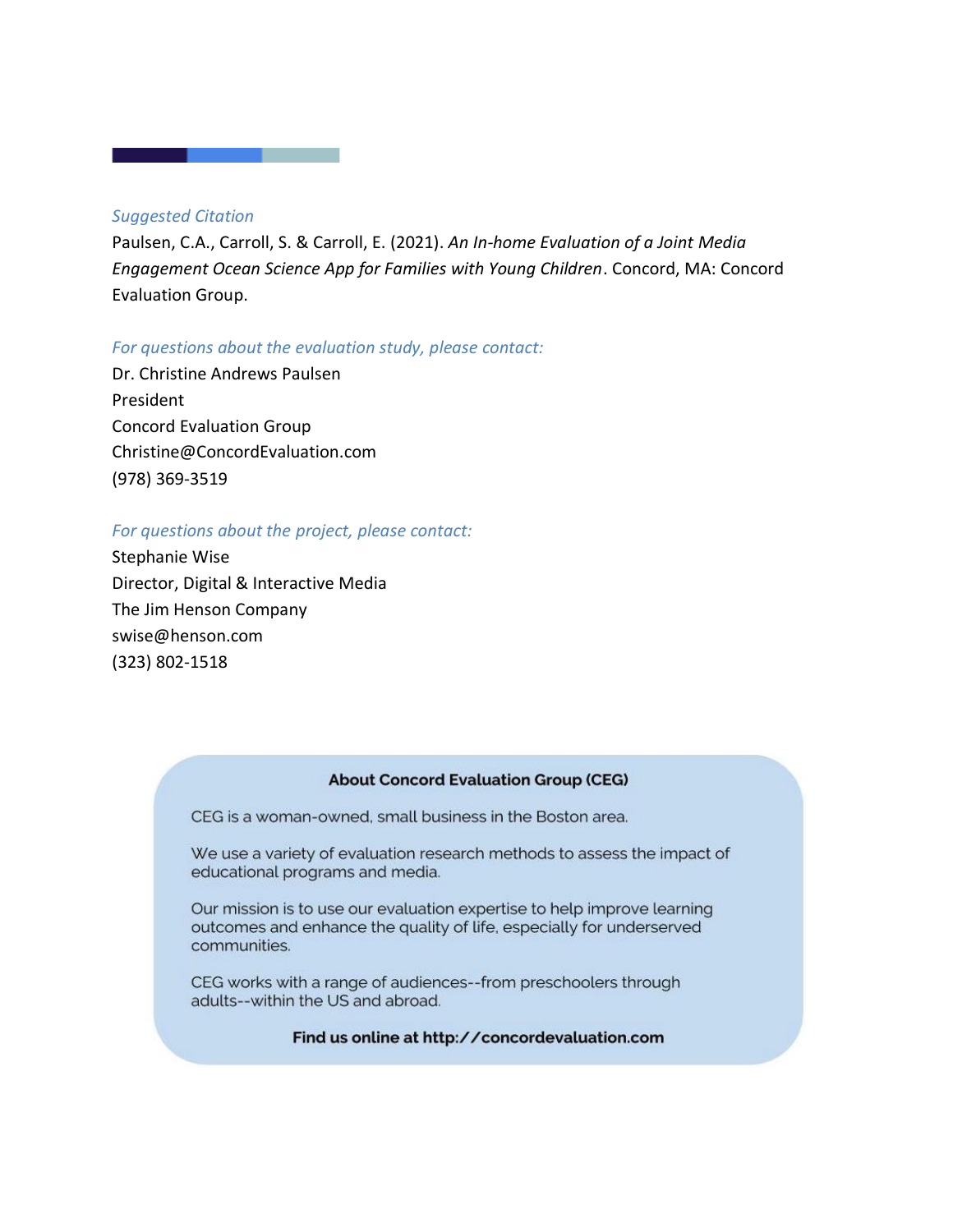# <span id="page-2-0"></span>**Acknowledgements**

and the state of the state of the

This evaluation was conducted with support from the National Science Foundation (Grant number NSF DRL 1612840). We would like to thank Dr. Cynthia Williams for her excellent assistance in collecting data from families and Elizabeth Paulsen for her expert editing skills. We would also like to thank the project's Principal Investigator, Stephanie Wise of The Jim Henson Company, and co-Principal Investigators, Ximena Dominguez of Digital Promise and Phil Balisciano of Curious Media, for their guidance and support.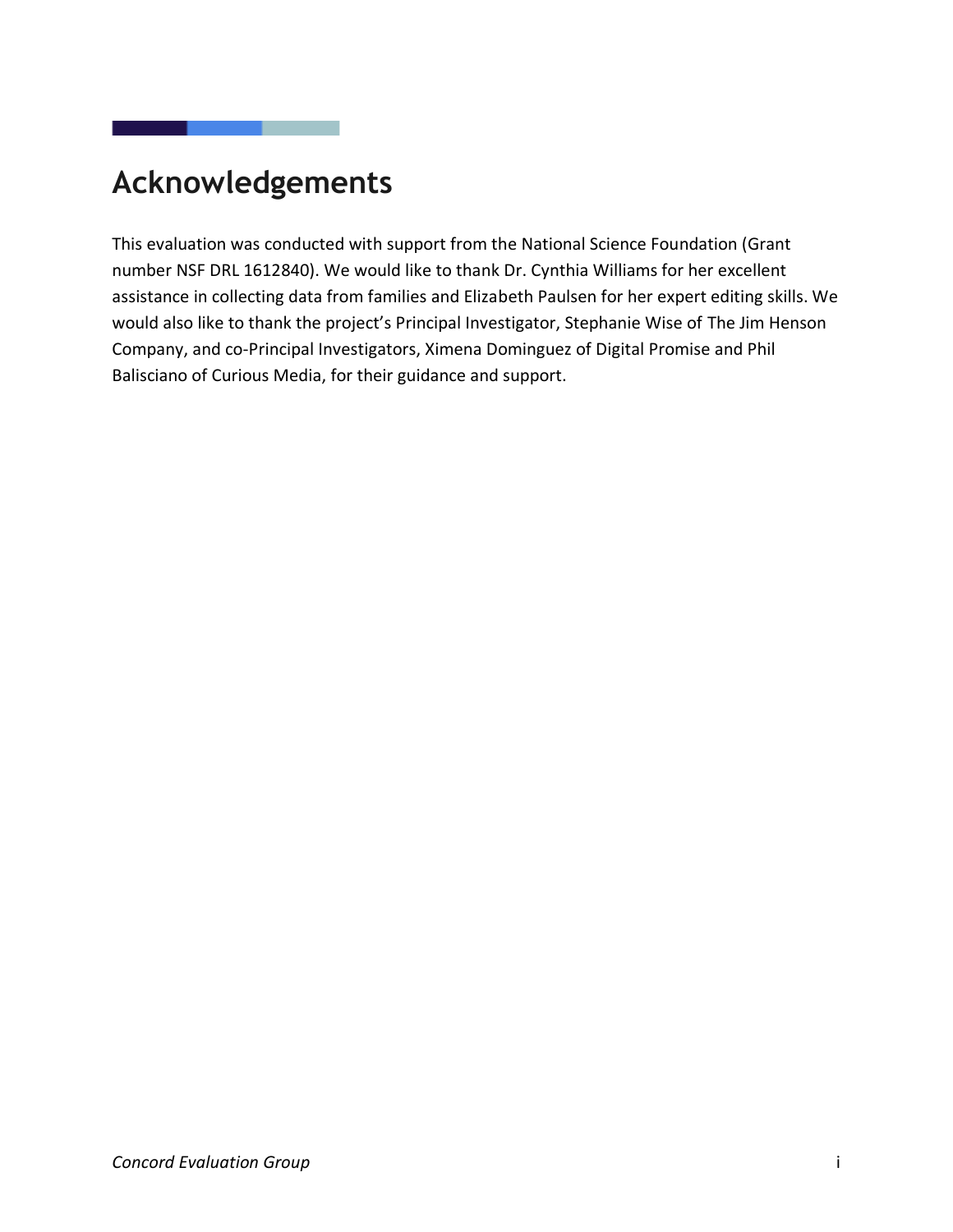# <span id="page-3-0"></span>**Table of Contents**

and the company of the company of

I

| <b>Study Limitations</b> | 38 |
|--------------------------|----|
|                          |    |
|                          |    |
|                          |    |
|                          |    |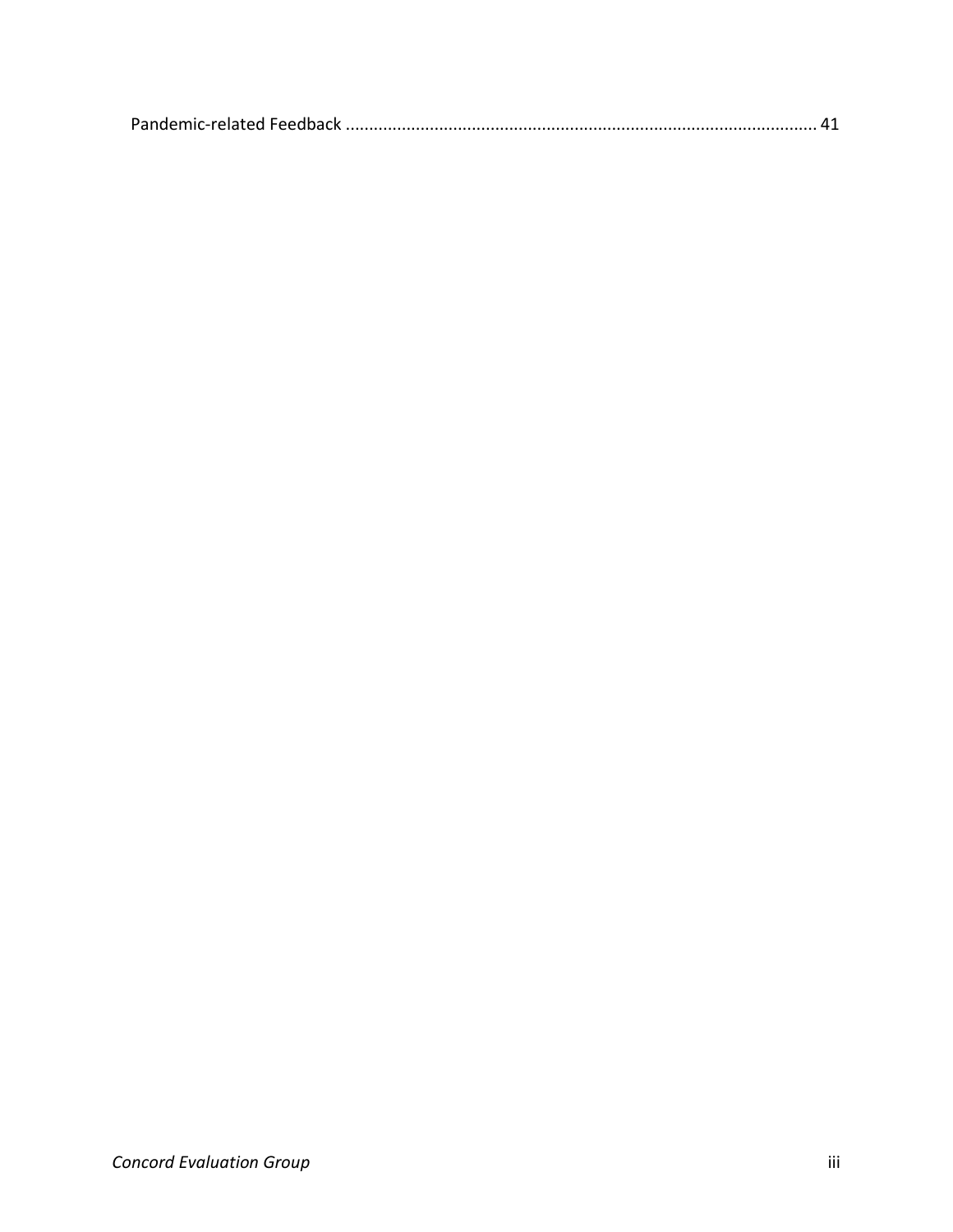# <span id="page-5-0"></span>**Background**

# <span id="page-5-1"></span>**The** *Splash!* **App**

This paper reports on a new media-based tool designed to develop new knowledge about joint parent-child participation in science talk and practices using a second screen app synced with a television program, called *Splash! Ask-Me: Ocean Adventures (Splash!)*. <sup>1</sup> With funding from the National Science Foundation, *Splash!* is an app designed to work in conjunction with a marine science-focused television program, *Splash and Bubbles*, for children 2-8 years old that premiered nationally on PBS Kids in fall of 2016.

The free app includes a variety of "conversation catalysts" tied to the television episodes to help parents support children's ocean science learning at home and in other venues such as aquariums and science centers. The project aims to support children's conceptual understanding of science concepts and practices, empower parents and caregivers to facilitate learning during media engagement, and contribute to the research literature on joint engagement with media.

Over the last several years, content developers from the Jim Henson Company and researchers from SRI International and Digital Promise used a co-design process, during which the project team went through multiple cycles of implementation and revision, to create the family app and its related hands-on activities. In 2020, Concord Evaluation Group (CEG) conducted an independent "out-of-the-box" evaluation of the *Splash!* app. The evaluation included a selfdirected, in-home study in which families were provided with very little direction or instruction on how to use the app as a way of gathering data on what a "typical" out-of-the-box experience may be like for families using *Splash!* for the first time.

<sup>&</sup>lt;sup>1</sup> A "second screen app" refers to a system whereby a family can watch a video or TV episode on one screen and simultaneously connect to a second device with the two screens providing related or interactive content.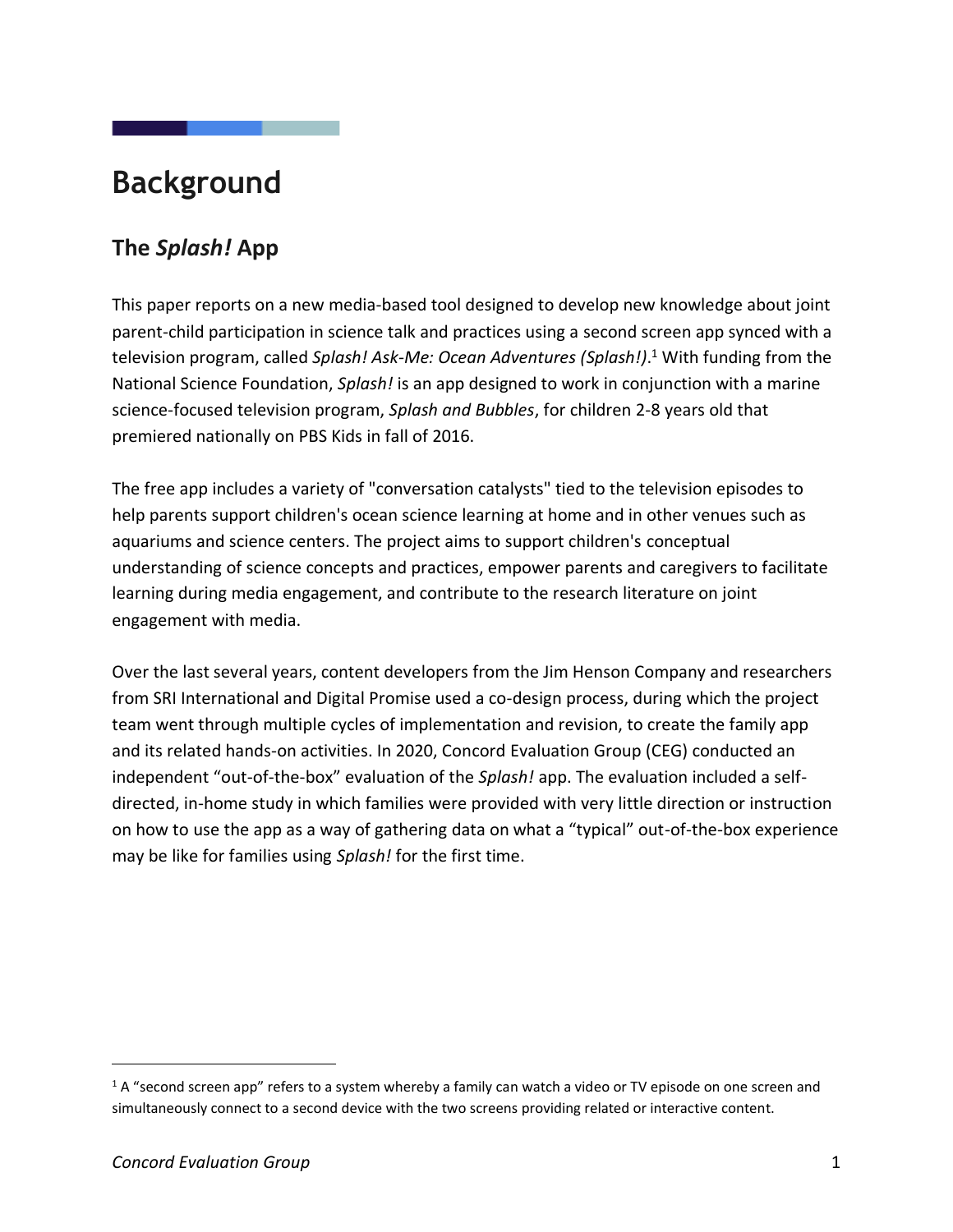# <span id="page-6-0"></span>**Methods**

# <span id="page-6-1"></span>**Study Objectives**

CEG conducted a mixed-methods, out-of-the-box evaluation of the *Splash!* app in the spring of 2020. The evaluation was designed to assess the extent to which the experience of using the *Splash!* app:

- Was user-friendly and manageable for parents without support (usability),
- Led parents to have more positive attitudes about their children's technology and media use at home,
- Led parents to have more positive attitudes about science and about doing science exploration at home,
- Was viewed positively by children and parents, and
- Was feasible to use (and evaluate) during a highly unusual time such as the pandemic emergency we are experiencing as of the writing of this report.

## <span id="page-6-2"></span>**Study Design**

The study was designed to collect data from a sample of 32 families with children aged four to five years who used the *Splash!* app over a period of two to four weeks. Upon enrollment in the study, each group of one parent and one child (family) participated in a video conference call with a senior researcher who conducted an interview with both the child and the parent. After conducting the pre-test interview, CEG instructed families to download and explore the *Splash!* app, without any specific instructions about which functions, activities, or media to use. Families were simply encouraged to explore as much or as little as they liked—whatever they would normally do when they download a new app for family use.

One week after the pre-test interview, CEG reached out to families to ask whether they had used the Sync feature of the app (The Sync feature activates the second screen functionality of the app). Those who had not were then instructed how to access it and provided with a link to the in-app instructions on how to use the Sync feature. We recorded the number of families who found and used Sync on their own and the number who only did so after we guided them to it.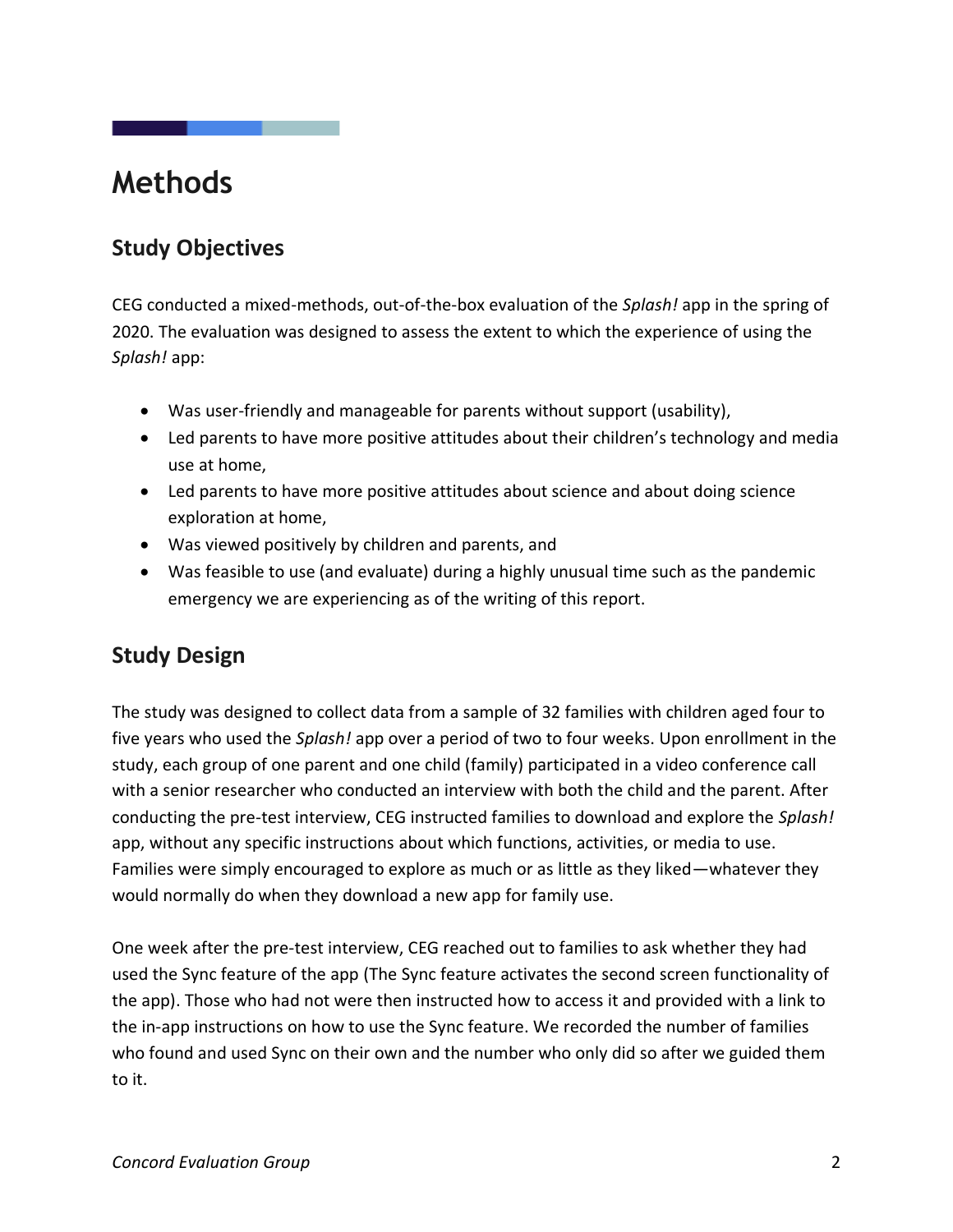After a period of two to three weeks families emailed CEG to report that they were done trying out the *Splash!* app. At this point, parents scheduled their final family interviews. The final family interview enabled CEG to look for trends over time in the key variables noted above. In addition, the final interview enabled CEG to gather evaluative feedback on the *Splash!* resources.

#### <span id="page-7-0"></span>The Study Took Place during the COVID-19 Pandemic

We should note that the study took place at the start of the stay-at-home orders issued to address the COVID-19 pandemic. Thus, it is possible that some activity levels reported may not be typical of family behaviors before the pandemic struck.

### <span id="page-7-1"></span>**Recruitment**

CEG reached out to over 2,000 families nationwide who have previously indicated an interest in participating in a research study with CEG to let them know about the upcoming study. Families that were interested in participating completed a screening survey online to determine their eligibility. Participants were qualified for the study if they had: (1) at least one child between the ages of four and five years old, (2) access to the internet, and, (3) the ability to communicate in English for the purposes of participating in video conference interviews. Families were offered an incentive of \$100 to participate in the study.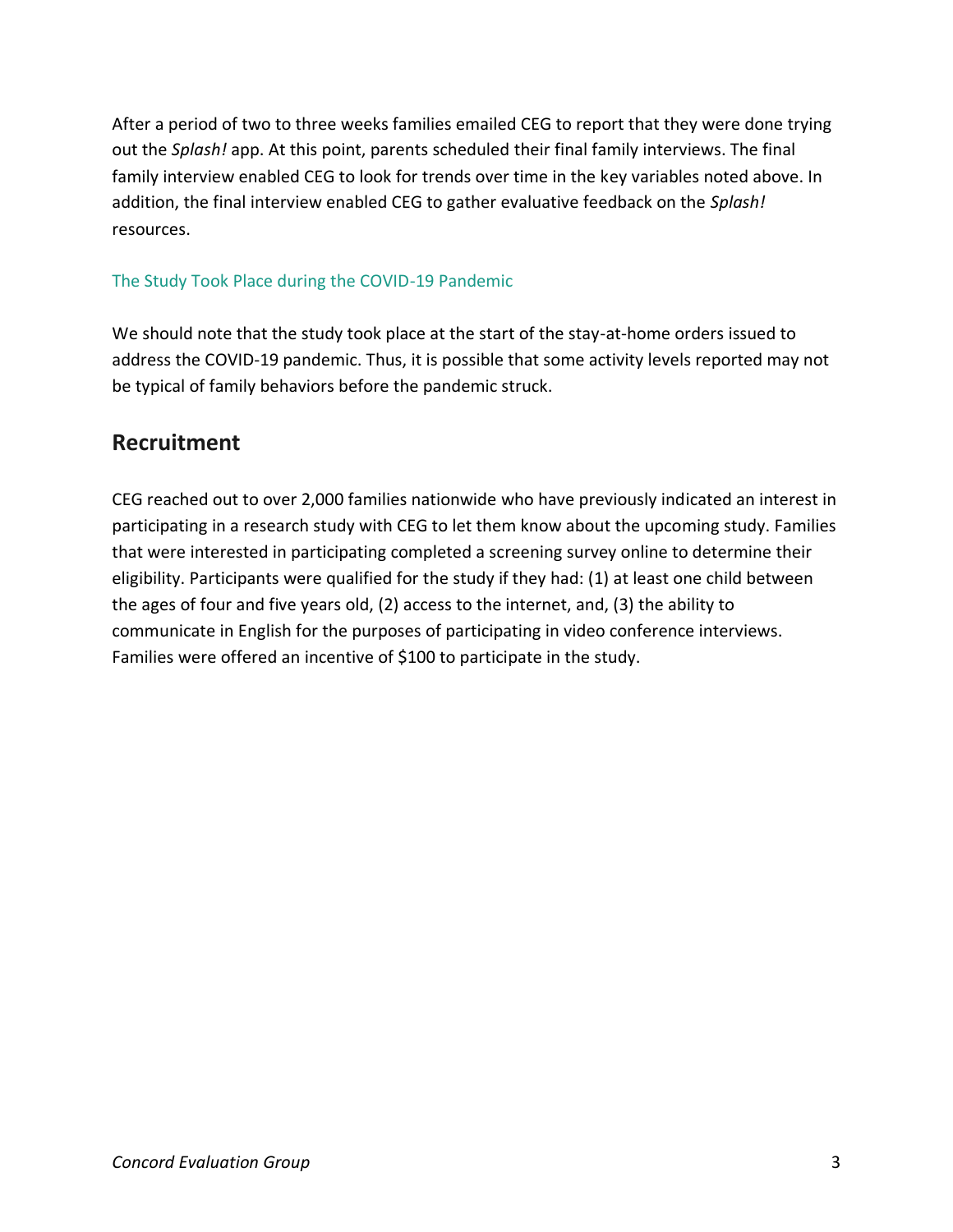# <span id="page-8-0"></span>**Participants**

# <span id="page-8-1"></span>**Demographic and Background Characteristics**

We recruited 32 families for the study and six dropped out due to the pandemic and virtual schooling demands placed on families, leaving us with 26 families in the study. Among the families participating in the study, 58% of the children participating were four years old and 42% were five years old. Slightly more than half (54%) of the children identified as female and 46% identified themselves as male.

Almost two-thirds of the children identified as White or Caucasian (65%), 19% were Black or African American, 7% were Latinx, 4% were Indian or Middle Eastern, and 4% preferred not to answer. Slightly less than three-quarters of parents identified as White or Caucasian (73%), 15% were Black or African American, 8% were Latinx, and 4% were Indian or Middle Eastern.

Parents were asked to self-report their household income status. Half of the families (50%) reported their status as middle income, 39% as low to middle income, and 12% as low income. Families lived in the following states: Massachusetts (27%), Florida (19%), California (12%), New York (12%), Virginia (8%), Alabama (4%), Illinois (4%), Maryland (4%), Michigan (4%), North Carolina (4%), and Ohio (4%).

Sixteen of the 26 children in the study were enrolled in pre-school before the study began and 12 of those 16 were continuing school online during the pandemic.

### **Table 1: Family Background and Demographic Characteristics (N = 26)**

| <b>Characteristics</b> | <b>Count and Percent</b> |
|------------------------|--------------------------|
| <b>Child Age</b>       |                          |
| 4 years old            | 15 (57.7%)               |
| 5 years old            | 11 (42.3%)               |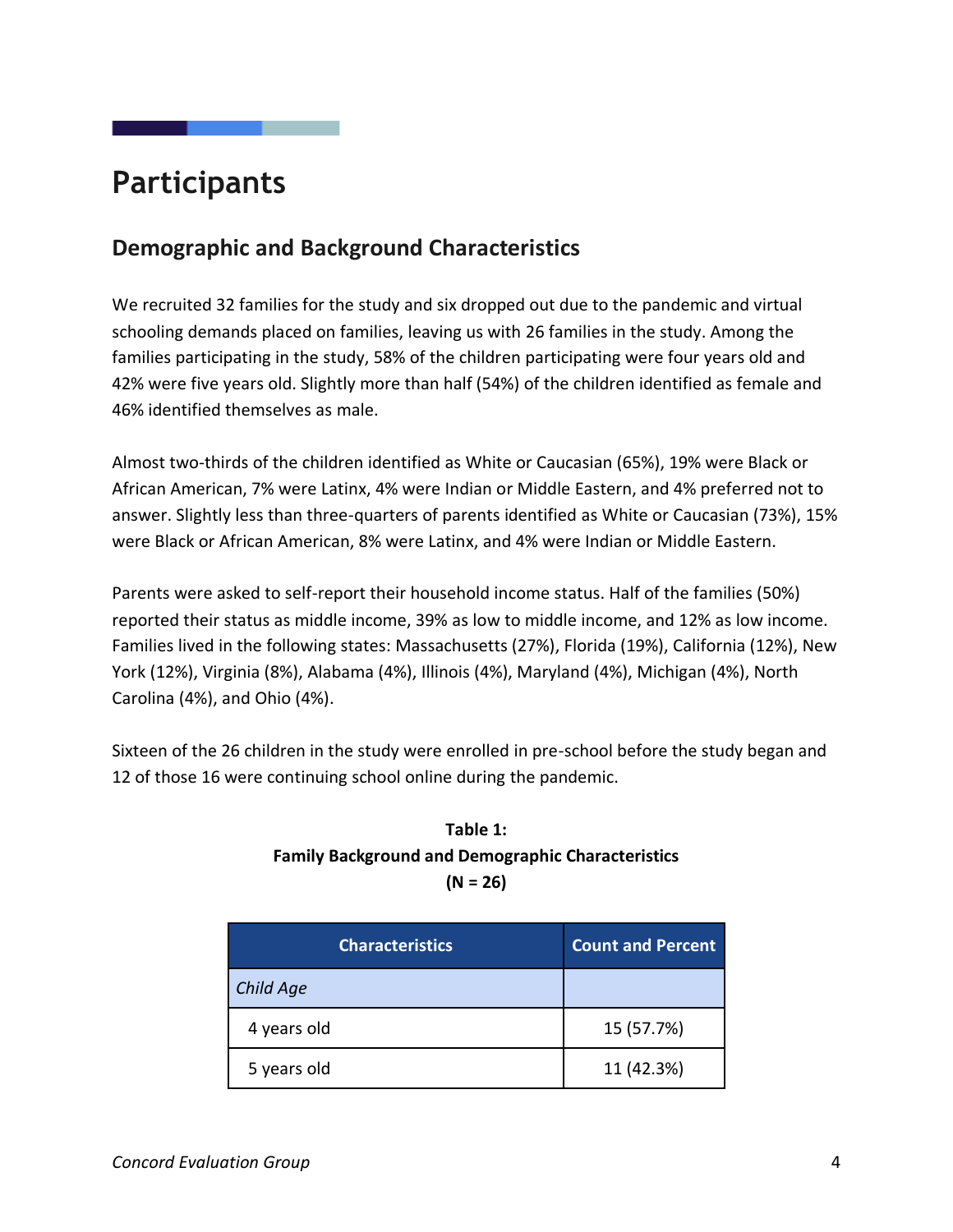| <b>Characteristics</b>                | <b>Count and Percent</b> |
|---------------------------------------|--------------------------|
| <b>Child Gender</b>                   |                          |
| Female                                | 14 (53.8%)               |
| Male                                  | 12 (46.2%)               |
| Child Race/Ethnicity                  |                          |
| White or Caucasian                    | 17 (65.4%)               |
| <b>Black or African-American</b>      | 5(19.2%)                 |
| Latinx                                | 2(7.7%)                  |
| Indian or Middle Eastern              | 1 (3.8%)                 |
| Prefer not to respond                 | 1(3.8%)                  |
| <b>Parent Race/Ethnicity</b>          |                          |
| White or Caucasian                    | 19 (73.1%)               |
| <b>Black or African-American</b>      | 4 (15.4%)                |
| Latinx                                | 2(7.7%)                  |
| Indian or Middle Eastern              | 1 (3.8%)                 |
| Prefer not to respond                 | $0(0.0\%)$               |
| Self-reported Household Income Status |                          |
| Middle income                         | 13 (50.0%)               |
| Low to middle income                  | 10 (38.5%)               |
| Low income                            | 3(11.5%)                 |
| <b>State</b>                          |                          |
| Massachusetts                         | 7 (26.9%)                |
| Florida                               | 5 (19.2%)                |
| California                            | 3 (11.5%)                |
| New York                              | 3(11.5%)                 |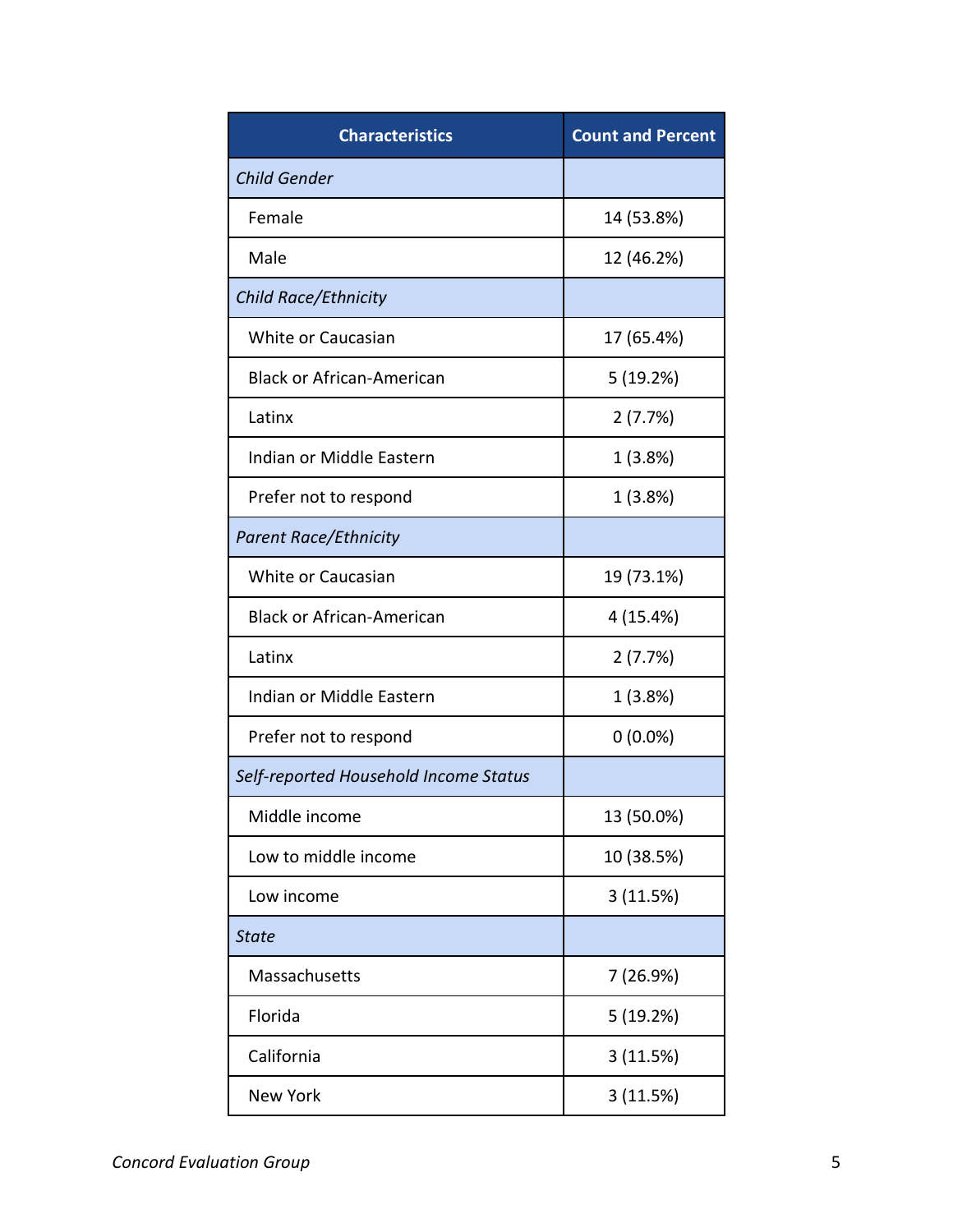| <b>Characteristics</b> | <b>Count and Percent</b> |
|------------------------|--------------------------|
| Virginia               | 2(7.7%)                  |
| Alabama                | 1(3.8%)                  |
| Illinois               | 1(3.8%)                  |
| Maryland               | 1(3.8%)                  |
| Michigan               | 1(3.8%)                  |
| <b>North Carolina</b>  | 1(3.8%)                  |
| Ohio                   | 1(3.8%)                  |

# <span id="page-10-0"></span>**Family Science Experience**

At pre-test, we asked parents about their level of experience doing science activities together with their children.<sup>2</sup> A majority of families (69%) reported that they did "some to none." Thirtyone percent of families reported they do a lot of science activities together.

#### **Table 2: Family Science Experience (N = 26)**

| <b>Characteristics</b>                                                                                         | <b>Count and Percent</b> |
|----------------------------------------------------------------------------------------------------------------|--------------------------|
| Experience with science together                                                                               |                          |
| "We do some science activities together." OR "Science?<br>I'm not sure we do any science activities together." | 18 (69.2%)               |
| "We do lots of science activities together."                                                                   | 8(30.8%)                 |

<sup>&</sup>lt;sup>2</sup> We based our survey and interview questions heavily on survey instruments designed by the internal research team, Digital Promise, as we hoped to share our findings with the team as it continuously worked to enhance and improve the *Splash!* app and we hoped to be able to triangulate findings across the internal research being performed and this independent evaluation work. In some cases, we changed the wording slightly for clarity or deleted items to save time, so there will be some data that are not directly comparable.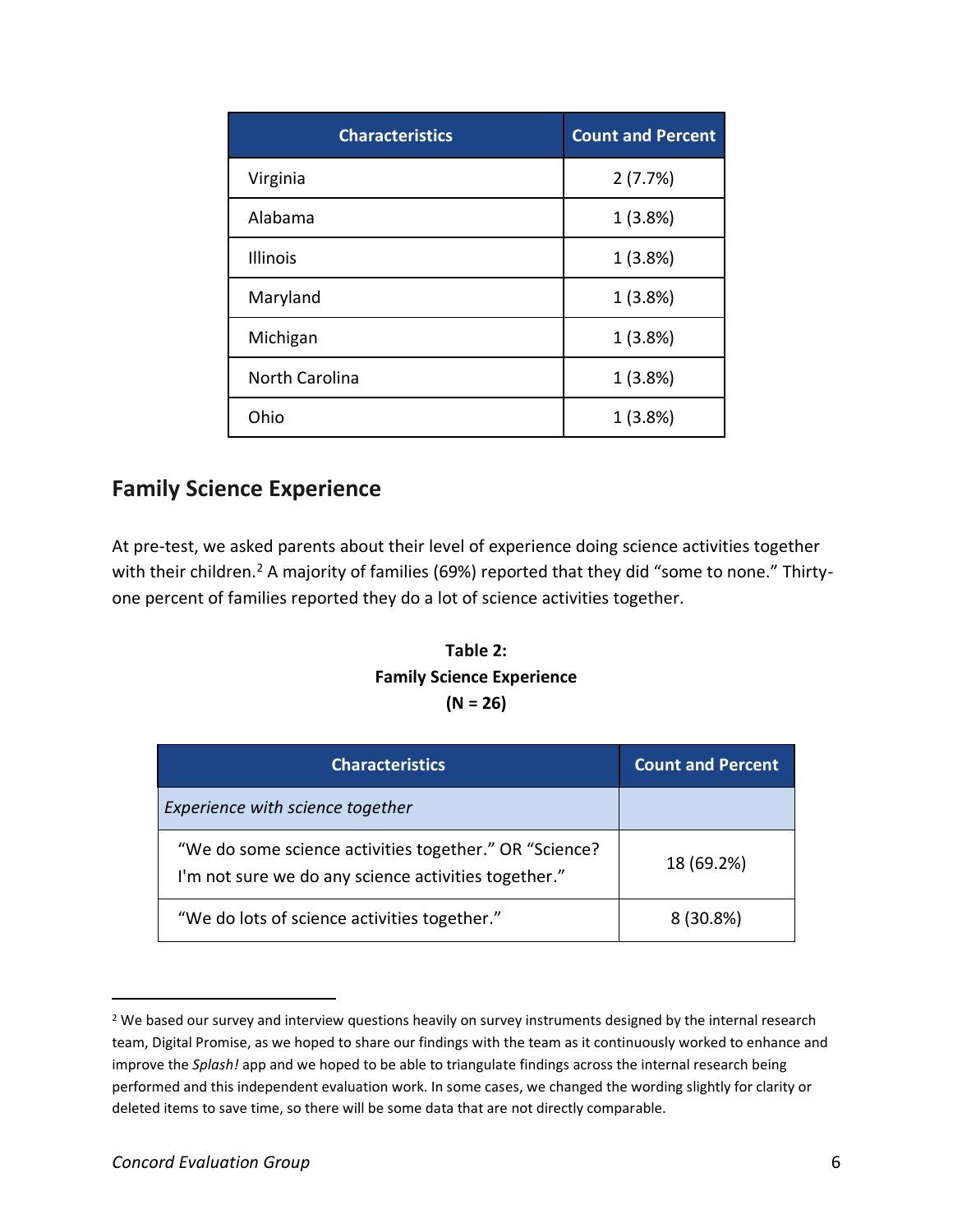To gather contextual background for parents' reports, we collected qualitative data about parent attitudes toward science at home. Many parents mentioned that they particularly **enjoyed doing hands-on activities and experiments** with their child. They reported:

- *Because I see them engaged, I see them learning. And I think the things I do with them when I teach them science stick.*
- *I like when the stores were open, I tried to do once a month, one type of science project with her. I would go to Walmart or AC Moore and get the science kits that are for her age and then we'll just try to do some type of science project or something like that. I like doing it because I like to do hands-on stuff with her whenever we can.*
- *We like to do different science experiments. We haven't done any this week, but we usually try to do something. The one thing we really like to do together is cook together and seeing how I put all the ingredients together and to make something.*
- *I like science, so lots of activities like all the STEM toys that are out there, and we just again, I do a lot of reading and writing for work, so unfortunately I do read to him, but I would prefer doing hands on science-related and nature and the environment type stuff.*

Other parents mentioned that they **enjoyed the bonding they felt doing activities together as a family as well as the "a-ha moments"** when their children learned something new. They said:

- *I think it's fun. Most of the science things are hands on, and so it's fun to participate with them and do things together, so it's a good time to bond. I think it's educational, and I feel like if you show them science at home, it's easier to learn at school.*
- *Well, we've done some experiments with him before and it's fun. It's something the whole family can enjoy.*
- *I like to see their wonder, their curiosity, their aha moments. And we like to get dirty. We like to make a mess.*
- *It's fun. It's fun to watch them absorb it and understand it.*

Almost all parents agreed they thought young children generally like science and are interested in it. Many parents commented that **their children liked science activities that were hands-on or interactive in nature, especially if they were relatable or applicable to their lives**. They reported:

● *I feel like my kids are more intrigued and into those because they're interactive. So I feel like science is just an interactive experience where they get to be more hands on than say with reading or other subjects.*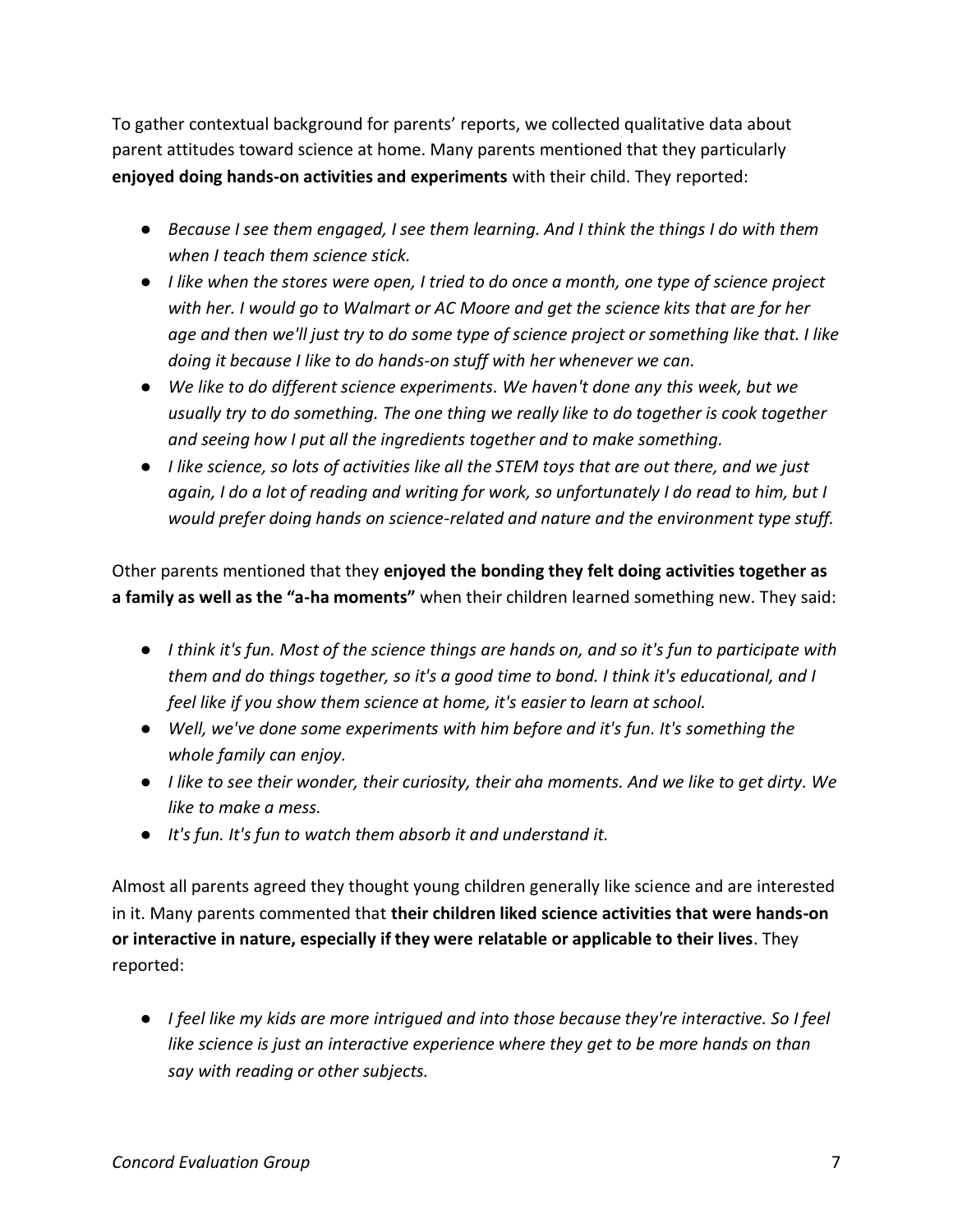- *I just find that my kids love the hands-on, seeing how things actually work. …The way their heads spin, kind of just start working, figuring out how things go with science, I love that. I think it's so much more applicable than other subjects.*
- *Well, my kids particularly, they like finding out cool things and I like doing experiments and they like trying new activities and learning how things function and work. So I feel like my kids like learning about things.*
- *I just think children are interested when they are able to work out the experiments and things in that area of science and just learning about organisms, plants is very, interesting for them. It always has been for mine.*

Some, but not all, parents **called themselves a "science person" mostly because they like the subject**. They explained:

- *I always wanted to be a doctor and I took lots of science in college, and then I went to law school. But I have an interest, I read the new England journal of medicine just for fun.*
- *Well, I mean, I love science, but I guess I wouldn't say that we do experiments all the time.*
- *Well, I just enjoy science in general and I always try to do different activities with the kids like outdoors, or we're working on observation journal now with the kids.*
- *I love science. I was always really good at science in school and I think it's fun and I think it helps you understand the world around you. So I do a lot of STEM toys with them, stuff like that. And I think it just makes something creatively. So I like it. I prefer it than math.*

A majority of parents also agreed that **they need support to help their child learn science**. Most generally said that they **needed help and resources** and that **seeing examples is helpful**. They reported:

- *If there was stuff more easily accessible available, like apps and TV programs more direct that came to me, I would definitely do it. Like I said, I have such a busy schedule, I feel like I'm not doing enough for them individually. But I used to find an app or something that I just grab it.*
- *I've been okay with what I have now been able as resources. There's a lot of resources available. I don't know it all. I've been able to use the resources available in order to educate myself on things that I may have not remembered.*
- *I know there's some certain aspects I can use help with. So, I'm learning myself. I'm still learning how to break it down for her age, where I'm up in the much, much higher levels*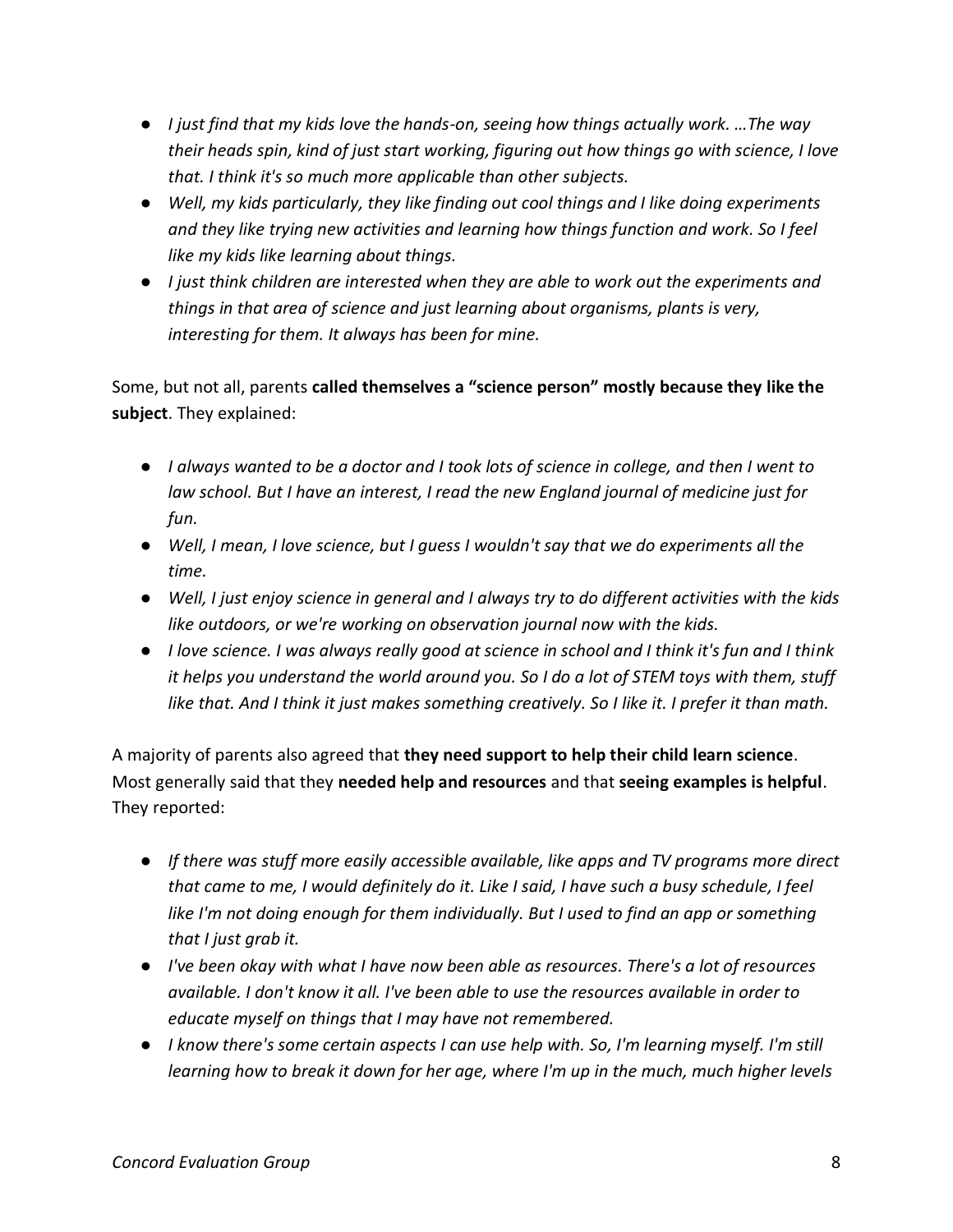*than she is. So I guess I'm bringing it down more for her level would be where I'm at, where I'd need more help with it.*

- *I think that I always need somebody to facilitate the activity for me, because I don't really know where to start. So buying kits or looking something up always helps.*
- *I think I'm just too black and white with thinking of things of how I teach science. So, seeing examples or ideas just really helps me facilitate it and make it understand on their level, which sometimes I forget to think of when I'm teaching this to them.*
- *I think everyone can use support. I think I have a basic knowledge of thing, so I can do it. But I'm always looking for resources, whether it's from their teachers or outside ideas. I think nobody's an expert in all things, so all support is good support.*

#### Others mentioned they **searched for science-related "things" on the internet.** They said:

- *I'm quick to jump onto Pinterest or I know the right Google keywords to search, that I'm not afraid to search for resources. That as long as you have internet access, I think you can find something that will be helpful for a certain age group.*
- *I prefer the so many things, like Google is the most important thing for me to teach.*

A majority of parents disagreed that science is too difficult for young children to understand. They felt that **science can be taught in age-appropriate ways** so that it is not too difficult. They said:

- *It just needs to be broken down to age-appropriate levels of vocabulary. Lots of pictures make it fun. They've got to relate to what they're doing.*
- *I think if the concepts are presented in the age appropriate way, then they can grasp them. There are certain levels of science that they can, but I think there's a lot of it that they can get in their little sponges that absorb and learn a lot more than we think that they do.*
- *Especially I think you can break it down in different levels for them to understand it more. So, it's just on how you explain it to them or how it's explained to them*
- *I think there is a way of explaining things that young kids can always comprehend and we don't need to use big words for them to understand basic things.*
- *I think that as long as you buy toys or do activities that are age appropriate, it doesn't have to be difficult.*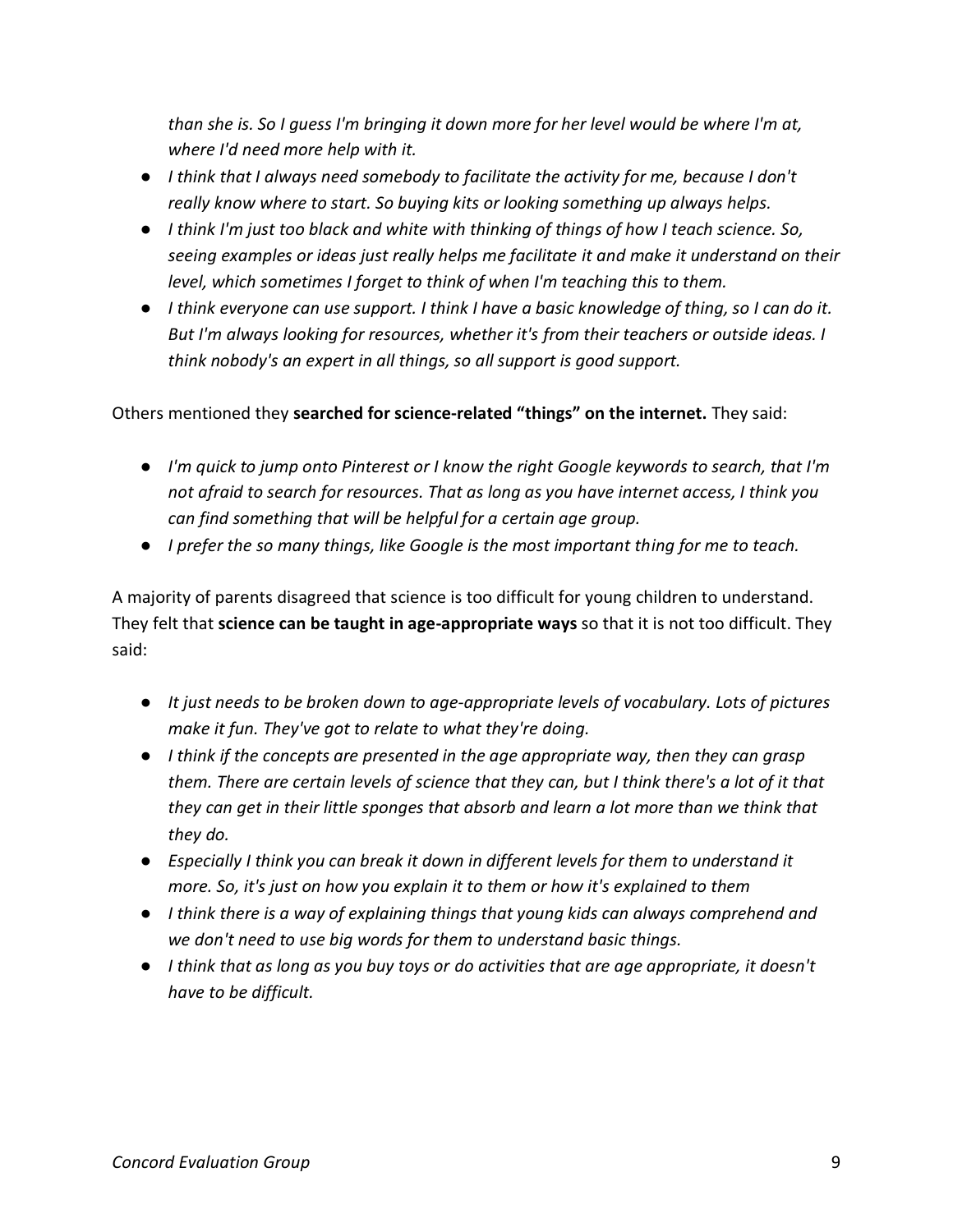# <span id="page-14-0"></span>**Joint Media Engagement Experience**

At pre-test, we asked families what their typical co-viewing or joint media experiences were, if any. Almost two-thirds of families (65%) reported that they mostly watched educational TV together while 35% of parents mostly just monitored what their children watched.

#### **Table 3: Media Co-viewing Experience (N = 26)**

| <b>Characteristics</b>                        | <b>Count and Percent</b> |
|-----------------------------------------------|--------------------------|
| Experience co-viewing educational TV together |                          |
| Mostly together                               | 17 (65.4%)               |
| Mostly just monitor                           | 9(34.6%)                 |

We asked families what shows or videos their child watched at home. The most popular shows mentioned were *Daniel Tiger's Neighborhood*, *Sesame Street, Paw Patrol, Blaze and the Monster Machines,* and various *National Geographic* videos. Parents generally liked shows that were **educational** in nature and that they felt were **safe** and **age appropriate**.

- *So Blaze, I definitely particularly like, I mentioned it to you earlier. Also there's an element of science and engineering in it and I really love it because the older kids are watching too sometimes and they pick up often and they explain it to him.*
- *Actually, Sesame Street taught me how to read, so that's one of the reasons why I'm not anti screen or TV, or whatever, when I was little. So I've been watching Sesame Street.*
- *I love Daniel Tiger. It Reminds me of Mr. Rogers Neighborhood, and I loved that show when I was little, but I feel like I like how they talk about hard things or things that might be scary to a kid, but then they make it in a positive light, not a scary light.*
- *He likes to do the Nickelodeon and the Disney, sometimes we watch the National Geographic, the kids, children one. He also has, likes animals. So he's into a lot of whether reptiles, or if we're talking about a caterpillar or anything to that nature.*
- *I try and find them stuff that I think has some sort of educational content to it, whether it's ... I feel like Daniel Tiger is a lot about feelings and emotions.*
- *I really like that they teach counting, they teach letters, they teach sounds, they're basic to understand, they teach caring habits like kindness and what it means to be a good*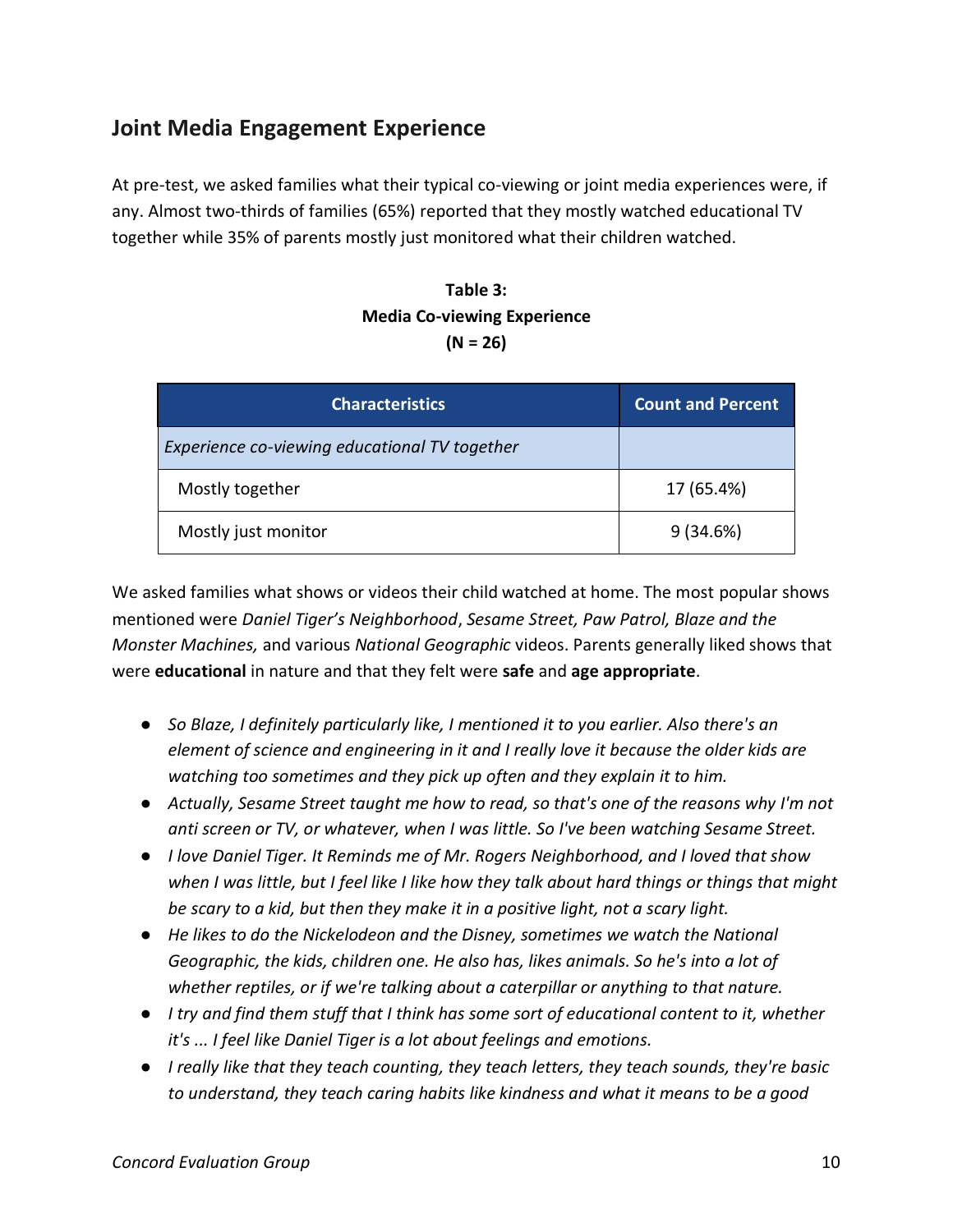*friend. They just have good morals, and I don't have to sit there with him while he's watching one of those shows to make sure that it's appropriate. I know if one of those is on, it's good to go.*

● *Blaze and the Monster Machines. They incorporate science, they incorporate math, and the kids are more into it because they don't realize they're learning. So when it's a show that incorporates learning but the kids don't realize it, I love that.*

We asked parents to describe their watching habits and whether they watched shows and videos together with children. The majority of parents reported that they **sometimes watched with their children and at other times just monitored what they were watching**. They said:

- *It's about half and half. There are some shows that we like to watch together and then there are some shows that they watch on their own.*
- *I would say 50/50. 50% is she watches it by herself, in the zone and I'm probably with the baby or cleaning up or something like that or maybe it's bedtime and she has a little TV time before going to bed. Then the other 50, I really try to sit down because that's what she likes.*
- *I'd say we're in between. I'm certainly not always sitting right there, but the TV that I mainly watch is kind of in an open area. So I am monitoring it periodically if I'm not able to sit there watching it.*
- *Sometimes I sit and watch it with them and other times I use it while I'm trying maybe feeding the baby or doing other things where I'm not as overly engaged as I would be at another time.*

Some parents said that they **primarily used the videos and TV shows as a way of occupying their child while they did other things**. They reported:

- *I don't watch. I take that time to do chores. I'm often in the room, but I'm doing stuff.*
- *I'll be totally honest. No, that's my time to clean the house. So I put that on and let them watch it. I don't sit there and watch it with them. I just don't have the time.*
- *I do frequent check-ins, the borderline hover.*
- *So right now, if I'm not in the immediate room, I'm within earshot so I can make sure it's not like auto-playing into something she shouldn't see. But generally speaking, most apps have the child account, so it's limited in what is shown.*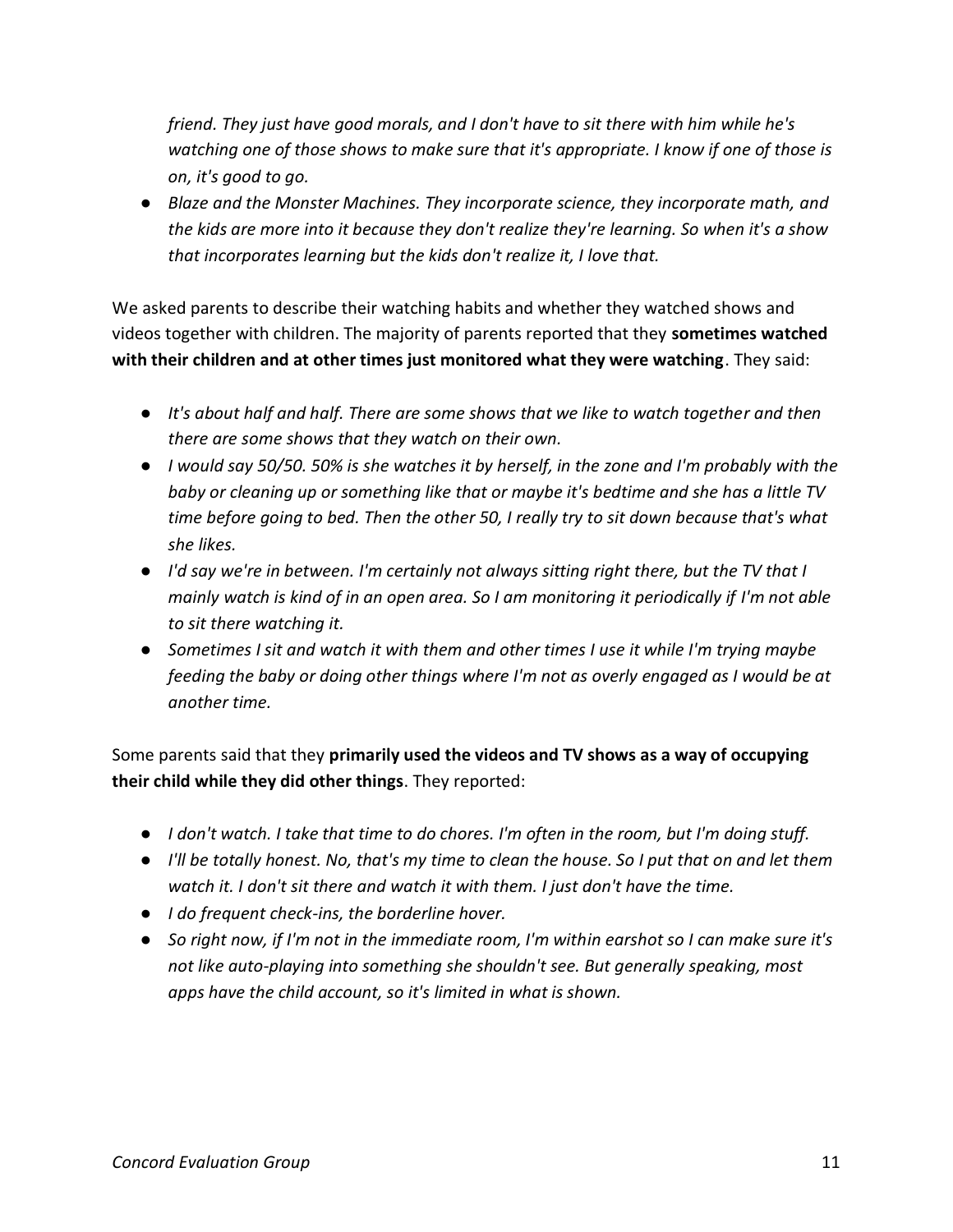We then asked parents to describe what they do when they watch shows or videos with their children and whether they talk about or discuss what they are watching. About half of the parents reported they **talk with their child while watching**. They said:

- *We talk about it. We talk about what we see and that goes with even the older kids. If there's something that they saw in school and they didn't like or they were worried or they wanted to try, we talk with it.*
- *Typically, we do talk about it. I mean, because they're kids, and they have a million questions about everything. Usually there's a question like, "Why is he doing that? Or what is that? Or what does this word mean?"*
- *I would say that we always talk about what's going on. A lot of the times those shows will bring up questions and we'll pause it and we'll talk about it, and maybe talk about some examples, and trying to incorporate it into his life. Even that being four years old, but making those connections is important.*
- *I'll stop the show throughout if it's something interesting or a learning moment and I'll stop and talk to them about it definitely. I just don't let the whole show go without me.*
- *We talk a lot through about what we're watching and about what's going on. How to apply it to what we're going through, what we're doing.*
- *I questioned him about what he sees, what he understands, why is something the way it is just to hear how he connects the dots or not connect the dots.*
- *Yeah, I always ask them, "Hey, what did you think about that? Did you like it? What did you learn?" I think it's important to ask, because I want to get them talking and they think of their feelings about stuff. So I say that the majority of the time we talk about it.*

Other parents said that they **sometimes talked with their children while watching**, but other times they did not. They said:

- *If it was something like, I'm making dinner and I need the two of them to not kill each other, then I'm not, honestly, I'm not discussing what My Little Pony just did. But if it's something, we're sitting on the couch together, especially like a Daniel Tiger, where there's a message that she can kind of realize that's what they were teaching, we have mentioned it.*
- *It's probably a combination of both. If he has a question about something. There've been some episodes where Daniel Tiger was sick and didn't feel good, so we talked about that. He gets better, and especially with everything that's going on now, so when episodes like that come on, we'll talk about it. But it depends. There are times when we just sit and watch it and I don't ask questions or check in with him about it, or her. Well, she's only two, but it really depends, I think, on honestly, my energy level.*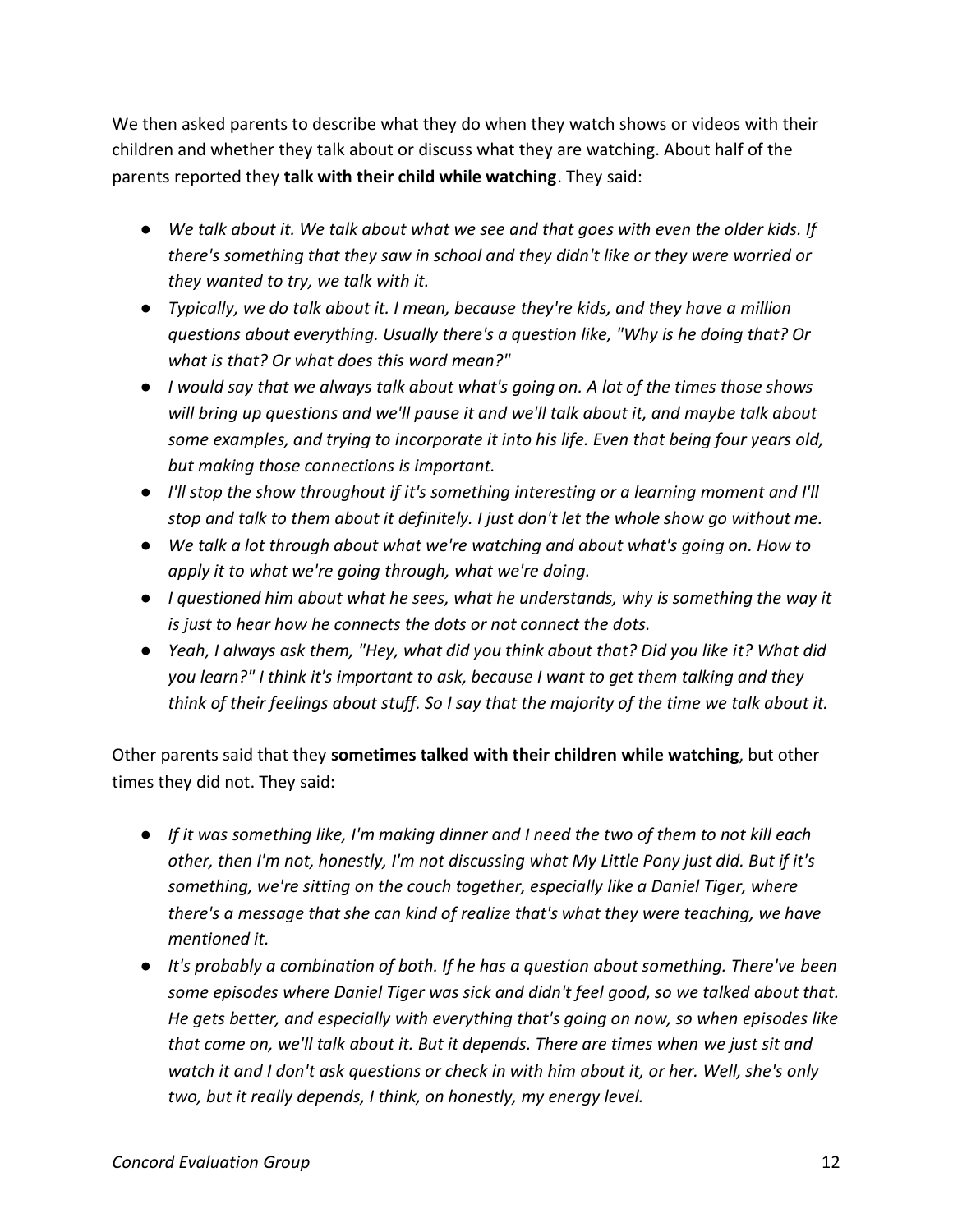● *I'd probably do it a little bit. I always laugh, because my mother does it a lot with them, but she also does it as an adult if she was watching a movie, which is something that drives my husband crazy. I probably have a little bit of that in me, like "Okay, let's just let them watch it and absorb it." But I will try and point out a little bit here and there, so like the storyline that I think they might not be absorbing.*

Other parents reported that they **did not talk while watching shows or videos** with their children. They said:

- *Well, some of the time they'll talk or they'll be playing while watching something. Most of the times the kids will say, "Quiet, I want to watch this."*
- *I would say typically don't talk much about this show unless he asked me a question or if there's a word that he doesn't know what it means.*
- *Typically, we'll just literally sit and watch.*

A majority of parents reported that **questions or moments for teaching or explanation led them to talking with their child about what they were watching**. They explained:

- *Well, if he asks me a question, for instance, then I would respond to it. Or if I feel like it's something fun or something that maybe he should know about, then I would probably ask him a question. If he's really, really interested, I want to ask him and see, did he retain that concept?*
- *A lot of times he'll ask. He has lots of great questions, so he'll ask questions about something that he sees or he'll make a comment about something that he sees, but that'll kind of open a discussion.*
- *A lot of times they'll talk about some kind of event or things that happened to people that he does not understand, so I have to explain to him.*
- *If they're curious about something or if it's something I think they don't understand, but they don't realize they don't understand, I'll explain it, but I still want it to be an enjoyable thing that they do.*
- *Her questions about it. And maybe if they're doing something inappropriate, like if it was a bullying, some were one of character was bullying another character, I'll just process with her on, why is that wrong and how does that make someone feel?*

All of the parents reported **that their children asked questions about how things work**. Types of questions included:

● *Well he asks how things like microwaves work and certain like video games.*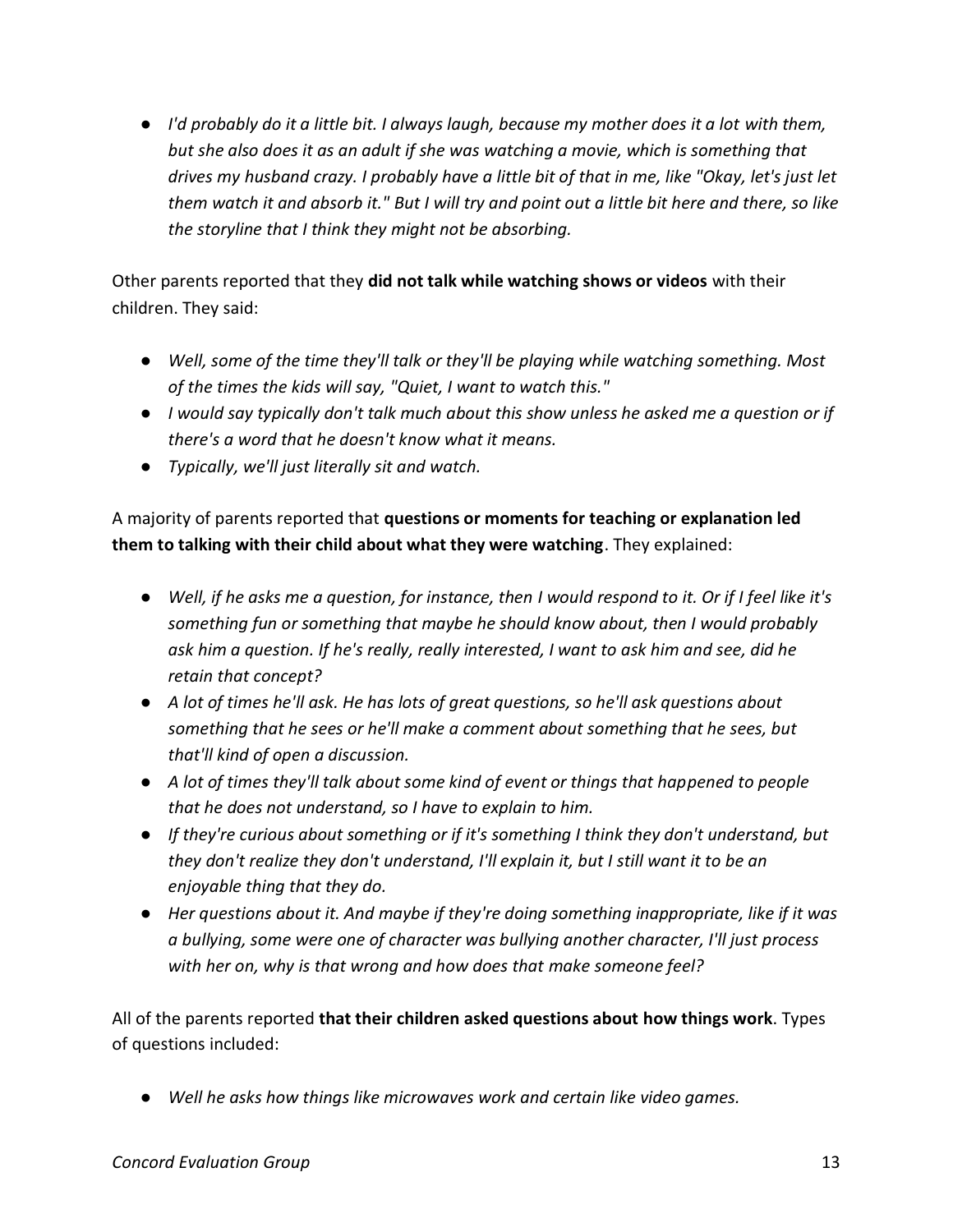- *How they work, how was it, what happens and then sometimes he doesn't, but most of the time he does.*
- *You know about cooking or how something works with TV or there's this show that we sometime watch, it's called How It's Made and sometime they might have a question about something that they're making there, especially if it's related to a toy.*
- *Like why did they do that? Or how did that happen? How did they get from one area to the next?*
- *Oh like, what is this for? How do you do this? Can I do this? Is this something that we can do or is that how something works? Or, somebody said I could do this, can I do this? Is this okay? I don't know. But they're just some of the ones I can think of. She asks a lot of questions, like a whole lot, all the time.*
- She asks if it's raining, why is it raining? What in the clouds make it rain? She knows the *water cycle song so I think that she's just trying to have me explain it more to her. So things like that.*
- *He'll ask how... The truck drives by, and it's loud, he'll ask "why is it loud?" He'll ask about... Like yesterday, it was raining and he asked "how the clouds were blocking the moon." He's always thinking about how things work.*

Most parents reported that they tried to **answer their child's question** when questions were asked. When they did not know the answer, almost all parents said they would "**look it up"** to find out the answer. They elaborated:

- *I try to answer them the best that I can. Mostly with a story.*
- *Well, I'll tell her, if I don't know the answer, I'll look it up. So if I don't know the answer, we have an Alexa and a Google and so she knows to ask them questions too.*
- *I try to answer them to the best of my ability. And if there's something I don't know, I'll tell, "Hey, why don't we go online and look it up?" And we'll look it up together and then I'll read it and he'll be like, "Oh okay."*
- *If I know the answer off the top of my head, I'll, go into it. If not, we'll look. Sometimes we'll look it up together, and other times I direct her to her siblings.*
- *It depends. If they're simple questions, obviously I just answer right away. If they're more complex, I might get some back up help from my husband.*
- *I tend to answer and if there are questions or comments that you don't know yourself, you'll ask Google or Alexa.*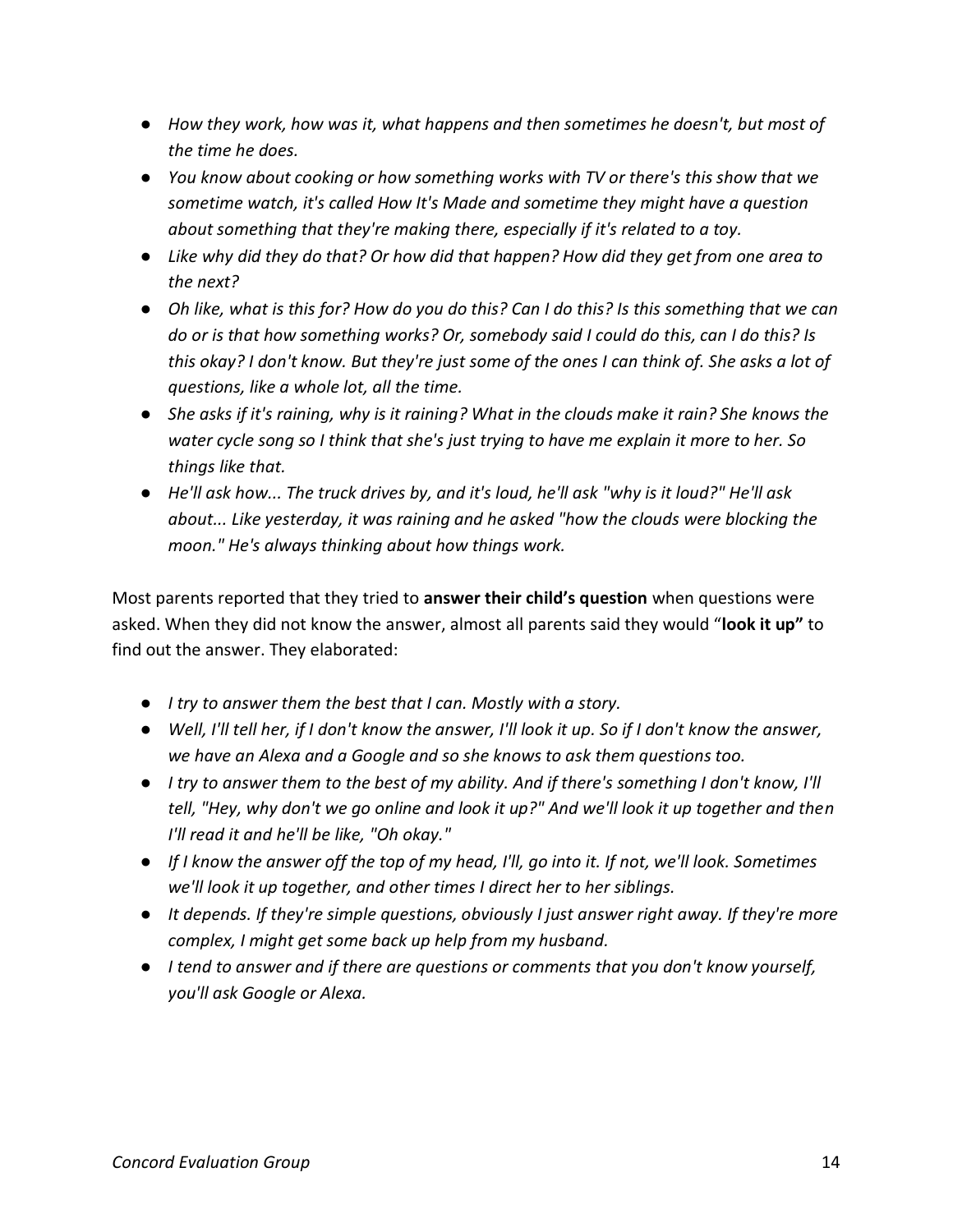Some parents mentioned that they try to **explain and demonstrate** the answers to their child's questions. They said:

- Sometimes I try to explain, or if it's something you can demonstrate, show him, or we'll *look it up online.*
- *I try and explain it as best as I can to where he'll understand it. And if the opportunity presents itself, like this one, I can show him. I like to show him what we're talking about, rather than just talking about it.*
- *I try to one, explain or two, show. Like the science experiment, he can see a generate from the seed up into a fruit. So he will understand that afterwards.*

Many of the parents reported that their child makes observations about the work around them. The most common observation was related to other the **behavior of others**. Parents said:

- *I'd say she observes people's behaviors…. I'd say she picks up on people's feelings and actions, and if somebody is being kind or not very nice.*
- *Everything. We'll go out and he'll say, even if it's negative or positive things people don't do right or things that he doesn't see often, he may see something that I don't even notice. It goes over my head and he will point it out. So mainly things that aren't as obvious to adults are obvious to him.*
- *He observes people doing different things. Like when we're riding in the car and he'll point out, he'll say, Oh Mommy that person is smoking while they're driving. Are they supposed to do that? So he'll observe something and then ask a question of it.*

Other observations included **nature, color**, and **things related to COVID-19 rules**. Parents reported:

- *Especially if it's red and blue he'll notice it right away. Yes, he likes those colors. So if it's something related to that, he would notice it right away.*
- *Wow, mama, did you see that bird? It had blue wings. Or why didn't it go sit up on the tree? Why did it sit on the grass?*
- *It's really situational what he pulls out or what he observes or notices. I mean we could be walking, and he just notices a flower and brings up the color and says," Ooh, it smells good," or he sees a bee talks about that bee and how it's going to sting him.*
- *I noticed recently she's really observing, because we've been on a lot of walks and we're limited in what we're doing, but nature walks. She's goes on about what to move the environment, why something's at a place. Like if she saw a squirrel on our trash can or*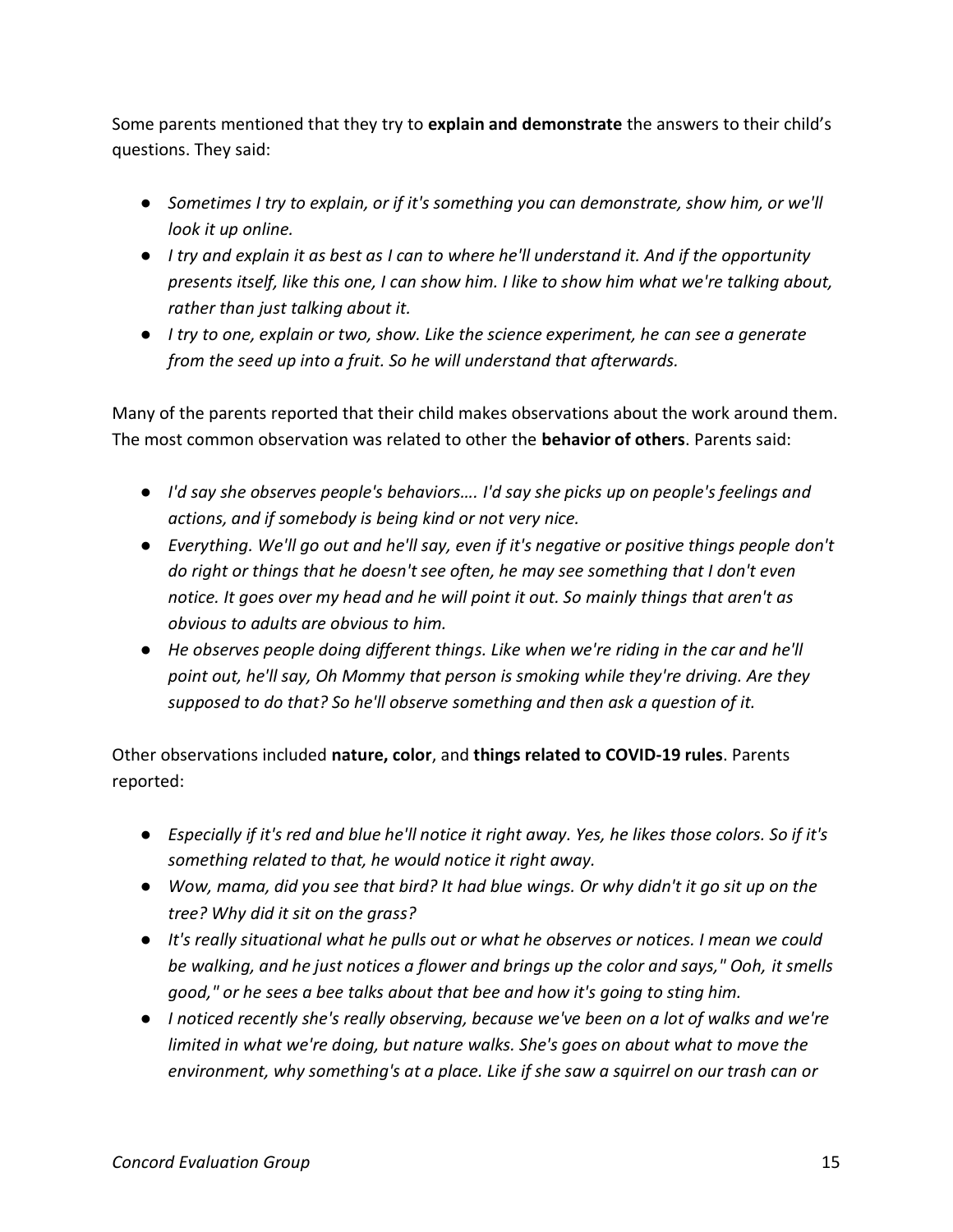*something, "Why isn't there and not in the tree?" Just observing that things are out of place or not in order.*

- *She is very observant. She knows how to really observe everything. Even when we go out, when we could, even just looking at the trees and things like that. If you tell her one time, she's going to remember it. We can pass a certain tree and she'll be like, "Oh that's an oak tree."*
- *When he sees something, he'll point it out to me. If he a bird, he's like, "Mom, there's a bird. Where's the bird going? Where's the bird's house? Where's the bird's babies? Why does the bird make that noise?"*
- *Oh gosh, recently, why people have been wearing masks.*
- *he's very grown up for her age. She's had to experience things that other people don't. So I feel like she's more, she's very observant and she knows things that are going around. She's made three music videos for this Corona Virus and washing your hands and how to avoid it and how to be healthy.*

We asked parents if they noticed their children **comparing and contrasting** things based on their observations, and almost all parents agreed they had. They reported:

- *Yeah, he might say, "Oh, why doesn't that person have a mask on right now, when someone else does?"*
- *Yeah, he says[sic] to me, he'll tell me about his sisters, who looks alike and who acts the same and, "I have two sisters and we have two brothers in here. Me and my brother, and me and my sister." And then he would tell me that he thinks that him and his middle sister, they're two, the two middle ones look more alike, and that his younger sister and the older brother look more alike.*
- *Yes. Especially more recently, like after he was in preschool this year obviously. Because they learned about people doing different and stuff, so he's had lots of commentary about that. Girls versus boys, just how people are different.*
- *Yes. Just how we were talking about the exhaust pipe he was saying, "is the exhaust little or is it big?" So yeah. I try and use those words a lot, because in my first-grade class. Comparing and contrasting is a skill that is very, very difficult to grasp. I'm trying to start him very young.*
- *She did it the other day to two birds that she saw the backyard. Again, she's like, "Mommy, that's a bluebird and it does this. And mommy...". I want to say it was a pigeon or something near the water because we live on the water. And she goes, "That bird could fly, that bird waddles." So she does a lot of times in nature when we're outside.*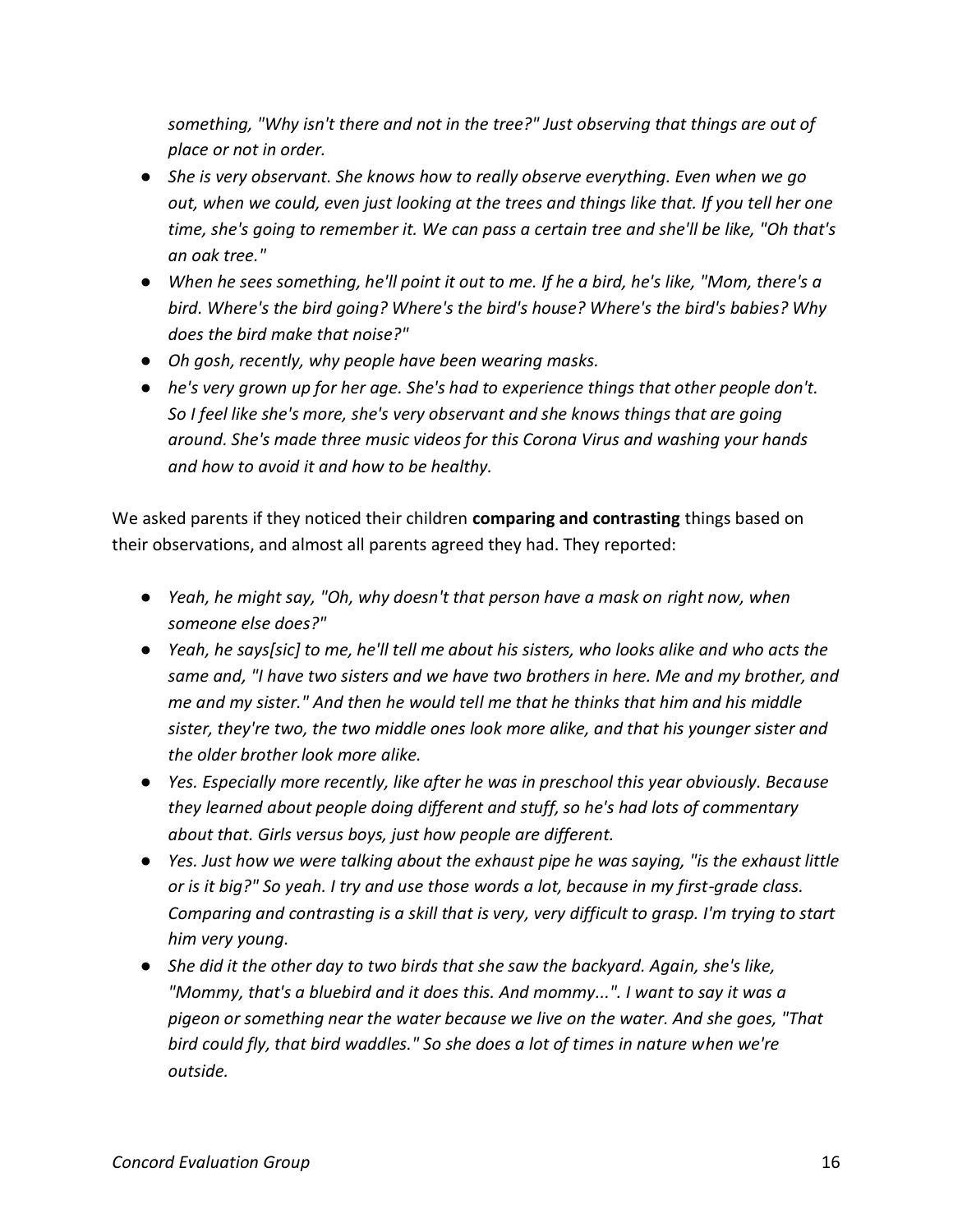- *I know she'll do a lot of the big and little. I've noticed her do light, like light colors, dark colors… wider or thinner. Farther away, closer.*
- *Yeah, so that's what we're working on in our academic time right now is similar and opposites. I think that's what it's called. It's a book. But we're working on that, so she'll have to circle like five magnifying glasses, and one is upside down and the others are going outwards.*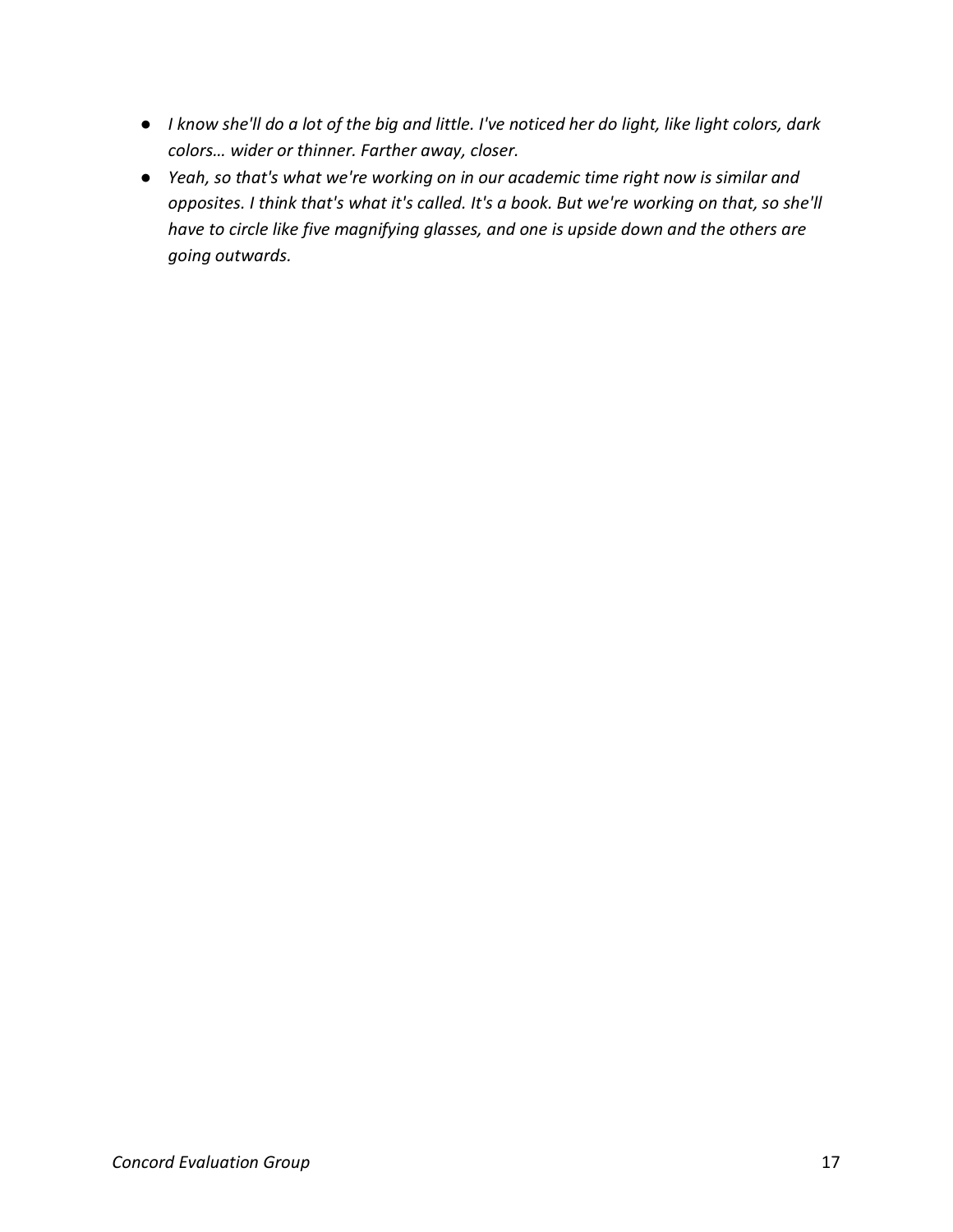# <span id="page-22-0"></span>**Program Implementation**

Nearly half of the families (11 out of 26) reported that they had watched the *Splash and Bubbles* episodes on both a TV and another device. The remaining families were split between TV only and other devices only (no TV). Three families could not recall any information about what they watched or what devices they used, so their data are excluded for this section.

**Table 4: Devices Used to Watch Shows (N = 23)**

| <b>Device</b>                          | <b>Count and Percent</b> |
|----------------------------------------|--------------------------|
| Did you watch on TV or somewhere else? |                          |
| TV only                                | 6(26.1%)                 |
| Somewhere else only                    | 6(26.1%)                 |
| Both TV and somewhere else*            | 11 (47.8%)               |

\* "Somewhere else" option included devices such as phones, tablets, and computers.

We asked families how many episodes they watched during the study. Answers ranged from one episode to 10 or more episodes. Almost all of the parents indicated that they watched the episodes with their child for all or a portion of the time. The behavior is likely attributable to the fact that they were in the evaluation study, since only 65% of parents reported that they typically co-view TV or videos with their children.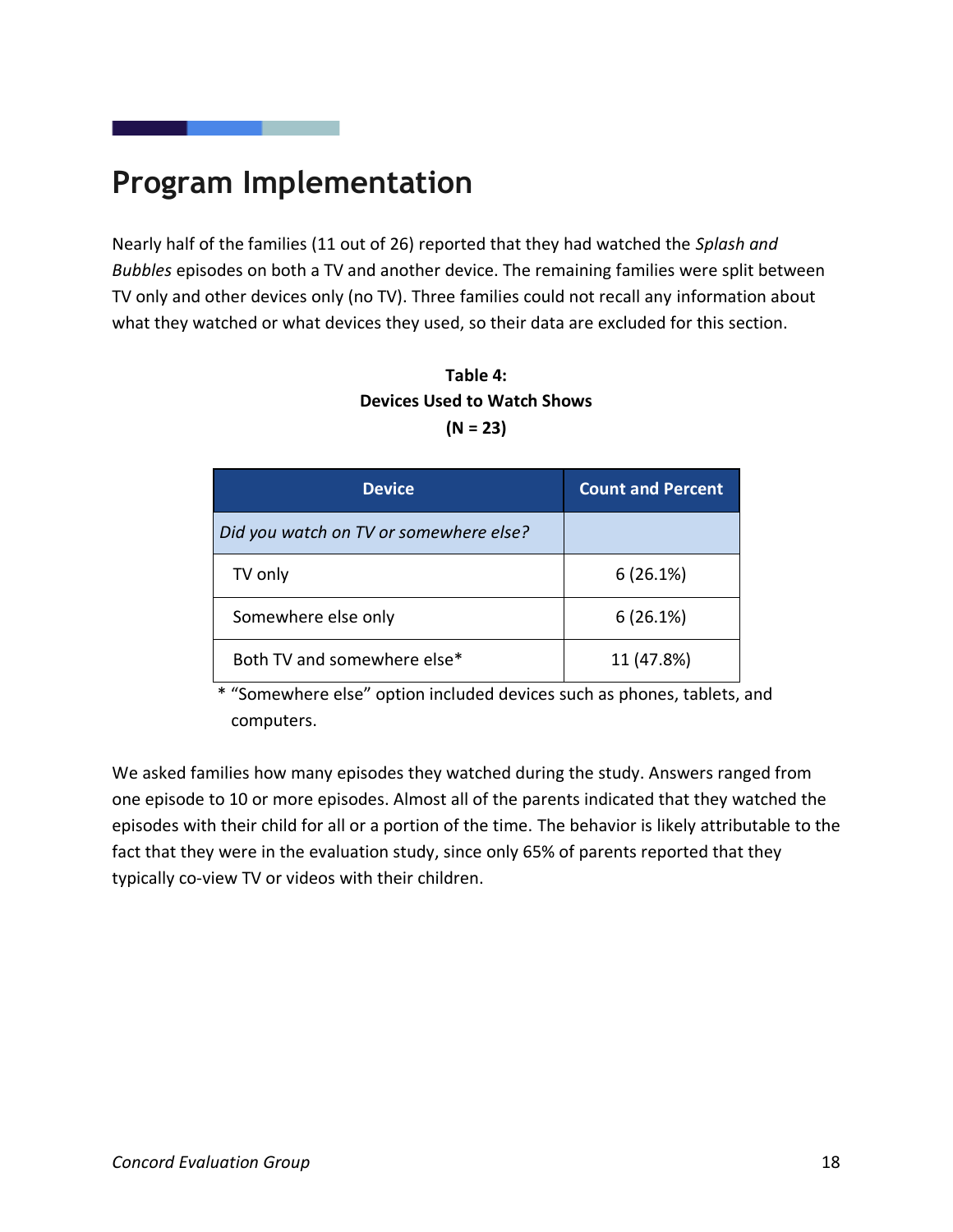### **Table 5: Family Watching Experience (N = 23)**

| <b>Characteristics</b>         | <b>Count and Percent</b> |
|--------------------------------|--------------------------|
| Number of Episodes Watched     |                          |
| 1 episode                      | 2(8.7%)                  |
| 2 episodes                     | 3(13.0%)                 |
| 3 episodes                     | 3(13.0%)                 |
| 4 episodes                     | 2(8.7%)                  |
| 5 episodes                     | 4 (17.4%)                |
| 7 episodes                     | 3(13.0%)                 |
| 8 episodes                     | 1(4.3%)                  |
| 10 or more episodes            | 3(13.0%)                 |
| No response                    | 2(8.7%)                  |
| Experience co-viewing episodes |                          |
| Watched with child             | 20 (87.0%)               |
| Child watched alone            | 1(4.3%)                  |
| No response                    | 2(8.7%)                  |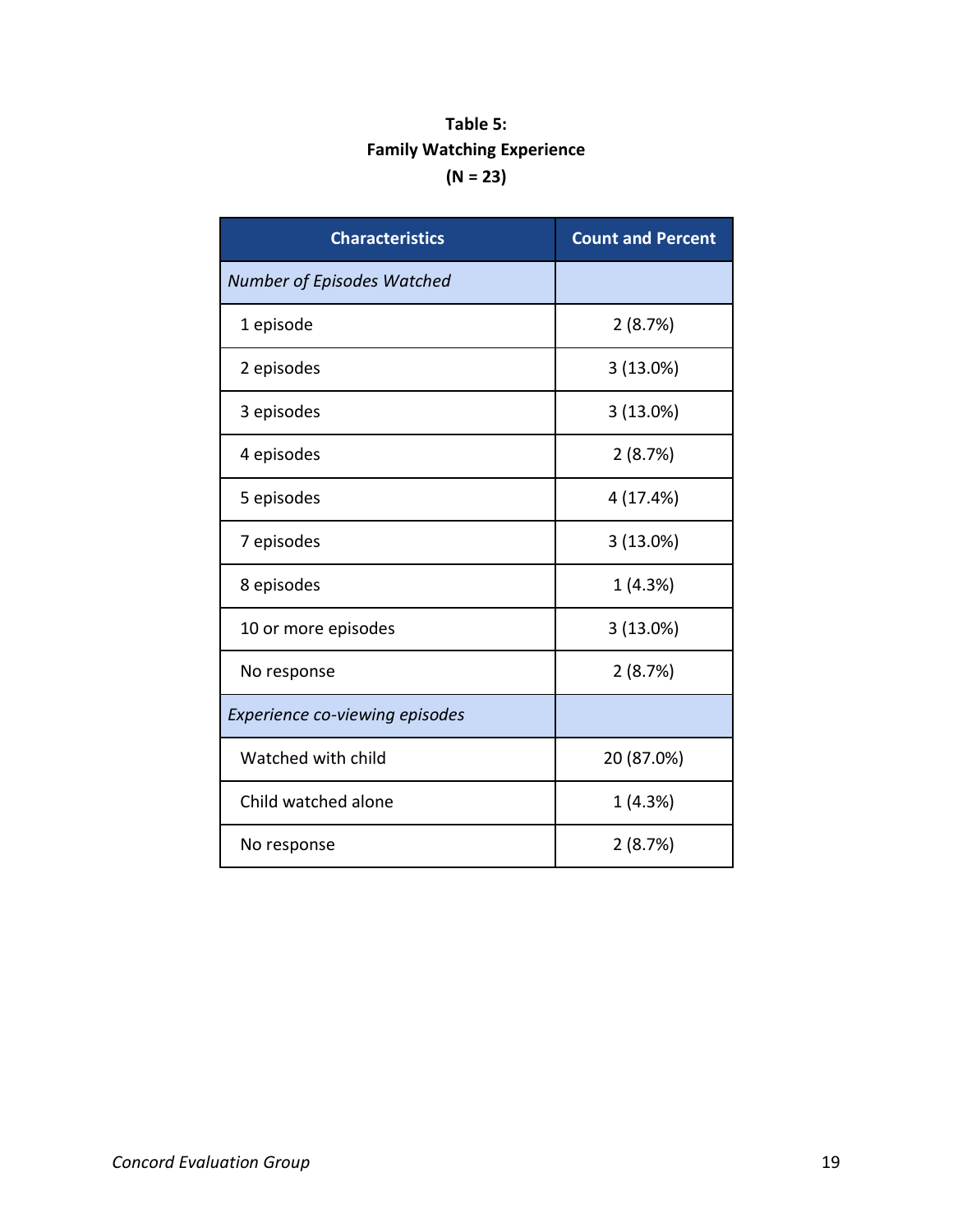# <span id="page-24-0"></span>**Findings**

# <span id="page-24-1"></span>**Usability of** *Splash!* **App**

Twenty-three of the 26 families reported on their app usage. This section contains data for those 23 families, while other report sections include data for all 26 families.

**All of the parents were able to download and use the app without support**. However, **only roughly half of parents were able to use the Sync feature without support** (the Sync feature allows parents to sync their device while watching the episodes). Eleven of 23 parents reported that it was clear how to use the Sync feature on their own, with most of the others indicating that it was clear to them only after receiving the follow-up email from CEG. Two parents said it was not clear or that they were unable to get the sync function to work at all, even with support.

Once they enabled the Sync feature, most parents (17 out of 23) reported that they were able to automatically sync to episodes, while 6 parents had to manually look for the episodes.

### **Table 6:** *Splash and Bubbles for Parents* **App Set Up (N = 23)**

| <b>Characteristics</b>                                                                                                                      | <b>Count and Percent</b> |
|---------------------------------------------------------------------------------------------------------------------------------------------|--------------------------|
| Were you able to download and use the Splash and<br><b>Bubbles app?</b>                                                                     |                          |
| Yes                                                                                                                                         | 23 (100.0%)              |
| Was it clear to you during the first week how to use the<br>Sync feature or was it clear after Christine sent the week 1<br>follow-up note? |                          |
| Clear the first week                                                                                                                        | 11 (47.8%)               |
| Clear after follow-up email                                                                                                                 | 10 (43.5%)               |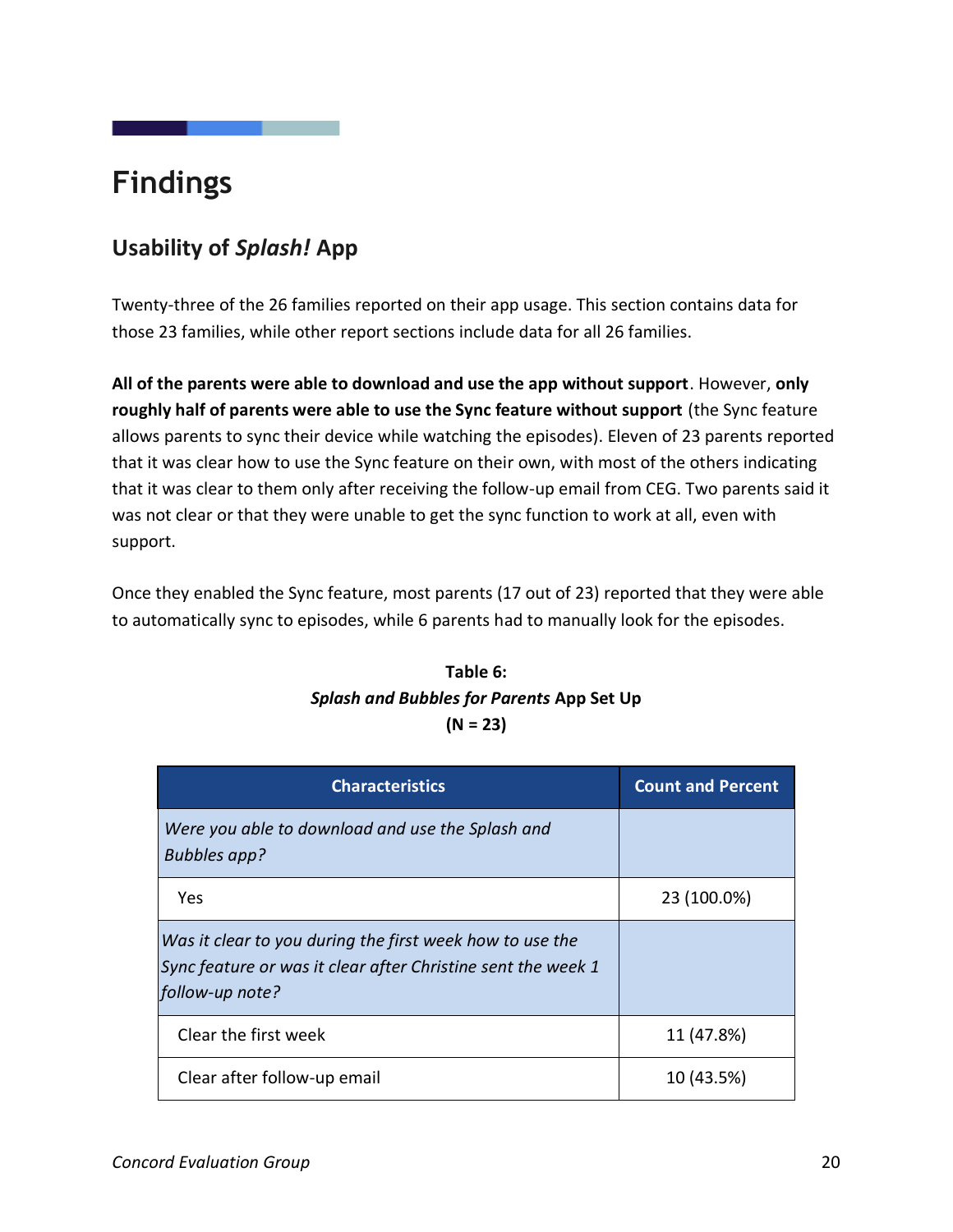| <b>Characteristics</b>                                                                       | <b>Count and Percent</b> |
|----------------------------------------------------------------------------------------------|--------------------------|
| Not clear / could not use sync feature                                                       | 2(8.7%)                  |
| Were you able to automatically sync to episodes or did you<br>have to manually look them up? |                          |
| Automatically sync to episodes                                                               | 17 (73.9%)               |
| Manually looked them up                                                                      | 6(26.1%)                 |

We specifically asked parents if they used the *Let's Talk About It* prompts while watching episodes with their children. Almost all the parents (19 out of 23) indicated that they did use the prompts at least once during the study.

### **Table 7: Splash and Bubbles for Parents App Usage (N = 23)**

| <b>Characteristics</b>                       | <b>Count and Percent</b> |
|----------------------------------------------|--------------------------|
| Did you use the Let's Talk About It prompts? |                          |
| Yes                                          | 19 (82.6%)               |
| No                                           | 2(8.7%)                  |
| I don't know                                 | 1(4.3%)                  |
| Did not answer                               | 1(4.3%)                  |

Almost all of the parents reported that they found the *Let's Talk About It* prompts to be helpful. When we asked them why, many parents found them to be **informative**. They said:

- *I felt like they were very helpful. They gave informative tips and sometimes they were a little drawn out, but I feel like they were to the point and they were informative.*
- *I thought that was very helpful because those were mainly questions [that] I would had asked her but may not have thought about right away. It just made sense. Everything was laid out, mapped out for me.*
- *It gave you the main idea and the talking points.*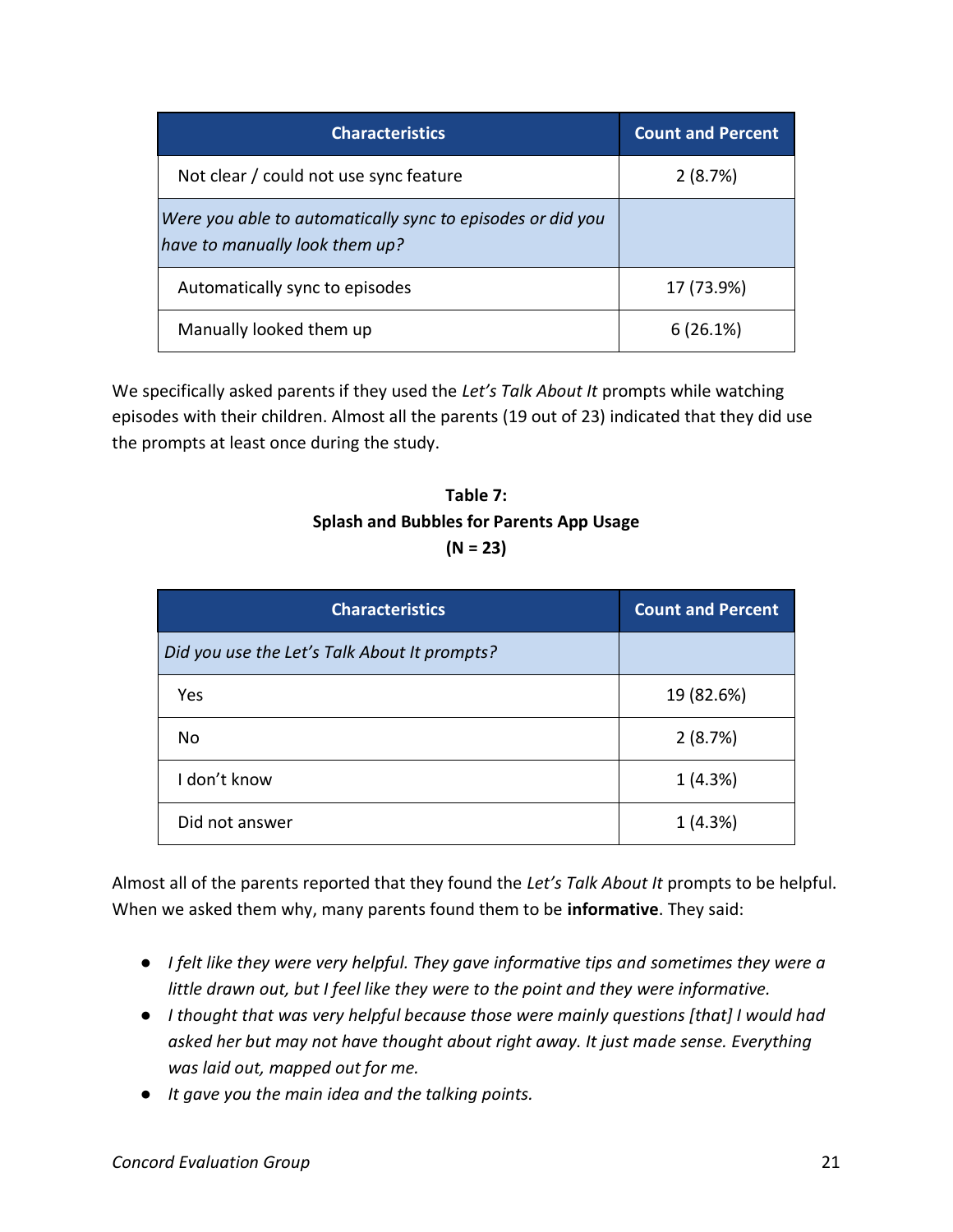- *It has way more information than I was expecting.*
- *It did give you more information to pick up on. Because sometimes it wasn't just the major theme of the episode, it was like other stuff to kind of bring it to the next level.*
- *I'd say they were most helpful because you know, me going into an episode, I don't know what it's going to be about. So, to be able to kind of like put that concept like that seed in their head in advance.*
- *I liked that a lot just because obviously I didn't know what the episode's going to be about. It just made me feel smarter with my kids…being able to go into better questions for them and to dive into it. So, I really enjoyed that feature for sure.*

Many parents also commented that the prompts were helpful in **providing interaction opportunities.** They reported:

- *I did find it useful to look at the questions and try to ask him questions during and after episodes.*
- *It is helpful because you can explain things and talk about what you're seeing, what the episode is about, what you're going to be talking about at the beginning, middle, and end.*
- *I liked that part because that gave us the interaction part because she can't read yet. So, I will read the questions and then I'll say, "Okay so what did you learn about migration or which, which animals migrate?" And then she would answer me based on what she learned from the video.*
- *They were much more intentional questions to make an open conversation more. It would go off of really what I asked them, but we were talking about different things that they had questions about. And so, it just made them think deeper I feel like than just, how was it? What'd you think?*

Other parents mentioned that the prompts helped to **engage or get their child more interested** in the episodes. They said:

- *I think it was helpful to have to make her pay attention.*
- *They were guiding, so it helped. It helped me ask the right question, and kind of pique his curiosity and keep continue talking about the topic.*

Of the parents who used the *Let's Talk About It* area of the app, **no perceived differences were noticed between the first and second viewing**. A few parents noted: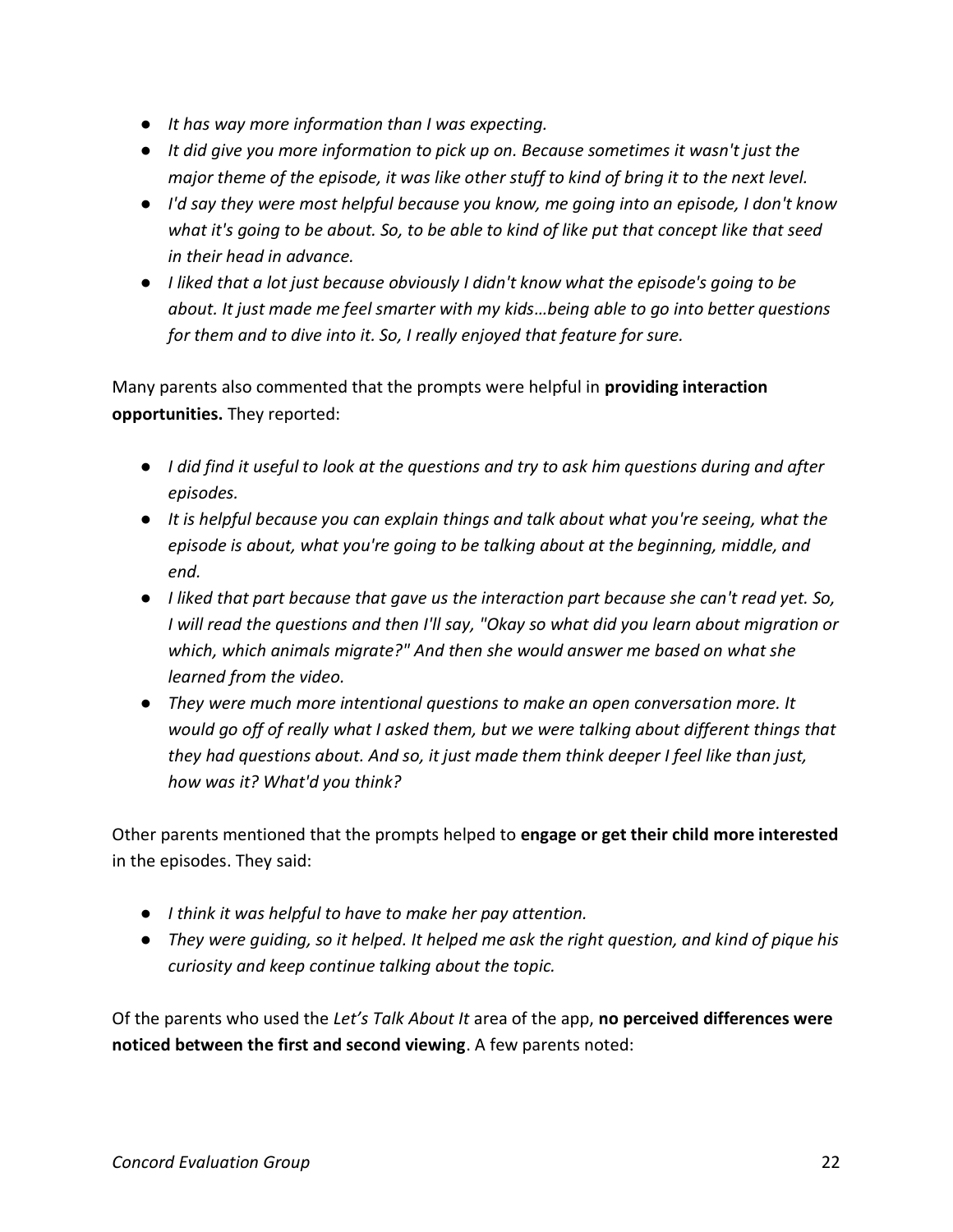- *They are [repetitive], but for a four-year-old and for her it was good because when it is repetitive that's how she learns.*
- *With those I didn't find you know a huge difference, but there were little things that were worded differently. But they were very, very similar.*
- *No. And I did compare them thinking well why would they choose this over this one you know?*

Almost all of the parents reported they accessed other areas of the app in addition to the prompts. Sixty percent accessed the video clips while slightly more than half (52%) accessed the activities. Other areas parents reported using were *Dive In, Photos, Ocean Guide,* and *Favorites.*

### **Table 8:** *Splash and Bubbles for Parents* **App Usage by Area (N = 23)**

| <b>Characteristics</b>                    | <b>Count and Percent</b> |
|-------------------------------------------|--------------------------|
| Did you access the Clips in this section? |                          |
| Yes                                       | 14 (60.9%)               |
| No                                        | 5(21.7%)                 |
| Did not answer                            | 4 (17.4%)                |
| Other sections of the app accessed.       |                          |
| Activities                                | 12 (52.2%)               |
| Dive In                                   | 3(13.0%)                 |
| Photos                                    | 3(13.0%)                 |
| Ocean Guide                               | 2(8.7%)                  |
| Favorites                                 | 1 (4.3%)                 |
| All                                       | 1 (4.3%)                 |
| Did not answer                            | 1(4.3%)                  |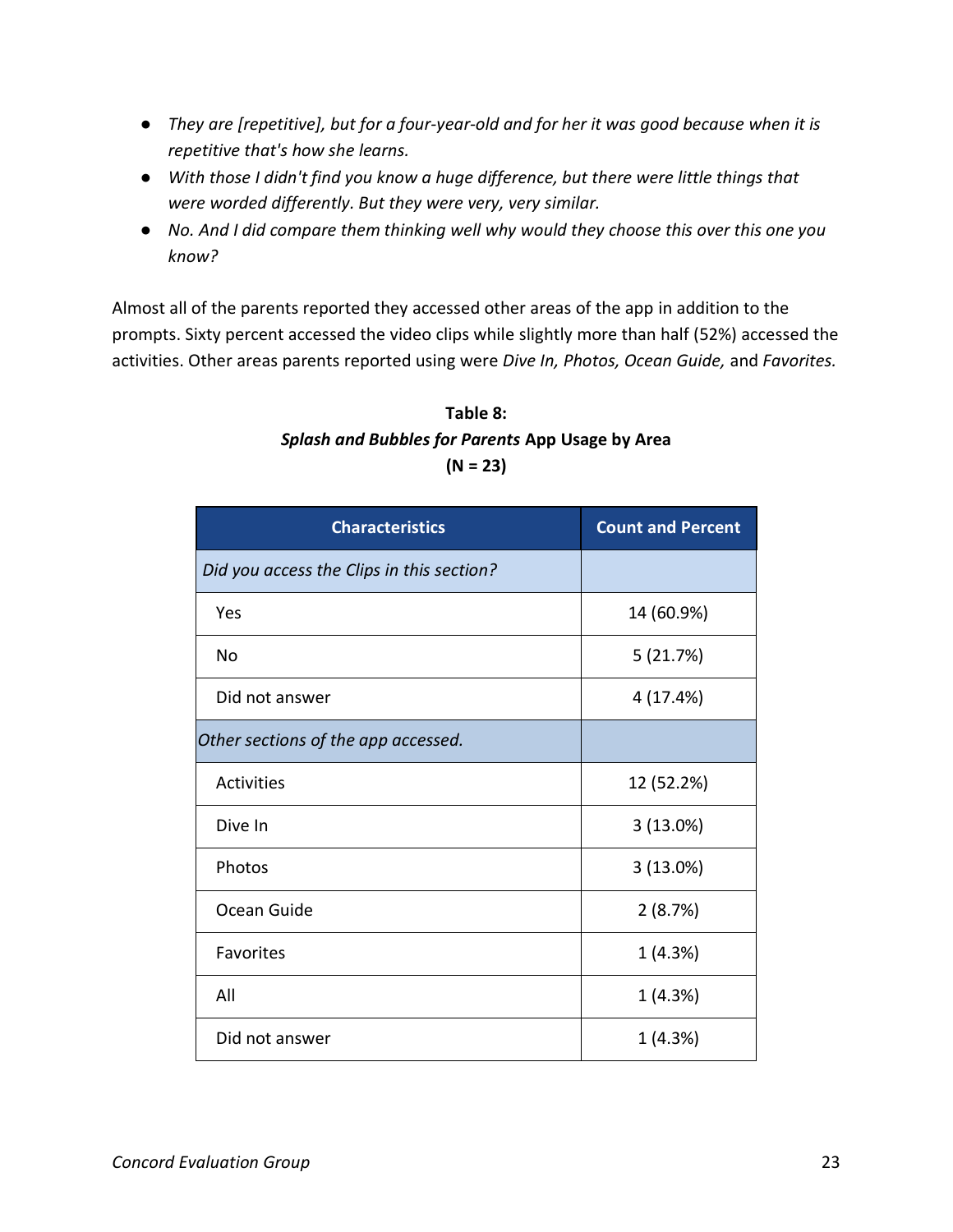Overall, the feedback on the other areas of the app was positive. Most of the parents watched clips with their children and reported that they were **engaging**. They said:

- *Some of the clips we did watch. I know she really liked the songs a lot, a lot of the song clips and there were some other clips that she liked too. I thought it was interesting.*
- *She was pressing, "Let's look at this one. Let's look at this one."*
- *They were great but they were very short. They were only like a minute, a minute 15, a minute 30, so I just felt like I wish they were longer. They were just very, very short clips.*

Many parents reported they accessed the activities within the app and found them to **be fun and educational**. They said:

- *We did this one we did to look for things outside and take pictures that show animals or plants camouflage. So we did that. So I really liked that because she loves using the iPad, and you can do it on your phone, too, but I have mine on my iPad, and she loved walking around outside and taking pictures. Especially now it really comes in helpful, the app, because we really can't go far, so it's a good way to tie the whole camouflage lesson together kind of like how a teacher would do it like a lesson, a video, questions, clips, and then activity. So it was very cool.*
- *Yeah, where the activity section, I like that. It's fun and educational. There was like a gallery section that had pictures. But, there's only one picture, which I kind of wish there was more for that.*
- *There [were] a few other ones that we looked at where they gave you pictures to look at. He liked that a lot. Because he likes books in general, and that's why this is a great use of that. He likes the books that are real picture, like real photographs? And that's why this app is like real photographs. So he prefers that. He's really into real pictures.*
- He liked activities a lot. We actually went for a walk. We live near woods, so we were *able to go for a walk and there's a river. I remember when we went in the trail and they have signs about fish and habitat. So, that was a talking point that we could do during our hike, which was fun.*
- *I love the completed activities part because it showed me if I had already done it, which I can't remember if I did or not. So that was kind of nice.*
- *I think the activities are good.*
- *I think they're super helpful. Again, it's kind of a weird time for everyone right now. I feel like tensions are high, I'm trying to limit screens, that maybe when it's something she has a set schedule and on the weekends, we could have fun with it. Now it's kind of like, we hit the weekend and it's like, "I'm over trying to educate you." So I think it has good*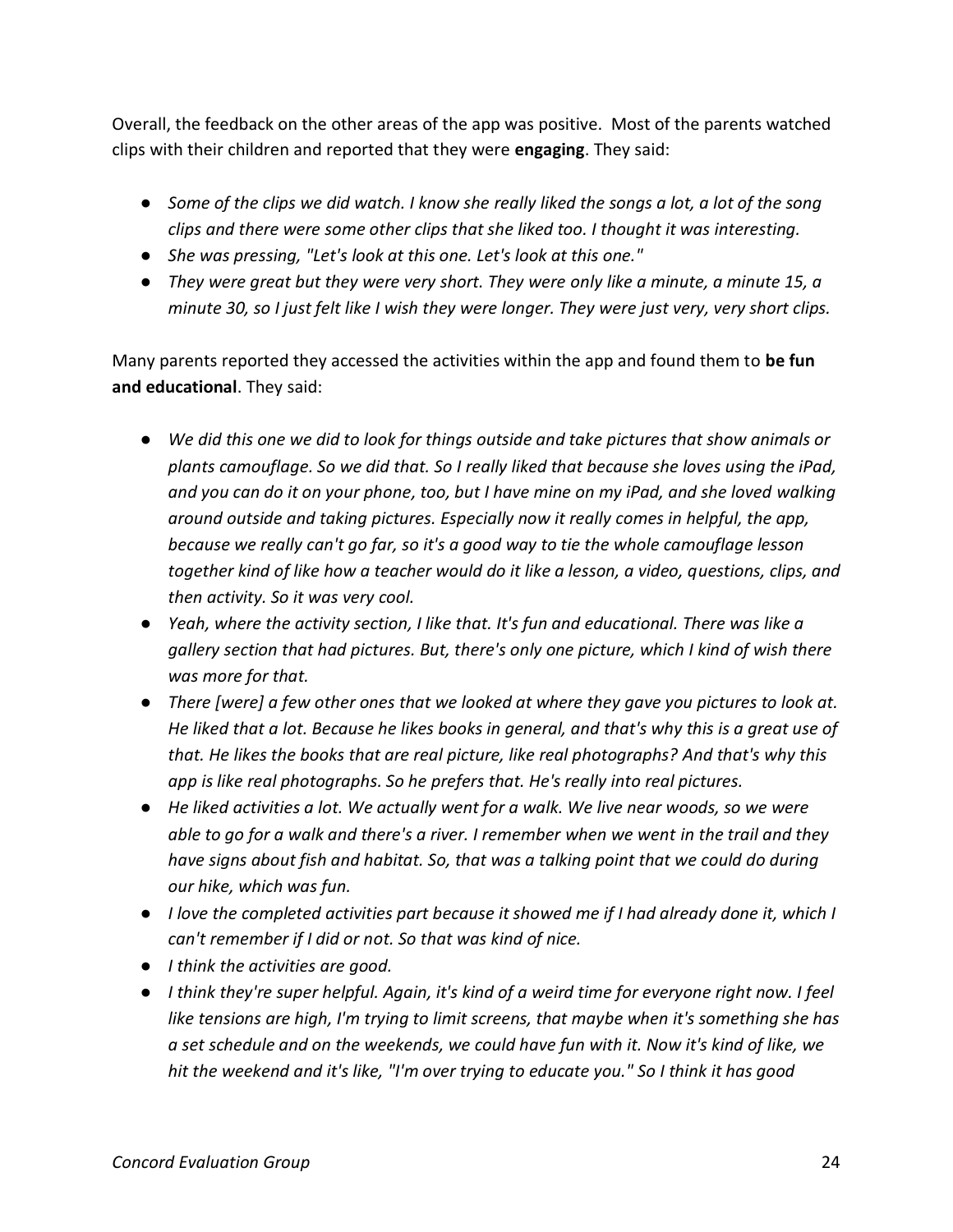*intentions and I could see us playing around with it in the future, but just right now it's a lot going on.*

● And I loved the activities, so we can take a picture of it when we're done. But, the *activities were not guided with visuals and pictures.*

Other feedback on the app included:

- *[Photos] The pictures thing. I personally didn't like because I'm always weird about pictures of my kids posting them on stuff. So I didn't like the photos where they have the it snap it or the photo part in general. And I get using it as an engaged thing and I think that's cute but I felt weird about [it].*
- *[Ocean guy] That was awesome because it was like, okay, you're into this, now this is where you find it. So I really like that part of the app too.*
- *[Dive In] I wish that there was, I don't know what, like a game or some kind of activity that they could do there because I felt like a lot of the dive deepers just said visit the zoo or science center or go somewhere and it wasn't just, especially right now, practical to do.*
- *[Favorites] I liked the favorites, so the ones that I thought that were simple for him to understand, I saved them for later for quick access.*
- *[Dive In] We did the dive in. We looked at that. And then I like on the dive in it automatically told you what we're going to learn about. Because that's the first thing she asked. "Mommy, what is this about?"*
- *[Let's Talk About It] Then I really liked... We talked about the Let's Talk About It part because it literally tells you what to talk about like before, during and after the episode. So I really like that one.*
- *[General] I thought that they was nice, like it was nice and helpful. But I feel like there could have been more things, like it could have had experiments or projects.*
- *[General] It was impressive but it was like, I feel like there could be more there. There was a lot of things that were really promising about it, but I just feel like there could be more to make it more beneficial so that parents would utilize it more. Like doing, like for if it had projects or things that you can try or even pop up fun things that you can try or... I just feel like it could get more if it offered a little bit more.*
- *[General] It was almost like little homework exercise. I just didn't feel like it was just oh something playful and entertaining. And very interesting. I found she was very interested in the app.*
- *[General] I think the really good thing about the app is the pictures, the animation, and then it connects to the factual information. I feel I don't need to go to a second source to*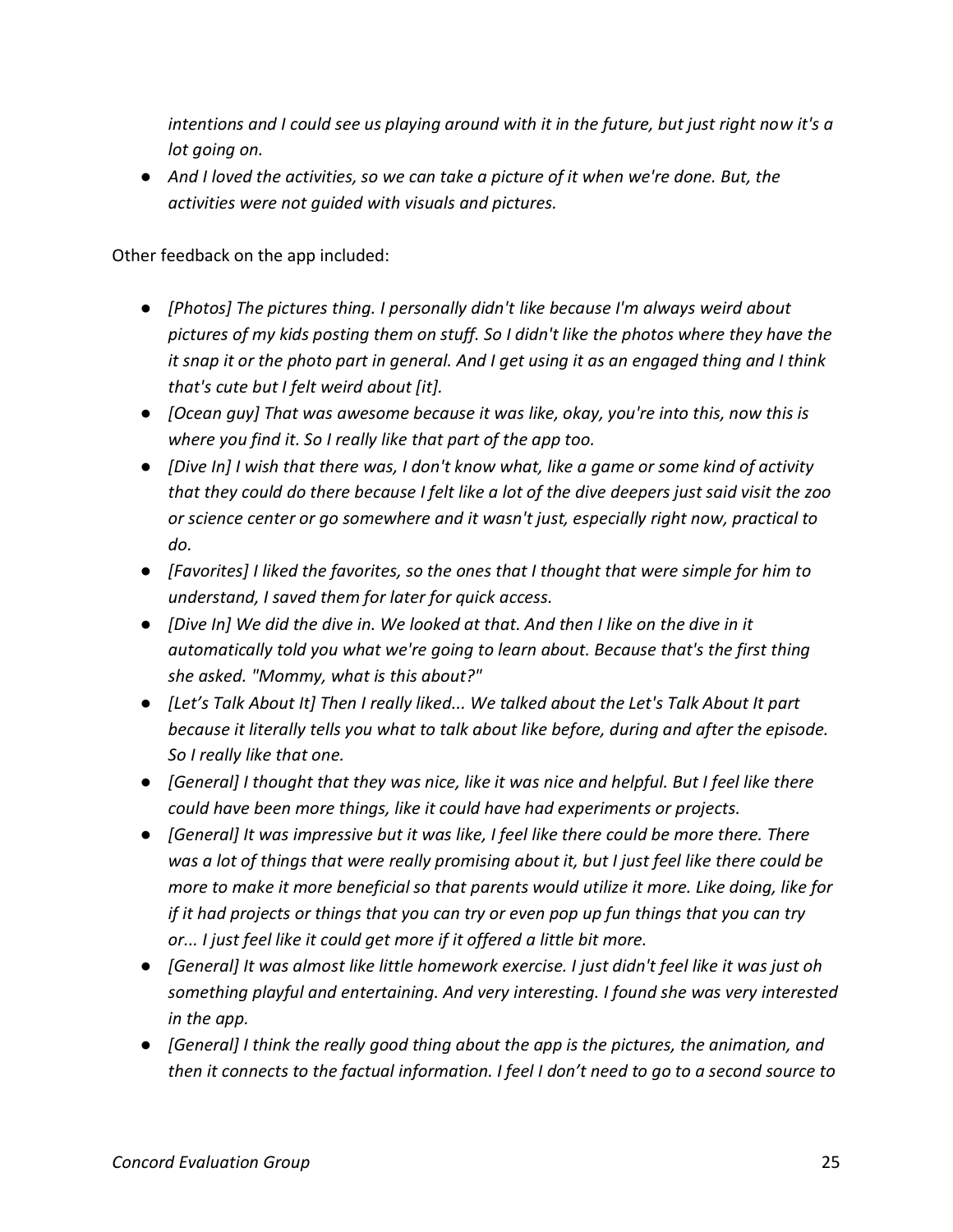*verify information. Or maybe, what I'm trying to say is, it doesn't look like it's pretend. It's real but it comes with animation and cartoons and the vivid colors that attract kids.*

● *[General] He liked the whole exploration piece, like Dive In and also the learning about the different animal sections. So that was good because it was very informative and told you information about it.*

We also asked the parents if they experienced any **challenges with the technology** or the study. Some parents noted that they had **difficulties syncing the app to the episodes**. They said:

- *I actually couldn't even get the Sync function to work. It would tell me to check my internet connection. I don't know what the disconnect was there.*
- *What I didn't like about it, like why I think my kids couldn't do it is you can't sync until the theme song is over, which kids don't know what a theme song is, do you know what I mean…so if it could sync with the theme song playing, I think that would help because I think kids would get frustrated having like a message pop up that they don't understand. I don't think they can navigate it by themselves.*
- *Whenever I went to another page, the episode would still be playing, right at the top. But when I would go back, to try to go back to the home page of the episodes, I'd have to re-sync.* A*nd then, whenever I paused the show, which I did quite a bit, to talk to him, he wasn't paying attention to the show, and too much was going on, and we would lose a whole bunch, I had to go back. The app just kept going, as if we were still watching the show.*
- *Yeah, we watched both but we weren't able to sync the episode to the app. You know how it has the button to link it? We weren't able to do that and we've tried it probably 10 or 15 times and it wouldn't let me sync.*
- *But I think maybe also I was trying to sync when they're playing their little intro, and so it doesn't pick up when you're trying to sync if you're not into the episode yet.*
- But once she sent the episode and I knew, don't try to sync it while the intro's playing. *Just that I wasn't clear on how to sync it before your email.*
- *I tried to sync it many times, but it's not happening. The sync feature is not working. Every time it shows me that your internet connection is not there. So I left it.*

Other parents mentioned that they **expected that the app would be more interactive for their children**. They said:

● *I was thinking about this because my daughter, she also loves ABC mouse, and ABC mouse also... what they find easy, kind of make it more user friendly, is like a matching section where they pull and drag.*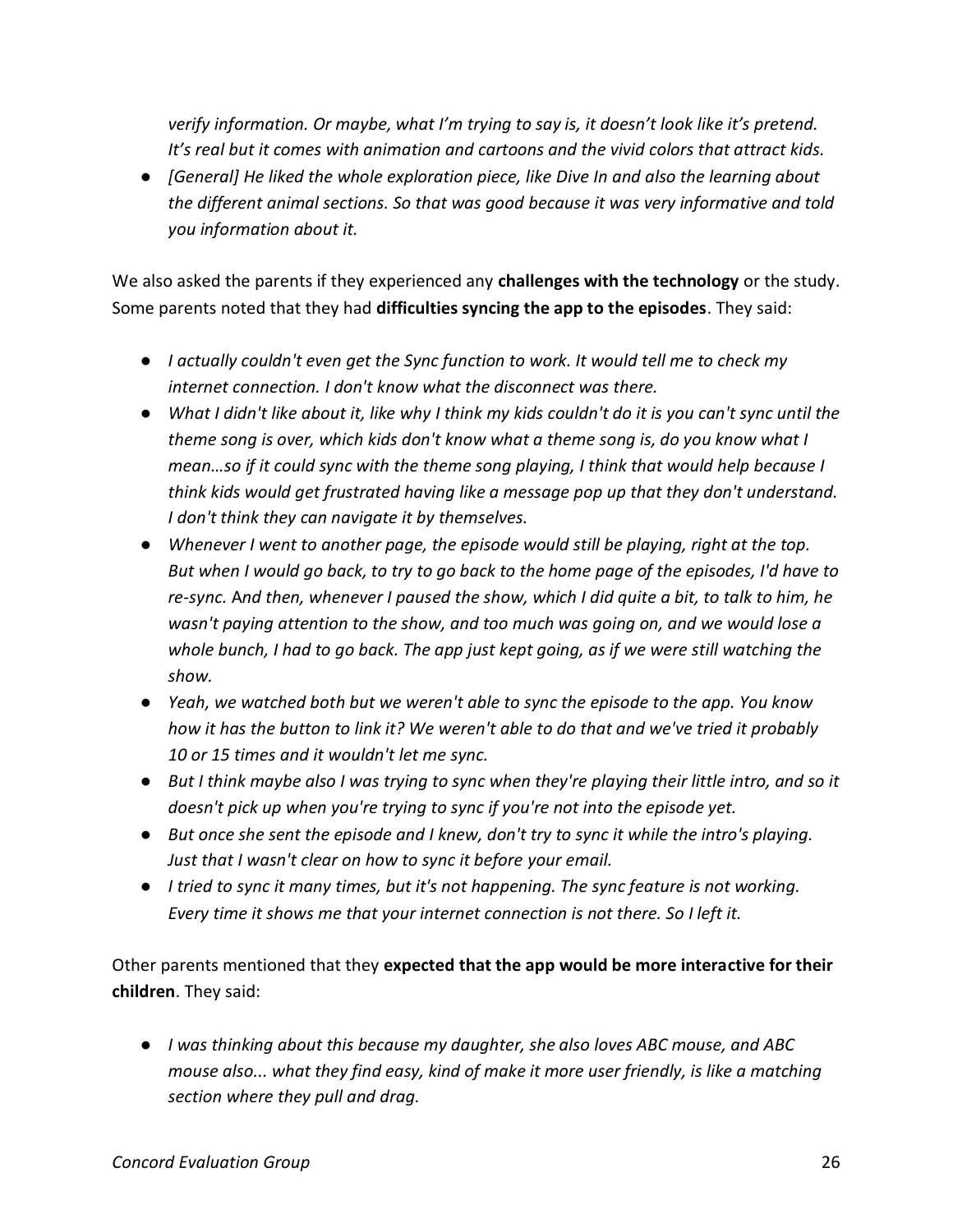● *Now I was kind of disappointed. I thought it was going to be more interactive. I think she needs to have stimulation more than just us reading through information regarding the fish or because it's a story. She wants to play.*

Other areas where parents **experienced challenges** included the **clips section and activities**. They said:

- *[Regarding the clips] every time I try to click the Play button, it didn't do anything. So I don't know if it was an iPad issue on my side or if it was the app.*
- *[Regarding activities section] it was within the act of, anytime there was something where I have to slide up on the screen it wouldn't let me move up to continue to see what was underneath it. So I'm sure there were some of the activities or some of the things I missed.*
- *I could not get the volume to make sound on my phone, at all. I didn't try it on the iPad yet. There was no sound and I looked into why it was doing that. You could do captioning though, but it's just hard because he doesn't read yet.*

# <span id="page-31-0"></span>**Parent Attitudes toward Children's Technology Use**

Before and after using the *Splash!* app, we asked parents to rate their agreement on a scale of 1 (strongly disagree) to 4 (strongly agree) with a series of statements expressing attitudes towards media and technology. Before and after using the app, all parents agreed that they were comfortable learning new technology, that technology helps young children learn skills they will need in the future, and that technology should be a part of young children's learning. These attitudes were very positive from the start and did not change over time. Parents who self-selected into the study knew during recruitment that their family would be using technology in the study and were likely already comfortable with technology to begin with.

For several of the attitude items, we did observe a positive and significant change over time after using the *Splash!* app. After using the *Splash!* app, parents were significantly **more likely** to agree that technology was helpful for teaching science skills to young children and that technology provided young children with information that they might not get at home or at school.

After using the *Splash!* app, parents were also significantly **less likely** to agree that young children spend too much time with technology and that technology distracts young children from learning.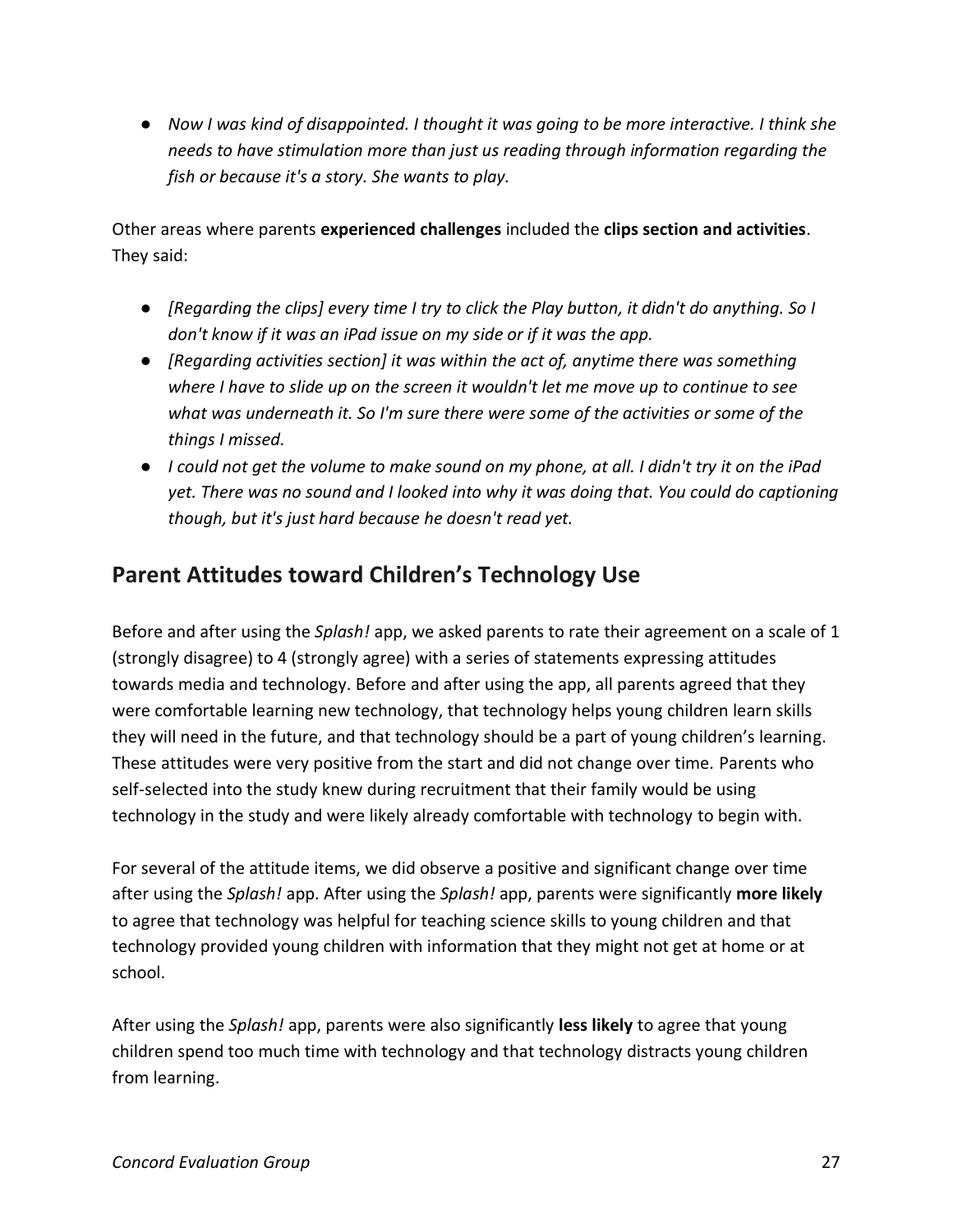### **Table 9: Attitudes toward Media and Technology Use, Before and After Using the App**

|                                                                                                      | <b>Pre-Test</b><br><b>Average</b><br>(sd) | <b>Post-Test</b><br><b>Average</b><br>(sd) | <b>Statistically Different?</b>  |
|------------------------------------------------------------------------------------------------------|-------------------------------------------|--------------------------------------------|----------------------------------|
| I am comfortable learning how to use<br>new technology.                                              | 3.87(.344)                                | 3.87(.344)                                 | n/a <sup>3</sup>                 |
| Using technology helps young children<br>learn skills they will need in the future.                  | 3.52(.511)                                | 3.65(.573)                                 | $t_{(22)} = -1.000$ , $p = .199$ |
| Technology should be part of young<br>children's learning.                                           | 3.48(.511)                                | 3.48(.593)                                 | $t_{(22)} = .000$ , $p = 1.000$  |
| Technology is helpful for teaching<br>science skills to young children.                              | 3.43(.662)                                | 3.65(.573)                                 | $t_{(22)} = -2.011$ , $p = .029$ |
| Technology provides young children<br>with information that they might not<br>get at home or school. | 3.17(0.717)                               | 3.57(.507)                                 | t $(22) = -2.598$ , p = .008     |
| Young children spend too much time<br>with technology.                                               | 2.96(0.767)                               | $2.52$ (.994)                              | $t_{(22)} = 2.011$ , $p = .024$  |
| Technology distracts young children<br>from learning.                                                | $2.22$ (.736)                             | 1.91(.733)                                 | $t_{(22)} = 1.908$ , p = .035    |

Almost all of the parents said that the *Splash!* app helped them engage in conversations about science with their children. Many parents noted that the app was a **good conversation starter**:

- *It gave you more or less ways to ask questions, to get a conversation started. You know, a conversation starter. If you didn't know, then you get this issue of what you can learn as well. So it helped in many ways with parents not knowing, or technical terms.*
- *It was very, very helpful to just orient, to start the conversation about it.*
- *And so making her think, "Oh, okay, I learned it from this episode or I learned it from this movie or the aquarium," helped create prompts for us.*

 $3$  The correlation and t cannot be computed because the standard error of the difference is 0.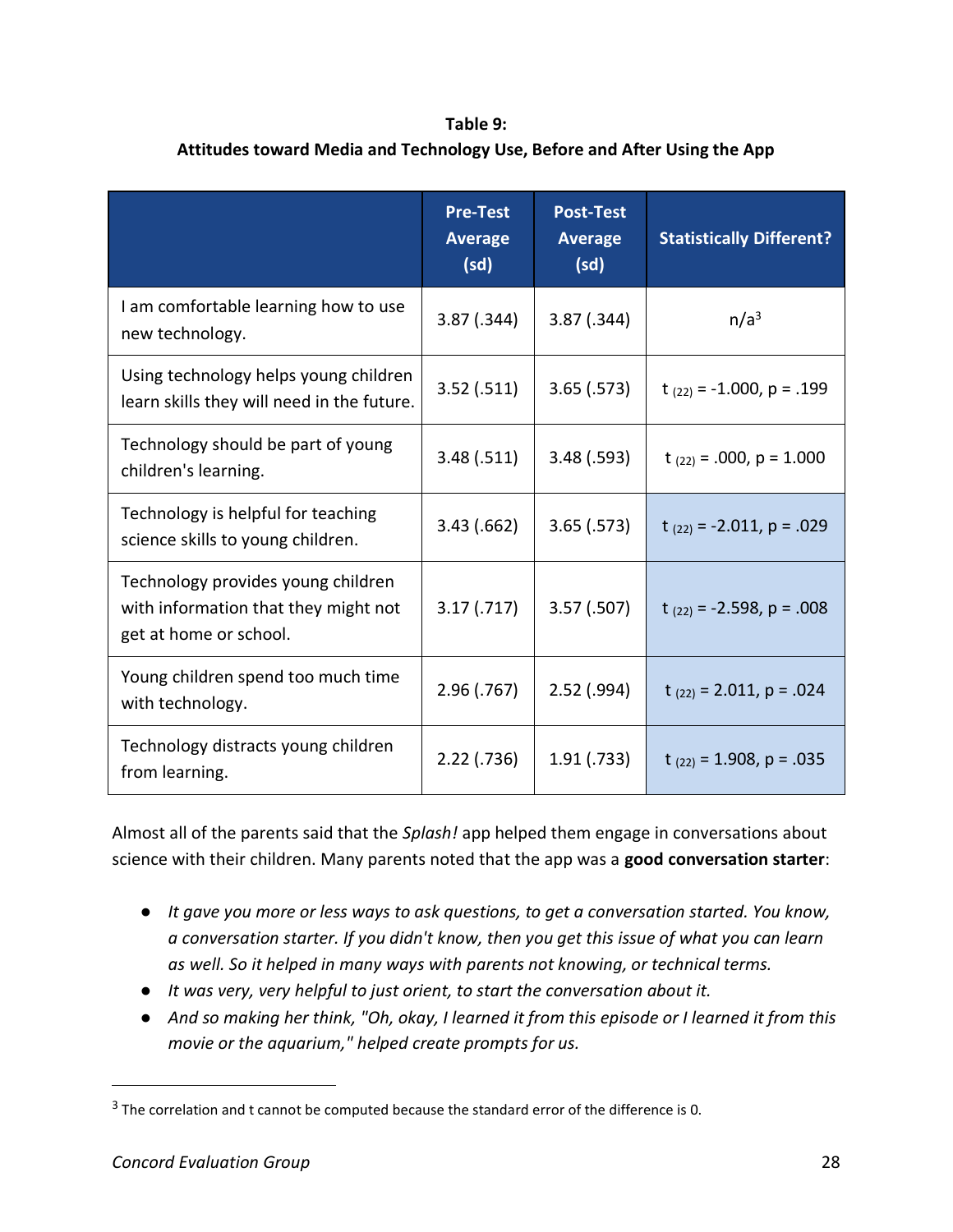Other parents reported that the app gave them **inspiration for additional activities** and **extended their child's learning**:

- *It just got us thinking more about science that we could explore and learn about the ocean and different terms and definitions and things like that.*
- *He was asking me about the animals, like more different things and what they do. So it was more exploration on that level because even though the other ones are kid friendly, the fishes and all that you saw, this was a little more in depth. So he was able to engage more, to inquire more about other living creatures.*
- *Definitely helps me to think about opportunities, because we would have during the hike, we would have read the signs, but it made more sense to link it back to something that he has more access to at home. It definitely helps. And it made me aware too, because I think of science in one way and not realizing that science is actually so much more. It's literally everywhere.*
- And then I love the activities. Like I said, we didn't do the sort trash, but I plan on doing *it. I think that's a good way to visually see it. I think that visually doing stuff like that's pretty big.*

# <span id="page-33-0"></span>**Parent Attitudes toward Science**

Before and after using the *Splash!* app, we asked parents about their level of agreement on a scale of 1 (strongly disagree) to 4 (strongly agree) with a series of statements related to their attitudes about science exploration with their children.

At pre-test and post-test, parents reported that they liked doing science with their children, they believed that young children generally like science and are interested in it, and that they need support to help their children learn science. Parents were less likely to agree that they were "science people" or that science was too difficult for young children to understand. **We did not observe any notable changes over time.**

|                                     | <b>Pre-Test</b><br>Average (sd) | <b>Post-Test Average</b><br>(sd) | <b>Statistically Different?</b> |
|-------------------------------------|---------------------------------|----------------------------------|---------------------------------|
| I like doing science with my child. | $3.82$ (.395)                   | 3.77(.429)                       | $t_{(21)} = 1.000$ , p = .165   |

### **Table 10: Attitudes toward Science, Before and After Using the App**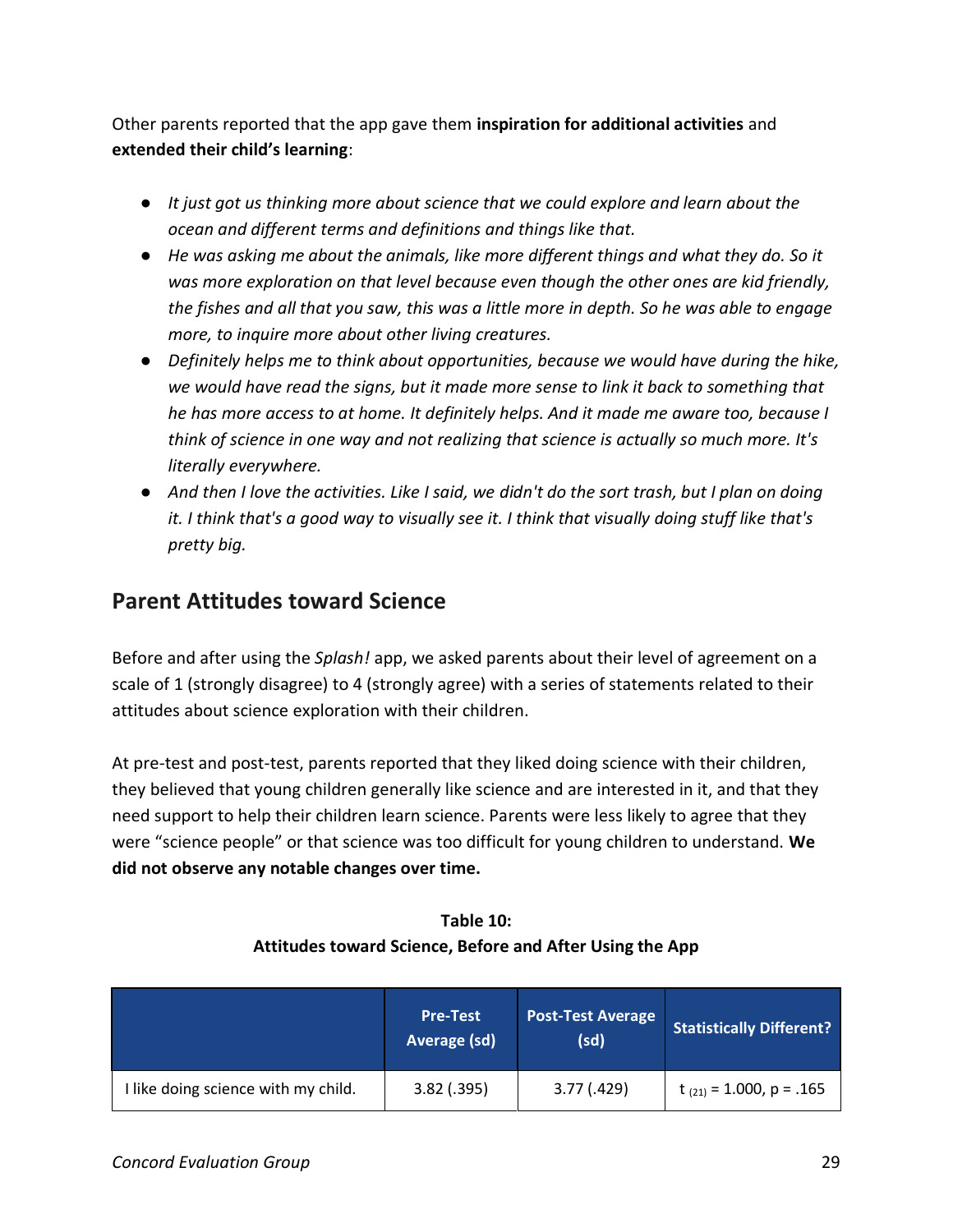|                                                                    | <b>Pre-Test</b><br>Average (sd) | <b>Post-Test Average</b><br>(sd) | <b>Statistically Different?</b>  |
|--------------------------------------------------------------------|---------------------------------|----------------------------------|----------------------------------|
| Young children generally like science<br>and are interested in it. | 3.43(.590)                      | 3.35(.714)                       | t $(22) = .492$ , p = .314       |
| I need support to help my child learn<br>science.                  | 3.09(.684)                      | 3.09(.811)                       | $t_{(21)} = 0.000$ , $p = 1.000$ |
| I am a "science person."                                           | 2.96(.928)                      | 3.09(.848)                       | t $(22) = -0.901$ , p = .189     |
| Science is too difficult for young<br>children to understand.      | 1.32(.568)                      | 1.50(0.598)                      | t $_{(21)}$ = -1.283, p = .107   |

Despite the lack of statistically significant findings, many parents indicated that their **thoughts or ideas have changed about engaging in science talk or doing science activities with their child/family** after using the app. They reported:

- *If anything, I think I'm more excited to do them. She's already that kid that's out in the dirt, making puddles, playing with worms. So you know, if I can have a tool like this then I can help whenever we can go back to the aquarium. I can go, "Oh, remember that I episode? This is that fish, or this is that octopus or whatever it is."*
- *I want to do more activities with her.*
- *So now because we started the app during academic time, we actually use the app and we learned about one topic each science day. I do science every other day. So every other day she's learning something new thanks to this app because I didn't have any lesson plans for science.*
- *I think it added, it reminded me that I can use other terms in science and other aspects of science to be able to connect to everything. It allowed me to use what was around me or reminded me that I don't have to have specific tools or special things to make a science lesson out of.*
- *Math is taught regularly. English is taught regularly. And I feel kids in school don't get regular science input. Sciences in public schools are four months out of the year. They have five months of social studies and then two months history…. I feel like this stuff is so necessary. It's so important because we don't have the resources to give that to the kids in public school.*
- *I think it made it more accessible. It's not so difficult. It's easy little things that I would never think of.*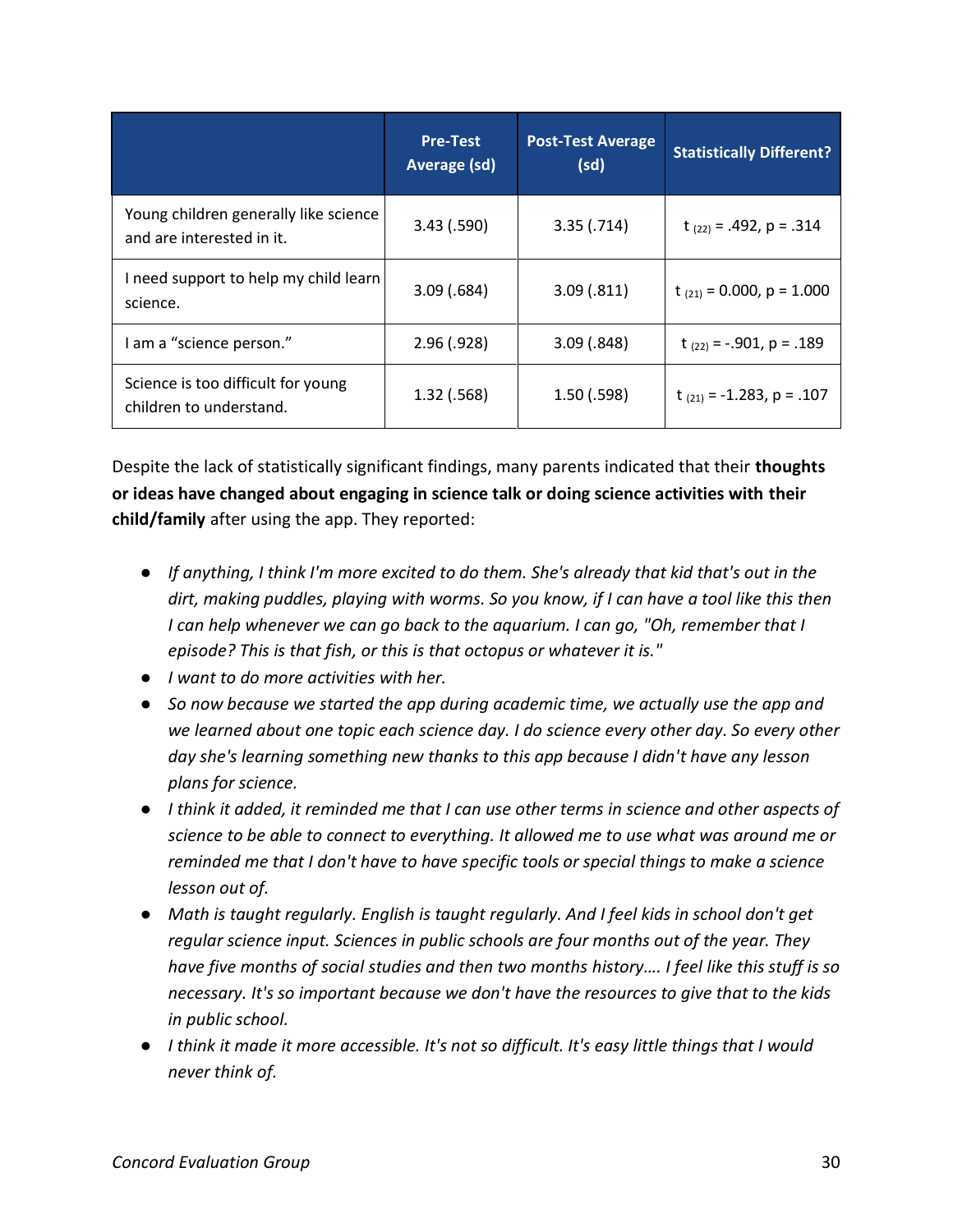● *I don't think particularly about the ocean, but it has piqued our interest in other science projects.*

A couple of parents reported their **thoughts or ideas did not change after using the app,** since they believed that they already incorporated science activities and discussion in their lives. They said:

- *I still feel very strongly that that's something that needs to be done.*
- *I've always been interested in that and I've always participated in helping her with her homework and trying to even understand things myself.*

Most parents said that they felt the app **helped support them helping their children learn science**. They reported:

- *I think it's extremely helpful. So as long as the parents are engaged and want to do that, then I think that's definitely there for them to help drive home the episode lesson. But if the parent can actually drive that information home with the kid. I think that's definitely cool to have.*
- *There is no made-up information. All information is factual, which is really awesome as a parent.*
- *I think it helps them support in finding it as there's so many lessons that can be learned from the app. I enjoyed it using overall.*
- *I like that this is definitely a tool that you can do. It doesn't cost you anything. It's an app, and it's easy to use with it, to get more out of the shows. So, it's definitely a good tool.*
- *I think it does support it. For early learning is to be able to associate the different shows because even just using the show that you all had, looking at other shows where they have animals it's other things that we can pick up from the definitions that you all gave. So I think it was very helpful.*
- *I think it definitely supports you. I mean it all depends on the parent too. But I think there's some definitely good talking points. Some parents might have to look up additional stuff. There might not be enough, but I think it's a good starting point. Definitely more educational than some of the other apps that she would want to play with.*

Some parents were less positive about the app. It was **unclear if they realized that this was an app for parents** and not one to be used solely by their child. They reported: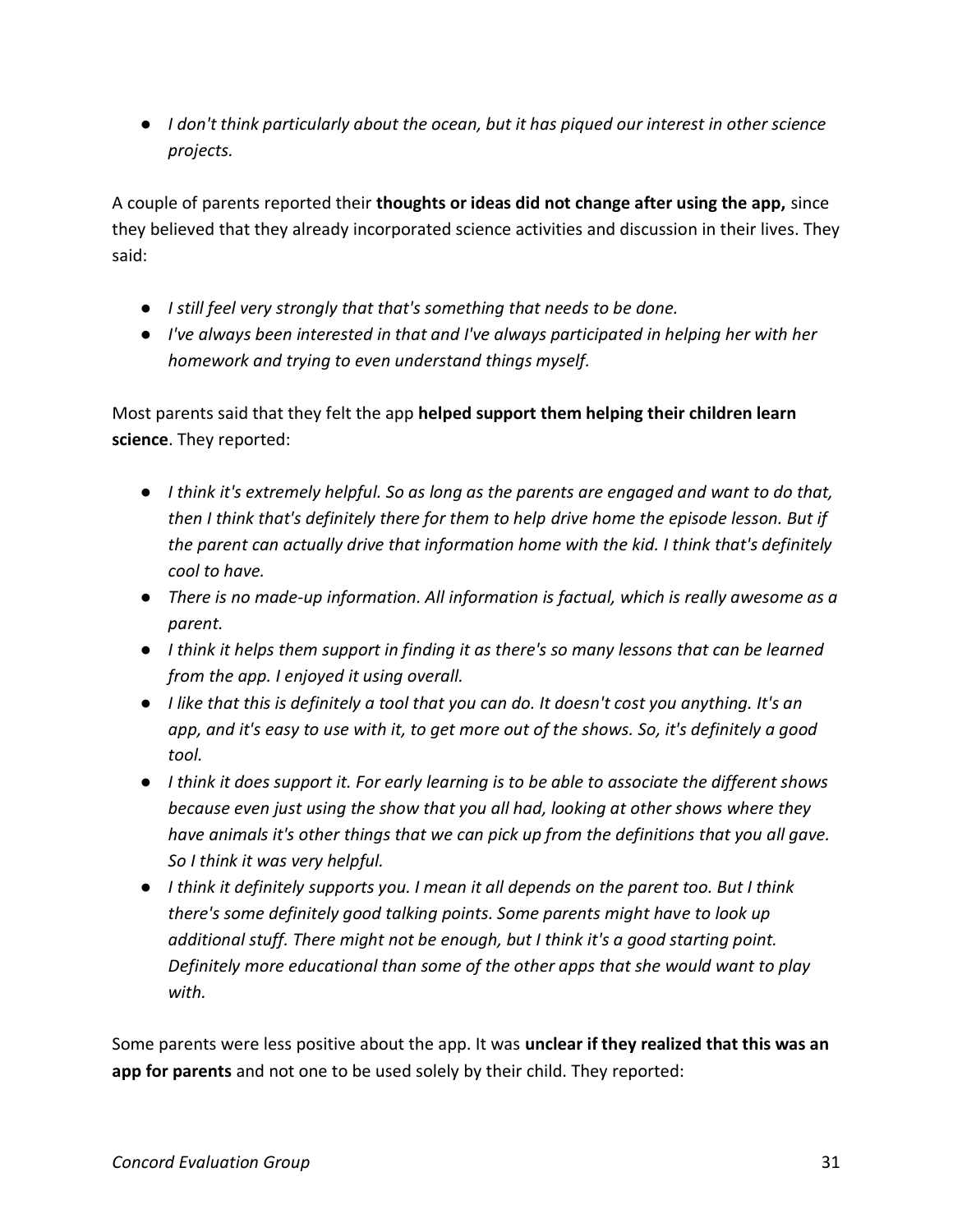- *I feel like it's a useful tool, but I feel like there could be more things done to it to make it more innovative and more family-friendly. I feel like the way that the app is now is for older kids and not necessarily the way it is now is for toddlers because I feel like it needs to be more exciting when you're relaying things to children to keep them interested. And I feel like it didn't have as much excitement into it that it could of to keep the kids interested. So I feel like if it was an older kid, they'd be more interested, they'd be more focused. But for younger kids I feel like you have to have bells and whistles on it to make it fun and exciting.*
- *I think it supports to an extent. I think that it was giving the information for a parent to discuss things with their child, but that's only half of the equation. The other half is the child being of interest in it and it kind of fell short for her. Did it give me the tools that I would need to be able to talk to her about fish and about the sea? Absolutely. But do I think that she was interested enough to learn about it? No. And that was just simply because it wasn't playful enough for her.*

We asked parents if there was one episode that helped their child learn about science the most. A few different themes emerged from the data we collected. We found that many children seemed to learn the most from or enjoy episodes that were **relatable to their own lives**. For example, parents reported:

- *So, the one she really, I think, was engaging with was the one where the fish had the infection on her face. I think it's just because in life she's having an infection, whether it be an ear infection or strep, and it was just something like, "Oh, okay. It's bad for you, you get medicine for it."*
- *Maybe the invasive species one, with the orange sea stars…Yes. I like the invasive species one because we have a lot of English ivy in the backyard here. And I cannot stand it and it is an invasive species. So, we got to talk about that too.*
- *And then we also watched the one where the seahorse character was looking for a special quiet place, which is the ongoing thing in our household right now. And I know he liked that, because we're all right on top of each other, and we all need a quiet place.*
- *There was one about litter, you know in the ocean. And I think that helped a lot because you know there were times when we were talking about that we were walking on Lake Michigan and you know you see litter. And I talked about how it goes into the water and what happens and that was a really good episode and relatable.*

Other parents noted that their children seemed more engaged when they watched episodes about **topics they already had interest in or had seen in school**. For example: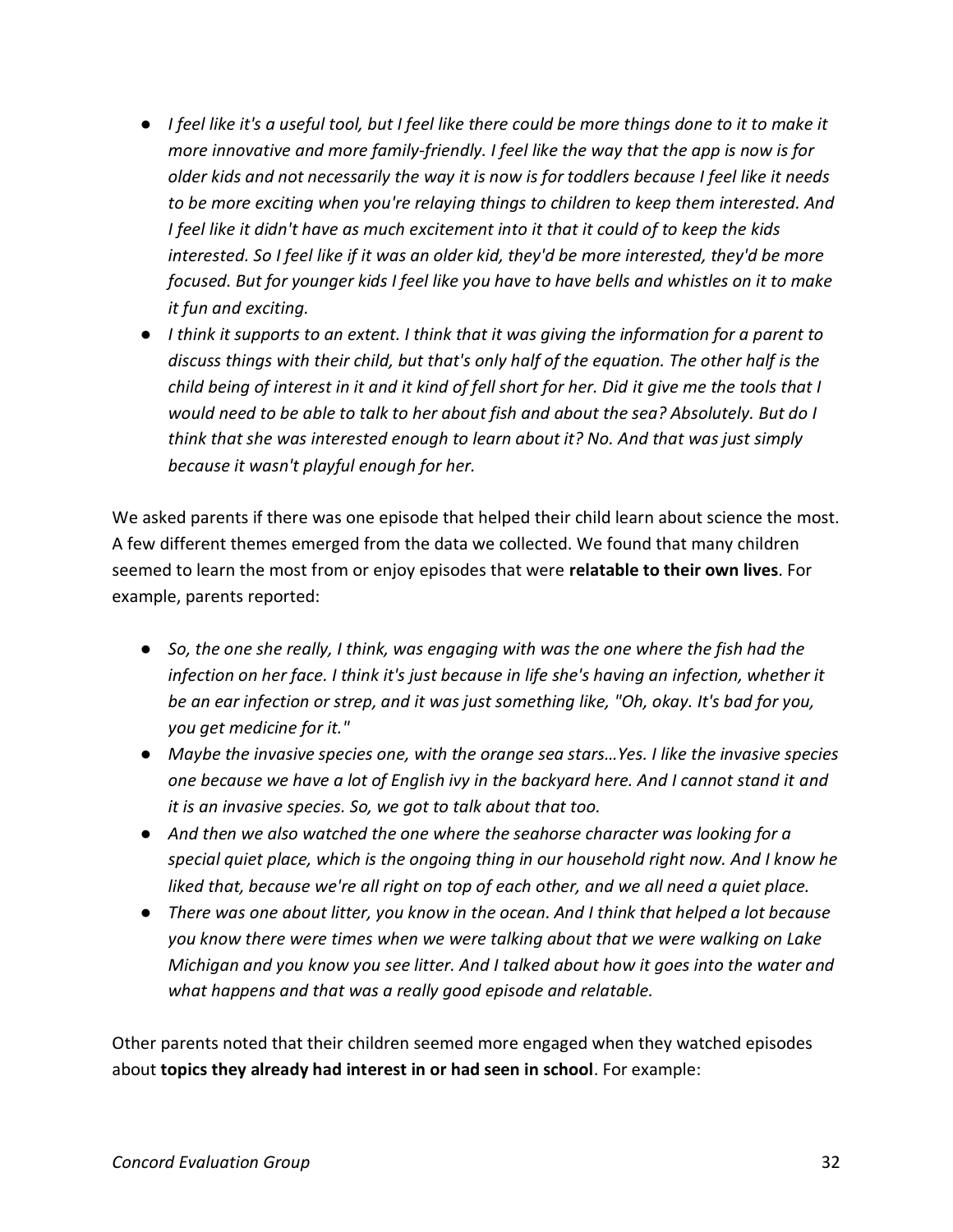- *Whatever he was watching, he had liked it and it was in line with things that he always likes to do, because he's done the STEM program and all that in school.*
- I think it was the one with the two fish, they [were] the same, but they were different *colors. She really enjoyed that one. She was just looking at the differences and how there's so many different fish. That's another one. And she knows a little bit about. She likes sharks. She likes different, she would say, different videos about the ocean.*
- *I feel like one that kind of stuck out to her was recycle one. I think that one probably got her brain thinking of like, how does that... how could you do that? That one seemed to pique her interest a little bit.*
- *Well, the one that he liked the most was the one where, I think it's called a Parrotfish. It's the fish that eats the algae and the coral and poops out. Which is horrible, but that's what little boys like.*

Some other specific episodes that were mentioned included *Season 2: Episode 1, Artificial Reefs, Camouflage, House Hunt, Hide and Seek*, and the interstitial episodes. However, a few parents noted that the episodes **did not seem to hold their child's interest or were too advanced for their child.** They commented:

- *I attempted with two [episodes] And when I realized it wasn't engaging her, I wasn't going to keep trying to push the issue. I think we tried two separate days.*
- *So, for my four-year-old ... My daughter's really too young.*
- *The story was too fast, while also simultaneously being boring. And it just didn't hold his attention at all. And honestly, it didn't hold my attention, either. It was just, everything was happening quickly, too quickly to get any of the science concepts across. And I was using the app while I was doing it.*

We also asked parents if there were any specific things that their child really enjoyed learning about. A popular topic that parents reported the children enjoyed learning about were the **specific sea creatures and their capabilities**. Parents commented:

- *[The episode where] fish can change colors and they can camouflage. That was interesting to her. She's like, "Oh, they don't have to look the same all the time. It's like they have a new outfit."*
- *I think it was migration [episode]. She liked that one because I think it was because they compared it to humans. So, she kind of got a kick out of that.*
- *It was the shrimp episode, where the cleaner lost her shell. Yeah, so he really liked that one. He didn't understand it until it was really... Like she came out, and told how she got bigger, and shed the shell, and other fish ate it.*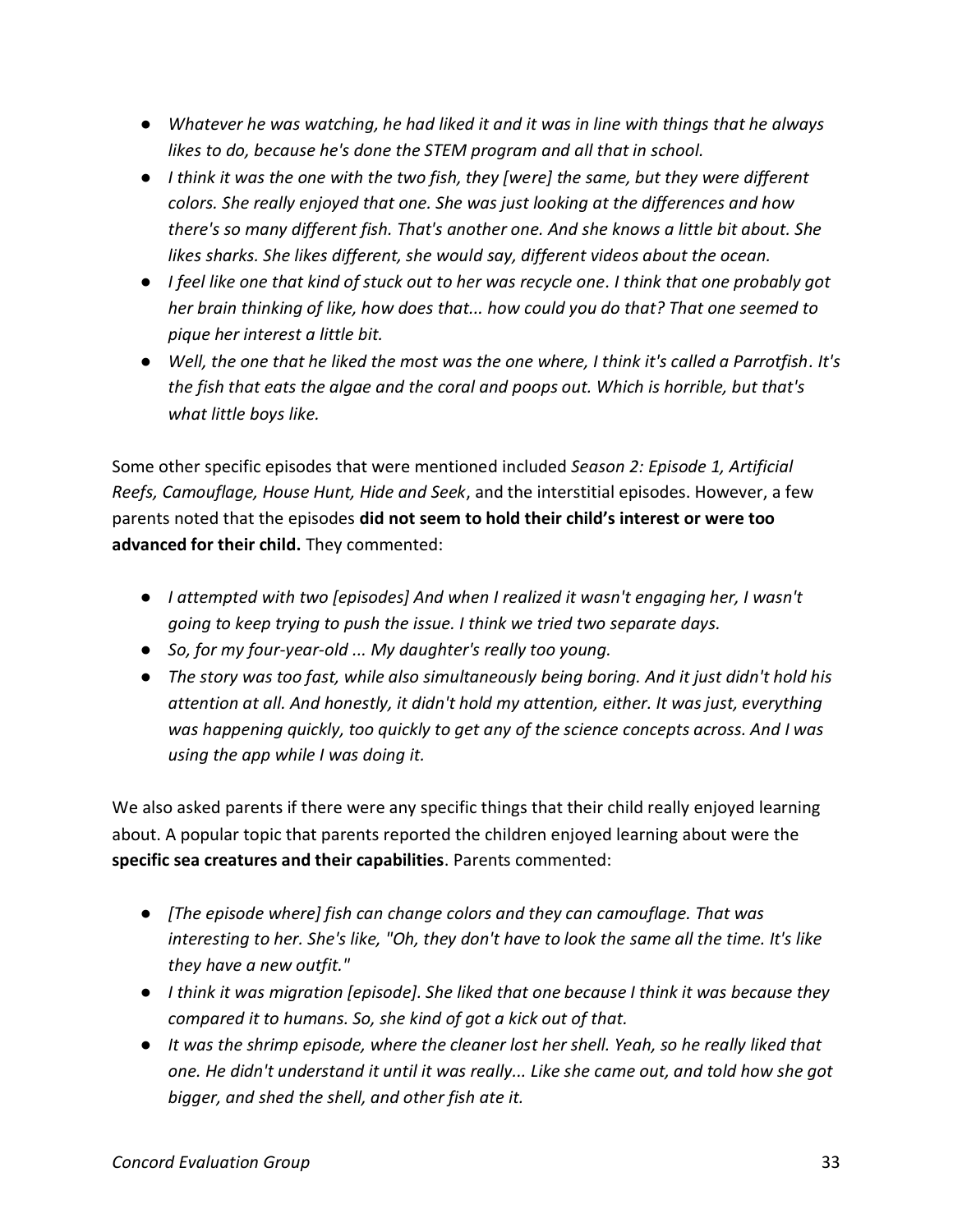- *I know that she liked the baby sea urchin and learning about the dolphins.*
- *She just told me her favorite character was Bubbles. She said, "The pink fish," Bubbles. She said it was her favorite fish and she liked learning about the fish, the sea animals. She loved learning about the aspects of it.*
- *And the jellyfish, I remember him saying, because we were talking about twins recently, they're identical when they're from the same pod or something like that. And that we thought that was so cool, that they're exactly the same, that you can't tell them apart. He said that they had that many siblings, he thought that was crazy.*

In addition, some parents mentioned various topics related to **oceanic environment or terrain** as areas their children most enjoyed learning about. They said:

- *The currents one was interesting. That's a big thing down here in Florida with current. So they liked that one and it was kind of important one to teach because it can... it happened to my sister, it happened so quick.*
- *The reefs, they thought that was very cool.*
- *It was talking about the reef. I think he connected that to other cartoons he has seen like Nemo, especially them talking about, yeah, the coral reef.*

Some of the parents commented that it was the **characters or the visual appeal** that captured the attention of their children. They noted:

- *He liked some of the characters. He liked Bubbles and the stingray.*
- *He was probably real fascinated with the different colors and the things that they were doing, too.*

## <span id="page-38-0"></span>**Evaluations of the** *Splash!* **App**

Finally, we asked parents and children to evaluate their experiences with the app. Overall, **the feedback from the children was positive**. Some of the children reported:

- *I like it. I liked the rainbow fish because they're cool. I like watching it because it's funny.*
- *Liked it. I liked that fish, the seahorse. It was fun.*
- *It's cool. The games. The movies.*
- *It was kind of fun.*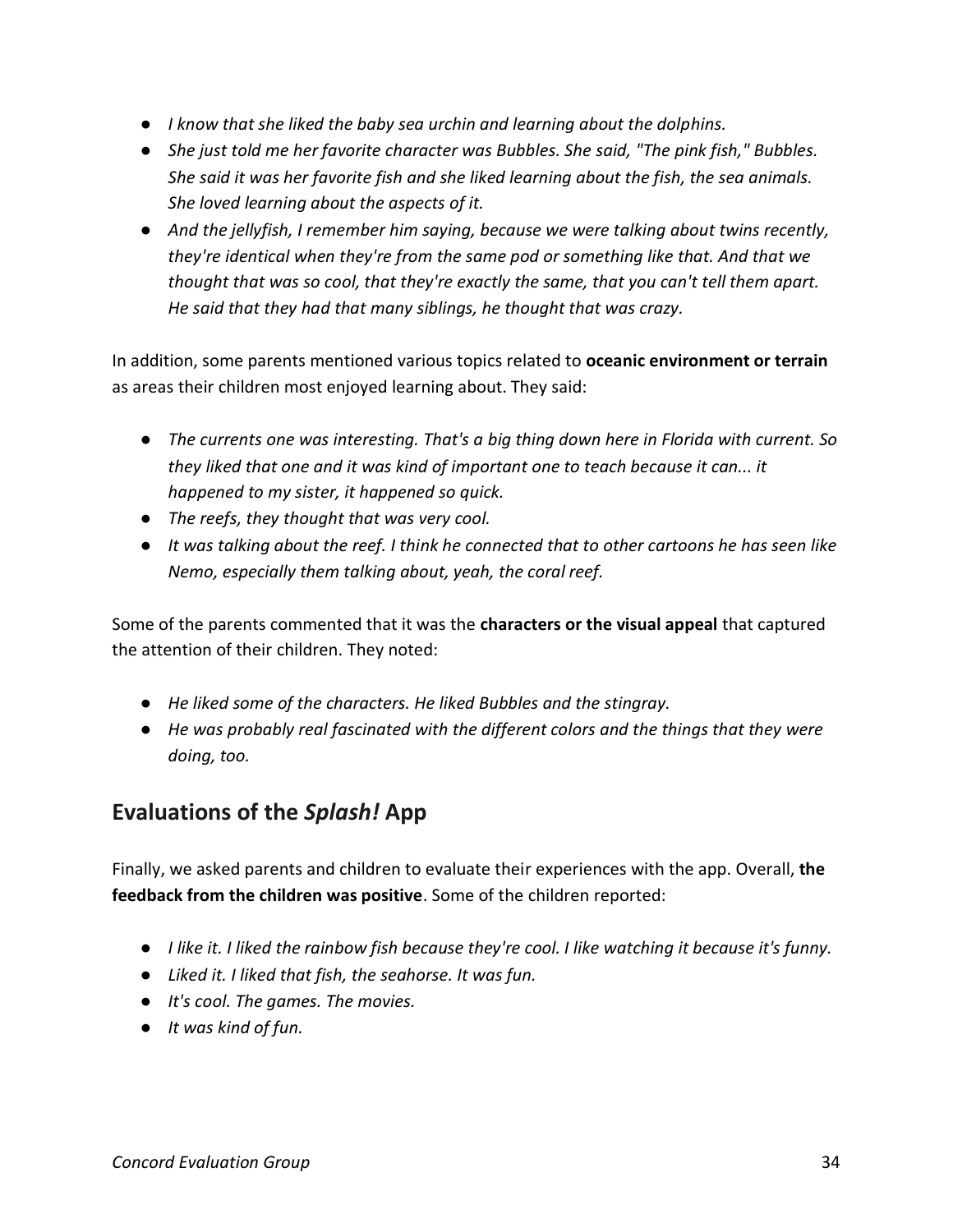Some of the children reported that they watched the video clips, liked the songs, or accessed the letters and numbers activities. **Most of the children said that they would watch or use the**  *Splash!* **app again.**

Almost all parents indicated they **expect to continue using the app**. They reported:

- *Yes, he enjoys it, and he asked to listen, and review, and watch the episodes, and the app. So something that sparks an interest, that's scientific, or as a learning experience, or enables him to learn, I'm always for if it's educational. So yes, we'll continue to use it.*
- *I'm going to do more of the activities with her. I think she loved the activity section more than anything because it is combining that technology and experimenting and being outside. So yes, we definitely will continue using it.*
- *I like the awareness that it's creating, I love that. So I'm going to continue to use it. In fact, my older kids use it as well.*
- *We will continue to use this app because it's very useful and come from a reputable brand.*
- *I still wanted to explore them and watch them.*

We also asked parents if their children would continue to watch the episodes of *Splash and Bubbles*. Most parents said that their children **would continue to watch** the episodes. They reported:

- So now that our whole world is kind of upside down, I think I'd be more willing to be like, *"Oh, okay, you can watch another show, but it has to be Splash and Bubbles."*
- *She likes watching the fishies and she doesn't know that she's learning, but she's learning. So it's one of those things that gives you entertainment and you're learning at the same time. So it's a win-win for parents.*
- *She told me she wants to still be watching it.*
- *I think now that she knows it's out there she'd be willing to do it. And the one year old thought it was, you know, it's very colorful and I think that she'd want to sit on the couch next to her too.*

A few parents did not think their children would continue watching because they don't watch videos at home or their children are not old enough to watch on their own and comprehend it. They said:

● *Probably not, just because we don't watch videos or feel a need to be watching extra videos.*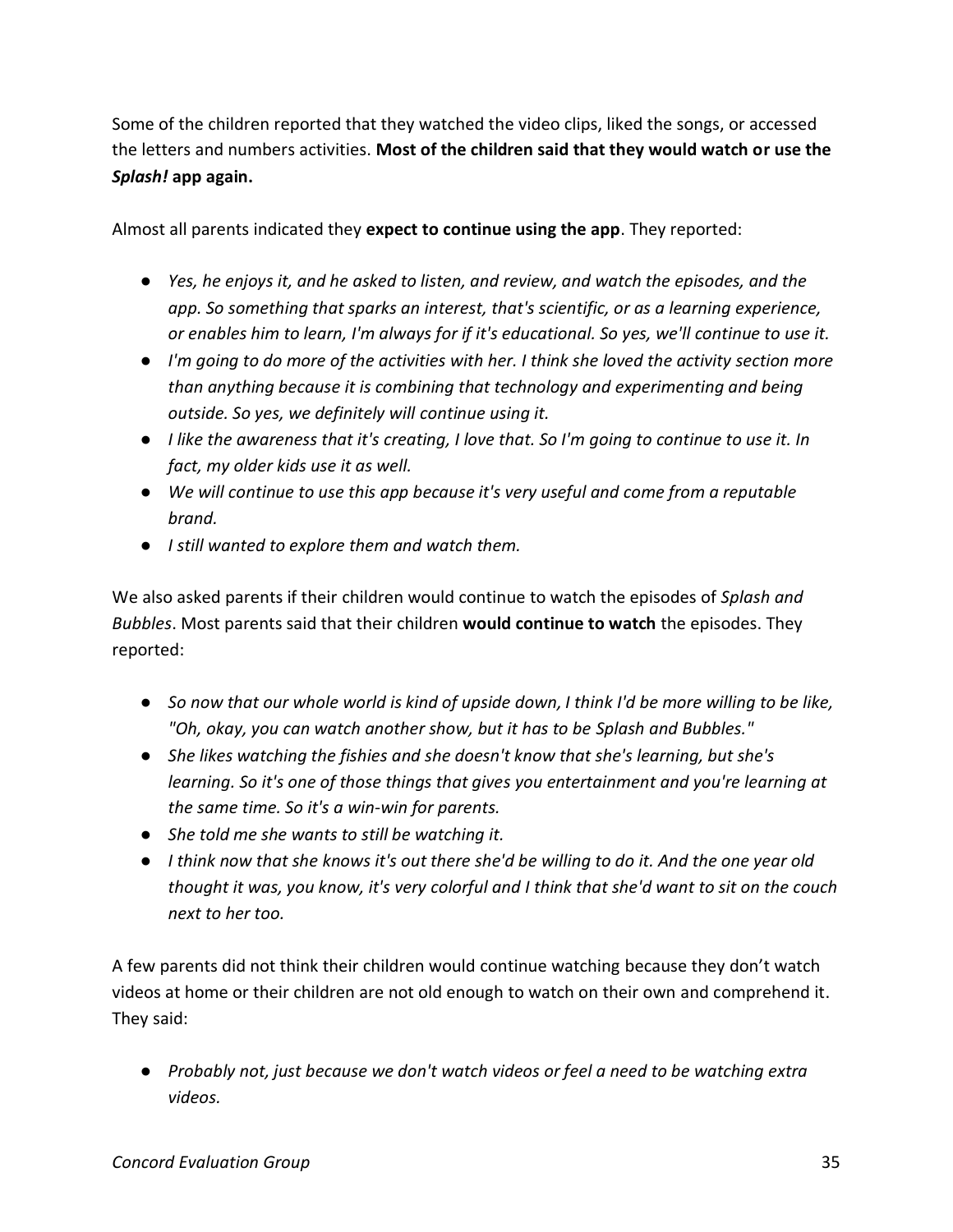- *Not independently. I think I had to encourage him to watch it because it's educational and he needs guidance to help understand what they're talking about.*
- *This is way too advanced for her. This is way more advanced than what I've seen them do at school. I don't think she could handle it just because of her attention span.*

# <span id="page-40-0"></span>**Pandemic-related Feedback**

Finally, since families were participating in the study during the pandemic, we wanted to get a sense of what their family-life was like during this unprecedented time. We asked parents how they were coping with managing schoolwork and being at home themselves. Not surprisingly, a majority of parents reported that **it has been challenging**. They reported:

- *It's hard. Mom guilt is strong. And it's really hard because it's actually my job's fiscal quarter end. So I'm an accountant, so I'm trying to get really trying to get stuff done. So I ended up just going like, "Here, teach my kid. Give me an hour."*
- *Very challenging. Very challenging. You know the school had, they made a lot of changes, you know with the curriculum for us for home. It's just, it's challenging from week to week. I got to say it's stressful.*
- *I'm losing my mind. My sanity has gone out the door.*
- *I just have like 13 hour days, I'm not going to lie. Because I've been scheduling some of his teacher meetings and check-ins, because really, at his age, it's me [who needs to organize everything].*
- *It's difficult. I don't know if managing is the right word. Maybe supervising? Managing suggests there's a higher level of success, or something, going on.*

We also asked them if participating in the study during the pandemic was easy or difficult. Almost all of the parents said it was **easy to participate in the remote study**. They said:

- *I feel like it was easier because we have more free time available. So I don't think it was really difficult at all. I mean regular life when we're in the hustle and bustle and driving because when there's no pandemic, we have to drive to all these extracurricular activities after school. So that is always a tight schedule.*
- *It helped me a lot actually. It gave her something different to do.*
- *I found it easier because we have more downtime.*
- *I'm going to say it's been easy or it is pretty easy to do it because we've got a lot of time on our hands.*
- *I thought it was easy. It gave me something that I could focus on through this time. So it was nice having like that specific app.*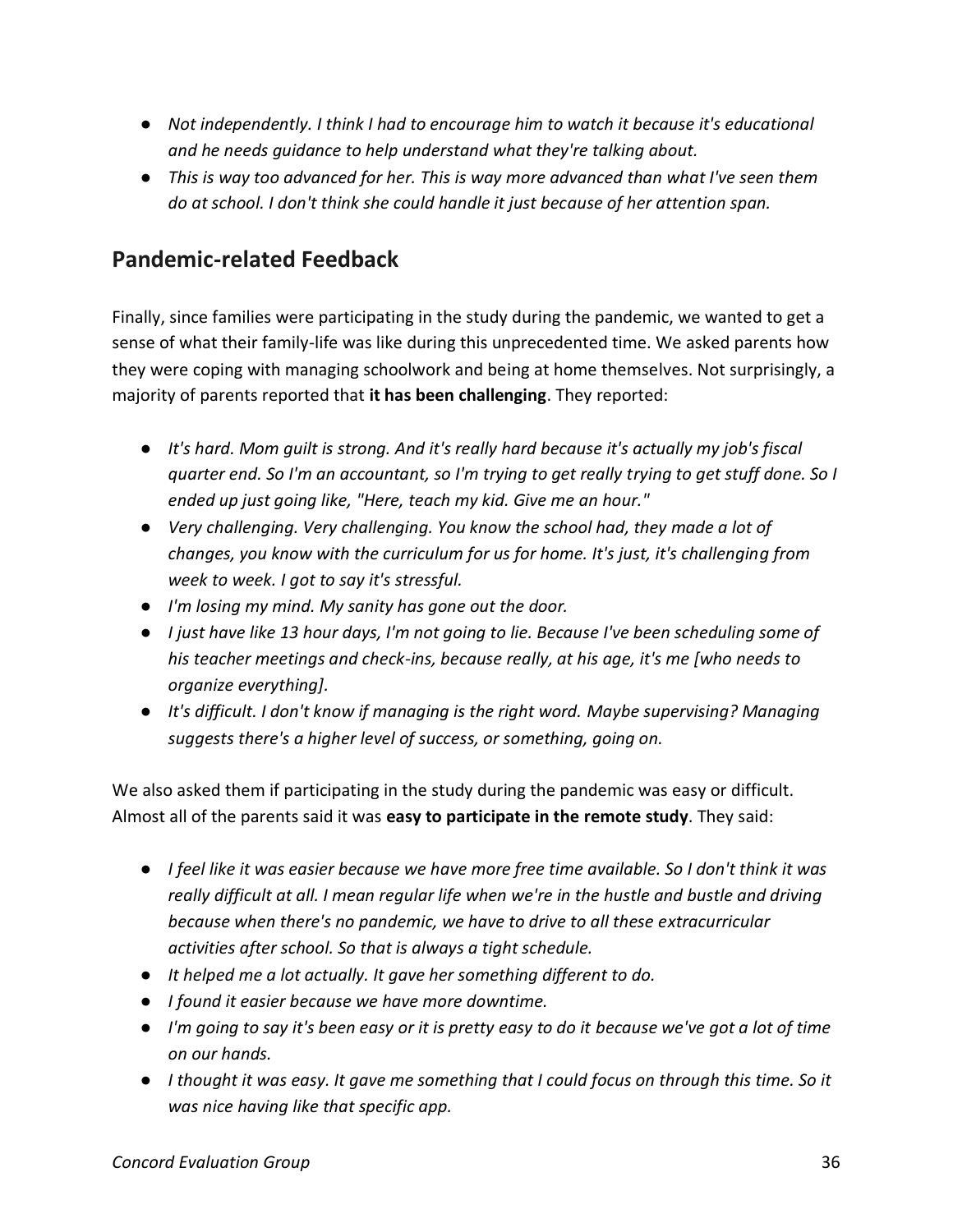- *It's easy because we're home and it was something new, which is great because we're looking for new stuff.*
- *It was good timing because we're cooped up with nothing to do.*
- *It was easy. I think it probably would have been just as easy had it not been on the pandemic. We would have maybe had to spend like one weekend day messing around on it and not that she got to do it over a few days.*

Understandably, a few parents thought the **study was difficult** during the pandemic. They reported:

- *I'm still working full time from home. So, it was hard to remember… I think I try to get at least like a half an hour of schooling in with him every day, because I feel like that's all I can do.*
- *Timing was the key. It was very difficult to dive in and I'm normally the hands-on person. I would've been involved all the way through, but with the time that I had to commit to my work and trying to help my other children with schoolwork, it was very different than what my normal life would have been, where I'm actually like at peace, where I'm not stressed about trying to do different things because it was too much. It's a lot going on. So it wasn't even about the study being too much, it's just that it's a lot that we all have to adjust to around the time that the study came up.*
- *Like I can say, it seems to be far more difficult, not too much. It's somewhat difficult because of the lack of materials, and some activities which are only available in schools. But I need to purchase them to demonstrate for my child.*

Parents were then asked if apps like this were helpful during times like these. **Almost all parents agreed apps like this were helpful**. They said:

- *Yeah, definitely. I think more of technology available the better, especially right now because people back in the olden days, people would just have to read a book and sit down. But now you have this technology where you can get involved with what your kids are watching and before, you could talk to them about things.*
- *[It was] very helpful. Well it gives the kids something else to look forward to, something to try.*
- *It's helpful in times like this. I think it gives parents some assistance in what to do because some parents could be lost, and would just let them watch TV all day, instead of having something educational to do.*
- *I can even see private schools and public schools posting the app as a suggestion.*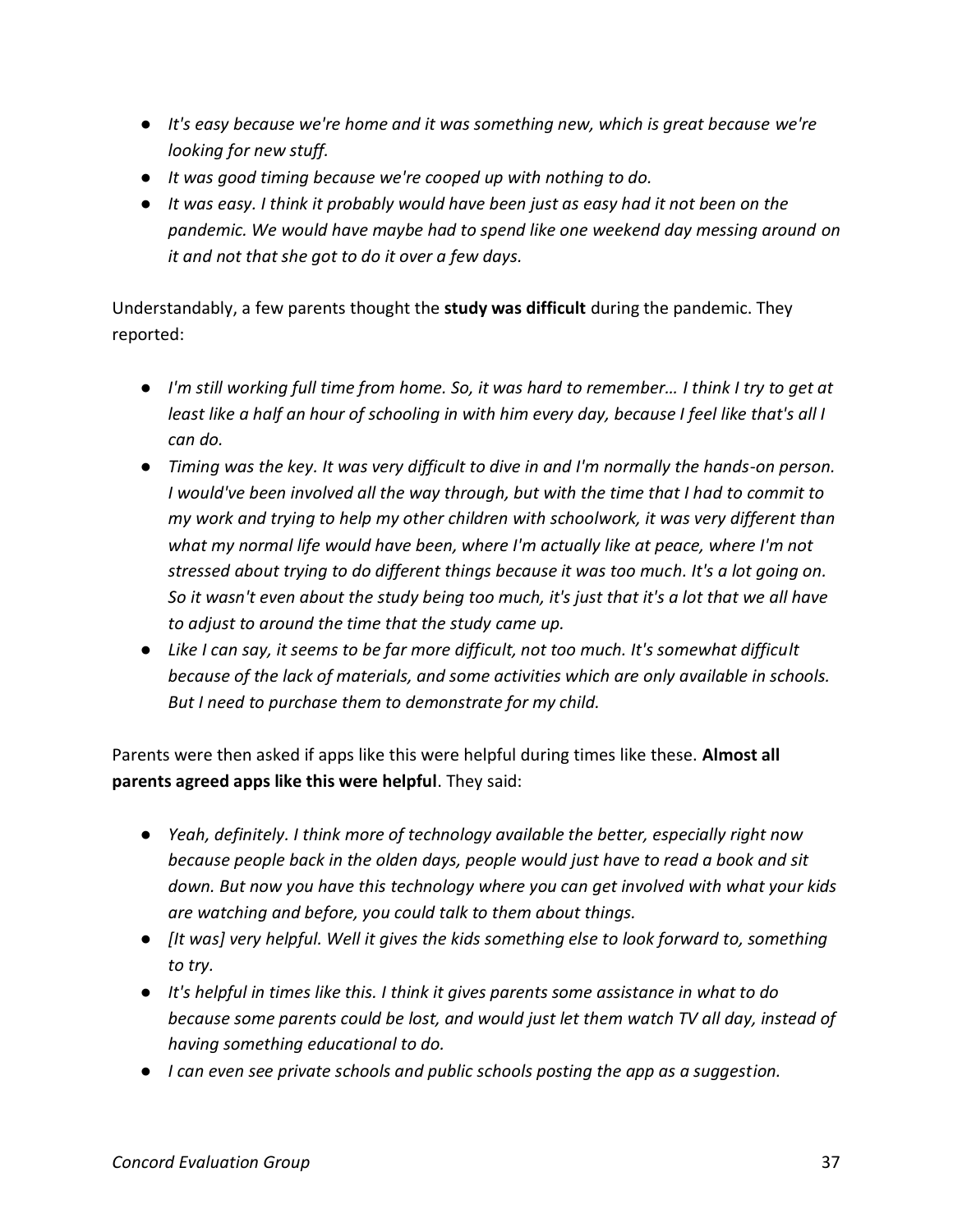- *I can totally see this being incorporated. Especially if we start virtual learning like they're talking about for next year too. It would be a great thing to incorporate.*
- *I think they're definitely helpful. Well, I learned quite a bit myself and just about the ocean and different science activities and I don't know, I just had fun doing this with her.*
- *I think it's helpful to sense it gave us something new to do, definitely. I mean during this time or anytime, just in general, it's so expensive to keep buying movies and books and stuff. So I'm always looking for something that is something new that we don't have to pay tons of money for.*
- *I think so because it was a great learning experience. It was nice. I enjoyed watching it with her as well.*
- *I think it is helpful. Well, with being at this time with the pandemic it's helpful because it's giving you something extra that you can do and bring in so that you can use them.*
- *100% helpful. Minus the visit the aquarium and zoos because you can't do that.*
- *It's educational and he's not going to school, so it's supplementing that science instruction.*
- *[I'm all for] Anything where they're not watching something on YouTube that you have no idea if it has any educational value. I'm all for trying to sneak it in through cartoons.*

# <span id="page-42-0"></span>**Study Limitations**

This evaluation study was designed to provide qualitative data about the usability and potential effectiveness of an app for a national sample of families. But, because the sample was small and not randomly selected from the population at large, there are limitations to the generalizations we can make to the population of families with young children across the country. In addition, it is possible (and probable) that the families who were interested in the study to begin with were likely more motivated to help their children learn about ocean science at home using technology. Parents who were less motivated likely self-selected out during the recruitment process. Given that the sample self-selected into the study, it was not surprising that the parents in the study reported high levels of science interest and exploration and favorable attitudes towards technology use by children before the study began. Thus, it would be informative to repeat the study with a sample of families that is less motivated, less interested, or has less positive attitudes about exploring science with their children to see if the results are similar.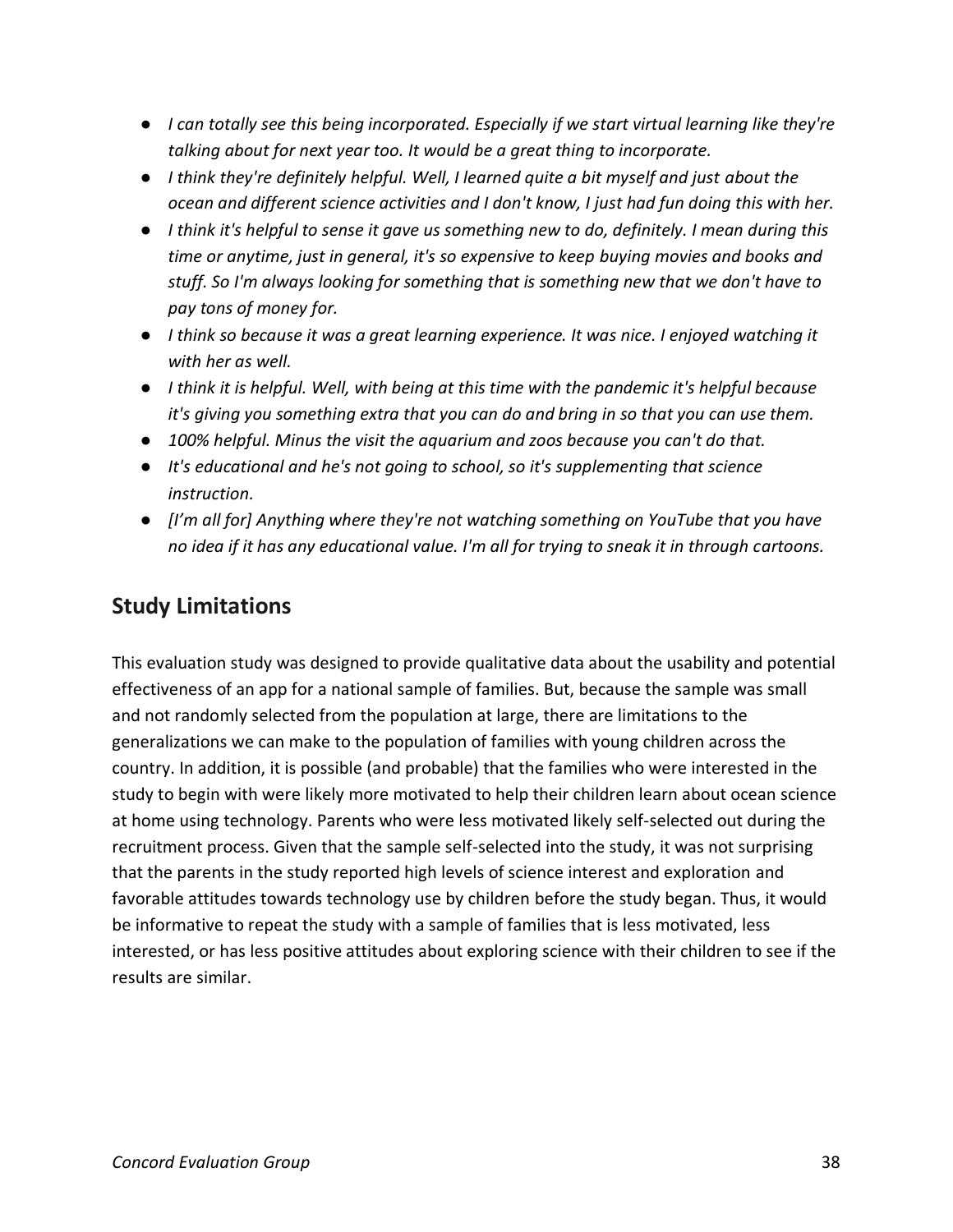# <span id="page-43-0"></span>**Summary**

Below is a high-level summary of the findings and recommendations or lessons learned, where applicable:

# <span id="page-43-1"></span>**Usability of** *Splash!* **App**

- All of the parents were able to download and begin using the app without support. Thus, the initial "out-of-the-box" experience was highly usable and successful.
- Only roughly half of parents were able to use the *Sync* feature without support. Eleven of 23 parents reported that it was clear how to use the *Sync* feature on their own, with most of the others indicating that it was clear to them only after receiving the follow-up email from CEG. *Since the Sync feature is so new and unique, it may be more helpful to explain the feature with a tutorial or other instructions for parents.<sup>4</sup>*
- Almost all the parents (19 out of 23) indicated that they used the *Let's Talk About It*  prompts at least once during the study, with parents reporting that the prompts took the app "to the next level" and helped their children "think deeper." Almost all of the parents reported that they found the *Let's Talk About It* prompts to be informative, providing interaction opportunities, and helping them to engage their children with even more information than they expected to find.
- Almost all of the parents reported they accessed other areas of the app beyond the prompts. Sixty percent accessed the video clips while slightly more than half (52%) accessed the activities. Other areas parents reported using were *Dive In, Photos, Ocean Guide,* and *Favorites.* Parents reported that these areas were engaging, fun, and educational. *The only suggestions from parents were the desire for longer videos clips, more games, and more animations.*
- While most parents reported that the app was user-friendly or easy-to-use, some did report specific problems using different features at one time or another. The most

<sup>4</sup> Since these data were first reported to the client, the information about using the Sync feature has been enhanced to hopefully add clarity about its purpose and how to enable it.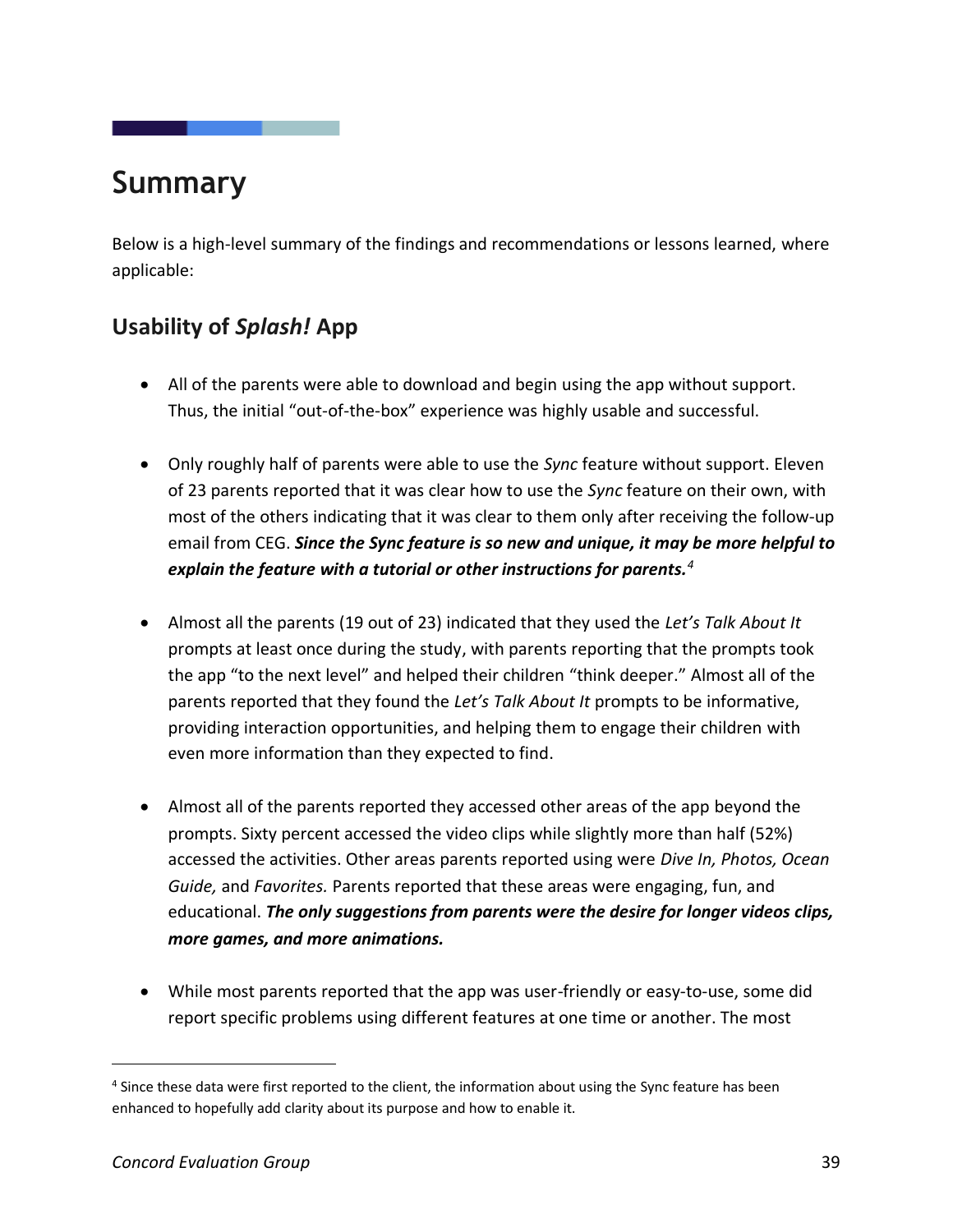common technology problem was the inability to sync with the episodes. *This appeared to be problems related to WIFI or Internet connectivity and parents trying to Sync the app while the theme music was playing (it does not sync until the actual episode begins). Our suggestion would be to let parents know that the Sync feature will not work until the theme music stops playing.*

# <span id="page-44-0"></span>**Parent Attitudes toward Children's Technology Use**

- Before and after using the app, all parents agreed that they were comfortable learning new technology, that technology helps young children learn skills they will need in the future, and that technology should be a part of young children's learning. These attitudes were very positive from the start and did not change over time.
- After using the *Splash!* app, parents were significantly more like to agree that technology was helpful for teaching science skills to young children and that technology provided young children with information that they might not get at home or at school.
- After using the *Splash!* app, parents were significantly less likely to agree that young children spend too much time with technology and that technology distracts young children from learning.
- Almost all of the parents said that the *Splash!* app helped them engage in conversations about science with their children. Many parents noted that the app was a good conversation starter and that the app gave them inspiration for additional activities and extended their child's learning.

### <span id="page-44-1"></span>**Parent Attitudes toward Science**

- At pre-test and post-test, parents reported that they liked doing science with their children, they believed that young children generally like science and are interested in it, and that they need support to help their children learn science. Parents were less likely to agree that they were "science people" or that science was too difficult for young children to understand. We did not observe any notable changes over time.
- Many parents indicated that their thoughts or ideas have changed about engaging in science talk or doing science activities with their child/family after using the *Splash!* app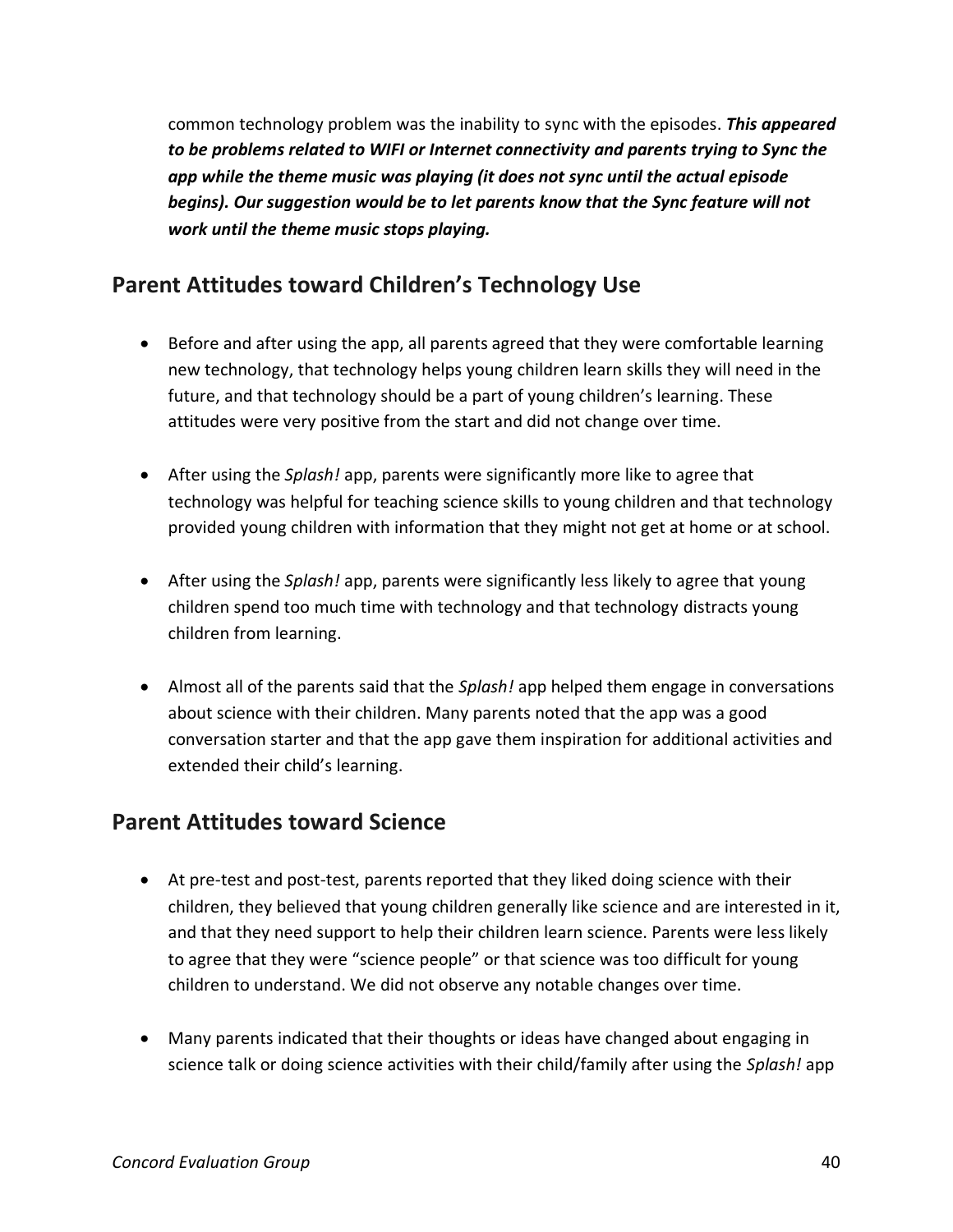and most parents said that they felt the app helped support them in helping their children learn science.

- Some parents reported their thoughts or ideas did not change after using the app, since they believed that they already incorporated science activities and discussion in their lives.
- A few parents were less positive about the app and it was unclear if they realized that this was an app for parents and not one to be used solely by their child. *Given the proportion of parents who reported that they use technology to "keep their children occupied" while they do something else, we suggest highlighting the fact that this app is for parents so families' expectations are set from the start.*
- Parents' often noted the level of engagement that the *Splash!* app was able to achieve with their children. Many children seemed to enjoy episodes that were relatable to their own lives. Other parents noted that their children seemed more engaged when they watched episodes about topics they already had an interest in or had learned about in school. Some of the parents commented that it was the characters or the visual appeal that captured the attention of their children.

# <span id="page-45-0"></span>**Evaluations of the** *Splash!* **App**

- Most of the children said that they would watch or use the *Splash!* app again.
- Almost all parents indicated they expect to continue using the *Splash!* app.
- Most parents said that their children would continue to watch the *Splash and Bubbles*  episodes.

## <span id="page-45-1"></span>**Pandemic-related Feedback**

- While most parents reported that life during a pandemic was challenging, almost all of the parents said it was easy to participate in the remote study.
- Almost all parents agreed that apps like the *Splash!* app were helpful during the pandemic, giving their children something new to try and to look forward to. Parents